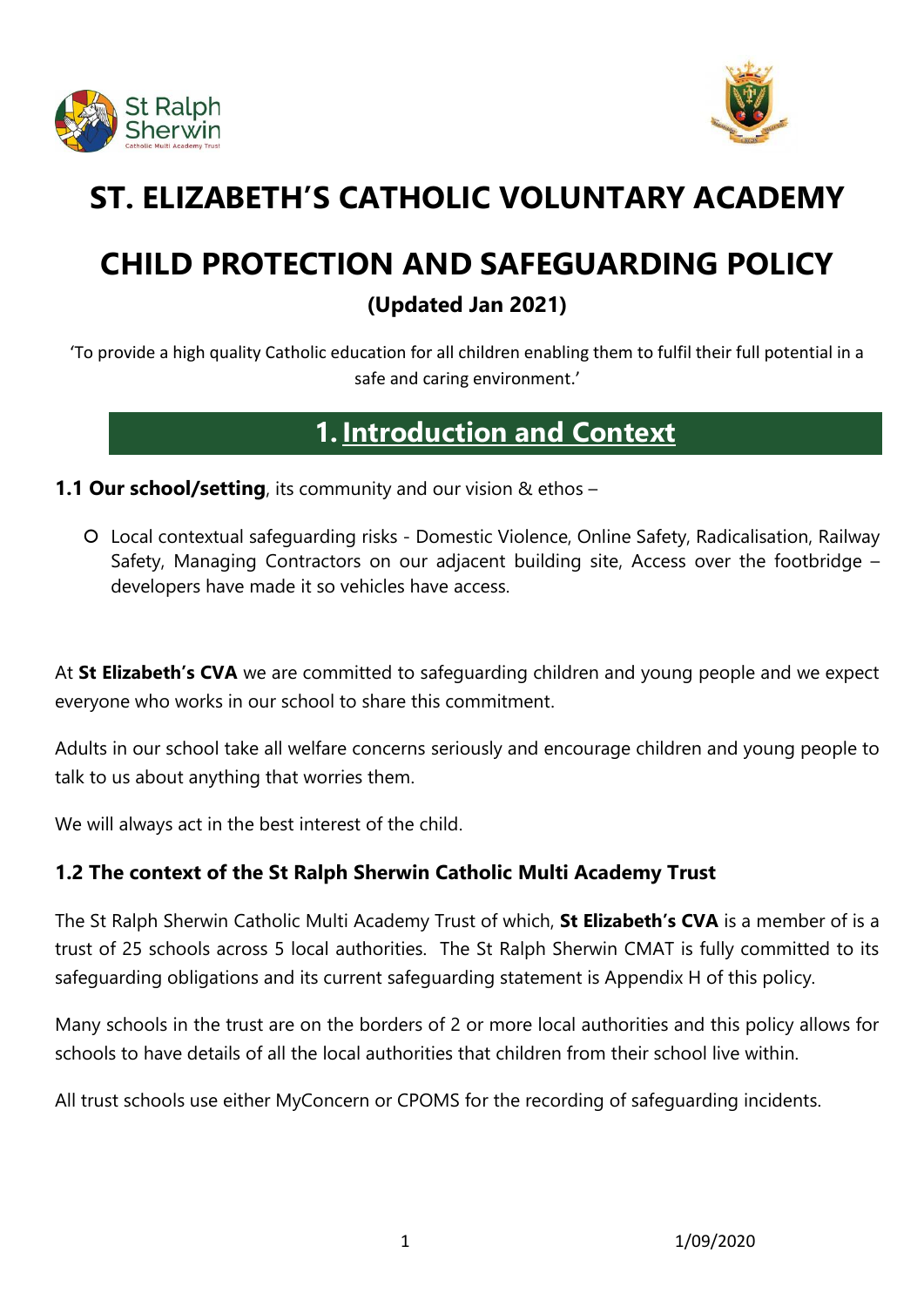



# **1.3 Our Responsibilities**

**St Elizabeth's CVA** fully recognises its responsibilities for Child Protection and Safeguarding, this Policy sets out how the School will deliver these responsibilities. This is an overarching policy.

Child as written in this policy is a child until 18.

Child as written in this policy is of statutory school age.

**Staff as written in this policy means, any one with contact to a child or young person, all teaching staff, non-teaching, Governors and Volunteers, and extends to all supply/agencies been used by the school for duties in school.** 

We are a provider for EYFS (Early Years foundations Stage).

This policy should be read in conjunction with:

['Working Together to Safeguard Children' \(](https://www.gov.uk/government/publications/working-together-to-safeguard-children--2)updated 2019) which is statutory guidance to be read and followed by all those providing services for children and families, including those in education.

["Keeping Children Safe in Education"](https://www.gov.uk/government/publications/keeping-children-safe-in-education--2) 1<sup>st</sup> Sept 2020 which is the statutory guidance for Schools and Colleges. (Updated January 2021)

["What to do if worried a child is being abused" \(March 2015\)](https://www.gov.uk/government/publications/what-to-do-if-youre-worried-a-child-is-being-abused--2)

["Information Sharing: Advice for practitioners](https://www.gov.uk/government/publications/safeguarding-practitioners-information-sharing-advice) providing safeguarding services to children, young people, parents and carers (July 2018)

#### ["The Prevent Duty](https://www.gov.uk/government/publications/protecting-children-from-radicalisation-the-prevent-duty) Departmental, advice for Schools and child care providers" (June 2015).

As well as alongside the following school policies:

- Behaviour Policy
- Online Safety policy child/parent AUP
- Remote Learning Policy
- Staff Code of Conduct
- Home/School Agreement Procedures
- Attendance Policy
- Safer Recruitment Policy
- Whistleblowing Policy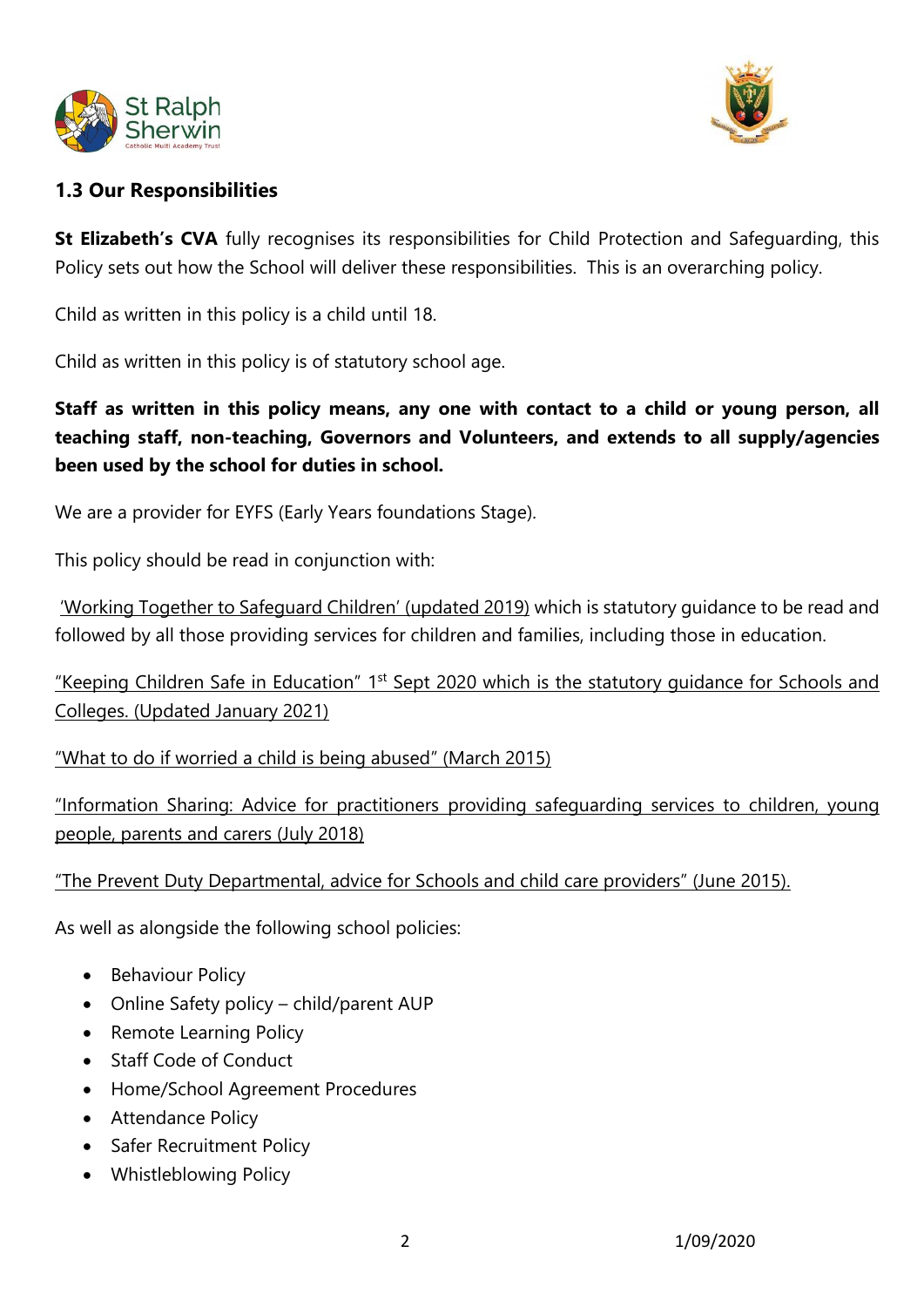



Furthermore, we will follow the [Procedures set out by the local Safeguarding Partnership](http://derbyshirescbs.proceduresonline.com/) (formally DSCB).

We have adopted the following policies and guidance's on offer by Derbyshire's Education safeguarding services:

In accordance with the above procedures, we carry out an annual audit of our Safeguarding provision (S175 Safeguarding Audit, which is a requirement of the Education Act 2002 & 2006) a copy of which is sent to the Local Safeguarding Partnership.

#### **Multi-agency partnership Arrangements**

This school/setting will continue to work in partnership with the Derby City and Derbyshire Safeguarding Children Partnership and follow relevant local arrangements under the new local safeguarding partnership arrangements.

# **1.4 Our Principles**

Safeguarding arrangements at this school are underpinned by these key principles:

- Safeguarding is everyone's responsibility: all Staff should play their full part in keeping children (Includes vulnerable adults when in their setting) safe;
- We will aim to protect children using national, local and school child protection procedures;
- We aim to work in partnership and have an important role in multi-agency safeguarding arrangements as set out by Working Together 2018;
- That all Staff have a clear understanding regarding abuse and neglect in all forms; including how to identify, respond and report. This also includes knowledge in the process for allegations against professionals. Staff, should feel confident that they can report all matters of Safeguarding in the School/setting where the information will be dealt with swiftly and securely, following the correct procedures with the safety and wellbeing of the children in mind at all times.
- That we operate a child-centred approach: a clear understanding of the needs, wishes, views and voices of children.

# **1.5 Our Policy**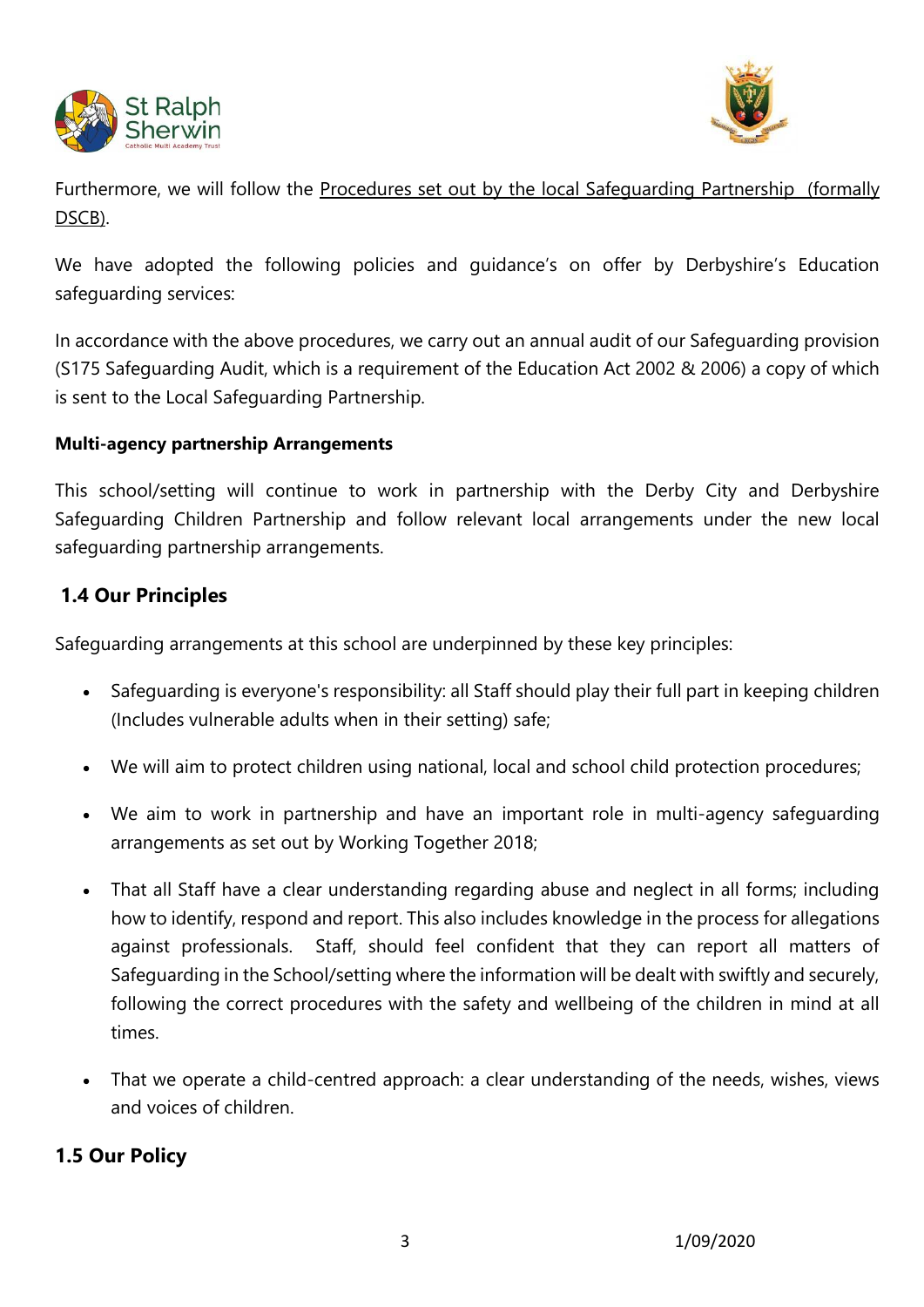



Through implementation of this policy we will ensure that our School provides a safe environment for children (and vulnerable adults when in their setting) to learn and develop. We will cross reference to other policies relevant to our safeguarding in the school and make reference to them in this policy where relevant.

# **2. Types of Abuse**

# **2.1 Children with Emerging Needs and who may require Early Help**

All Staff working within the School should be alert to the potential need for Early Help for children, following the procedures identified for initiating Early Help using the local and current Safeguarding Partnership Threshold Document, and also consideration for a child who:

- Is disabled and has specific additional needs;
- Has special educational needs;
- Is a young carer;
- Is a privately fostered child;
- Has returned home to their family from care:
- Is showing signs of engaging in anti-social or criminal behaviour;
- Is in a family circumstance presenting challenges for the child, such as substance abuse, adult mental health, domestic violence; and/or
- Is showing early signs of abuse and/or neglect;
- Is showing signs of emotional/mental ill health
- Is showing signs of displaying behaviour or views that are considered to be extreme;
- Is misusing drugs or alcohol themselves:
- Not attending school or are at risk of exclusion from school;
- Frequently going missing/goes missing from care or from home;
- [Children who run away or go missing from home or care](https://www.gov.uk/government/publications/children-who-run-away-or-go-missing-from-home-or-care)
- Is at risk of modern slavery, trafficking, exploitation, radicalised;
- Not in education, training or employment after the age of 16 (NEET);

These children are therefore more vulnerable; this School will identify who their vulnerable children are, ensuring all Staff know the processes to secure advice, help and support where needed.

# **2.2 Child Abuse**

In relation to children safeguarding and promoting their welfare is defined as:

- Protecting children from maltreatment;
- Preventing impairment of children's' mental and physical health or development;
- Ensuring that children are growing up in circumstances consistent with the provision of safe and effective care;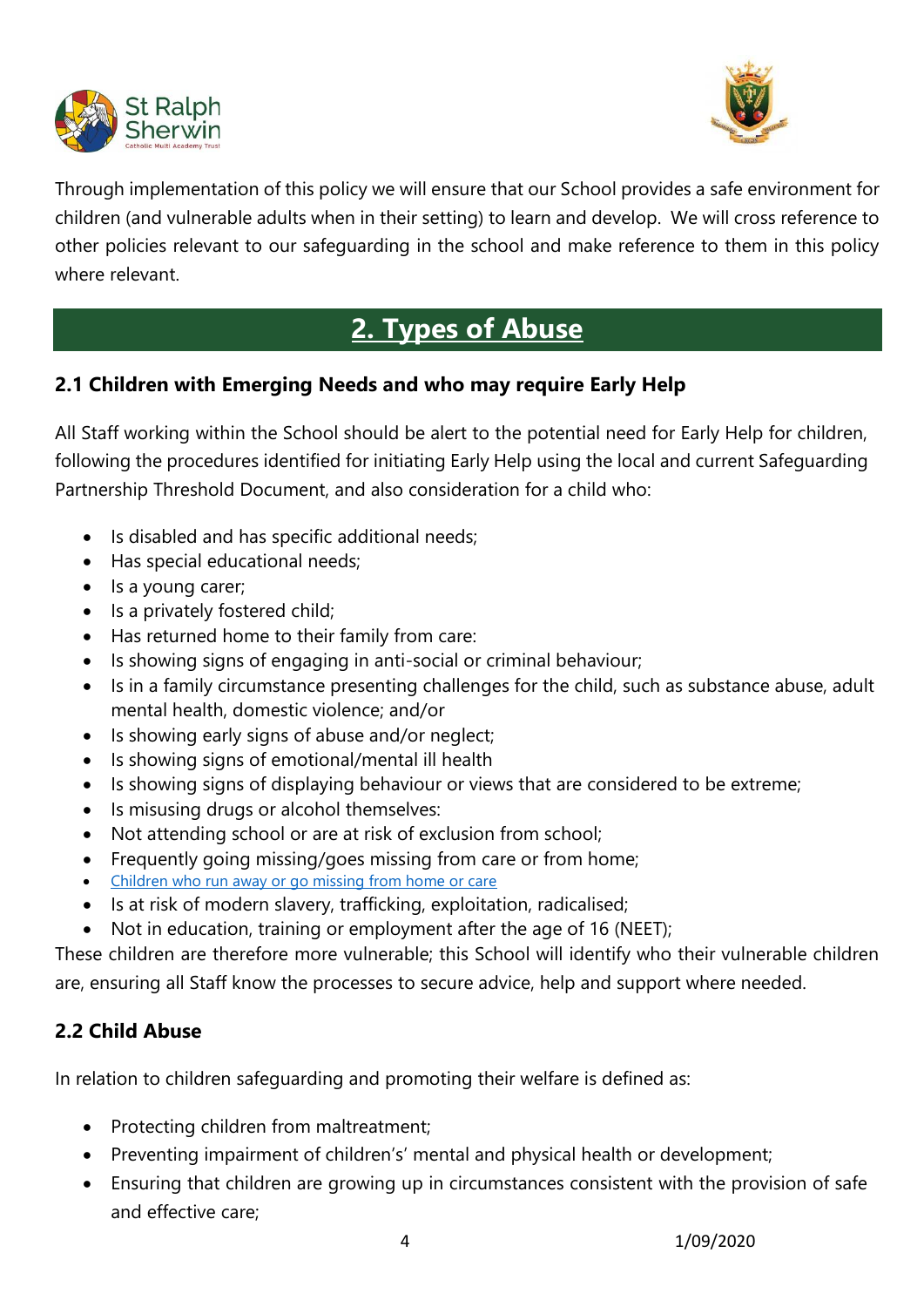



Taking action to enable all children to have the best outcomes.

There are four types of child abuse as defined in 'Working Together to Safeguard Children' (2018) which is defined in the 'Keeping Children Safe in Education Statutory Guidance, 2020".

Details of this can be found in the Appendix A at the rear of this document.

# 3. **Signs of Abuse (Child Protection)**

This school understands that there are indicators of child abuse; however, these should not be considered as a definitive list, but used when considering the possibility of abuse in children.

A full explanation of indictors is in Appendices B.

# **4. Specific Safeguarding Issues**

Schools will endeavour to ensure their Staff, are familiar with; having processes in place to identify, report, monitor and which are included within teaching:

- 1. Bullying including cyber bullying
- 2. Child Sexual Exploitation (CSE) and as defined by Working Together 2018
- 3. Children at risk of criminal exploitation (CCE) as defined by local safeguarding partnership procedures
- 4. Domestic Abuse
- 5. Drugs
- 6. Fabricated or induced illness
- 7. Faith abuse
- 8. Female Genital Mutilation (FGM)
- 9. Breast Ironing
- 10. Forced Marriage
- 11. Gangs and Youth Violence
- 12. Gender based violence/Violence against women and girls (VAWG)
- 13. Hate
- 14. Mental Health
- 15. Private Fostering
- 16. Preventing Radicalisation
- 17. On line abuse/Sexting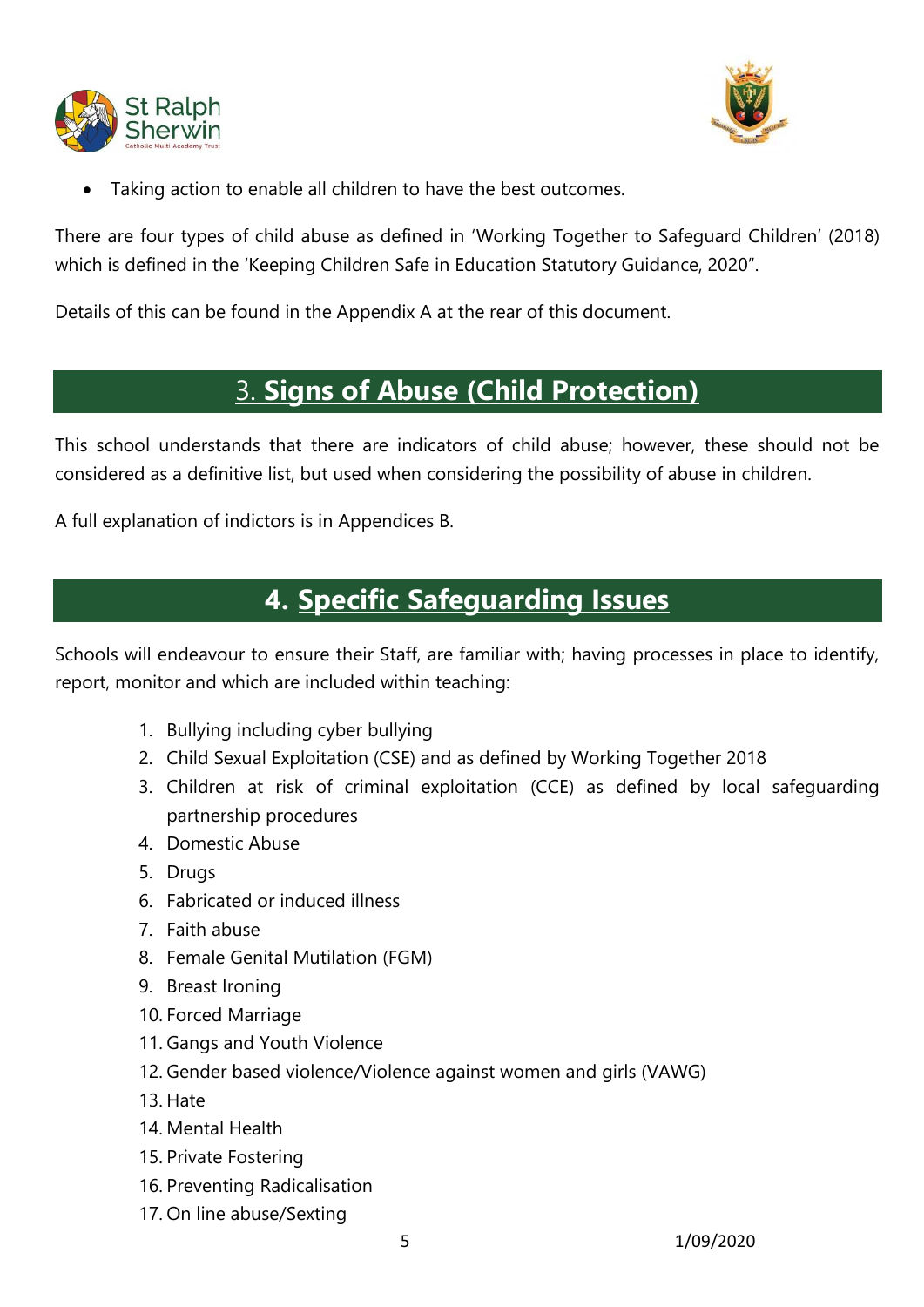



- 18. Teenage Relationship abuse
- 19. Trafficking
- 20. Missing children and vulnerable adults
- 21. Child sexual abuse within the family
- 22. Poor parenting, particularly in relation to babies and young children

Children and young people with special educational needs and disabilities can face additional safeguarding challenges because:

- there may be assumptions that indicators of possible abuse such as behaviour, mood and injury relate to the child's disability without further exploration
- children with SEN and disabilities can be disproportionally impacted by things like bullying without outwardly showing any signs
- difficulties may arise in overcoming communication barriers

At **St Elizabeth's CVA** we identify pupils who might need more support to be kept safe or to keep themselves safe by:

In understanding the signs and indicators of specific issues listed earlier in this policy, this school will incorporate the signs of abuse and specific safeguarding issues on safeguarding into briefings, staff Induction training, and ongoing development training for all Staff.

The school will also access broad Government guidance, local procedures, strategies and tools through the Local Safeguarding Partnership

The Designated leads and those with responsibility for safeguarding will use the information available to them in Derbyshire [Schools Net Keeping Children Safe in Education](https://schoolsnet.derbyshire.gov.uk/keeping-children-safe-in-education/keeping-children-safe-in-education.aspx) to help all staff develop the knowledge and understanding pertaining to national and local emerging concerns.

At **St Elizabeth's CVA** pupils are taught about safeguarding, including online, through various teaching and learning opportunities, as part of providing a broad and balanced curriculum. Children are taught to recognise when they are at risk and how to get help when they need it.

Examples of this include: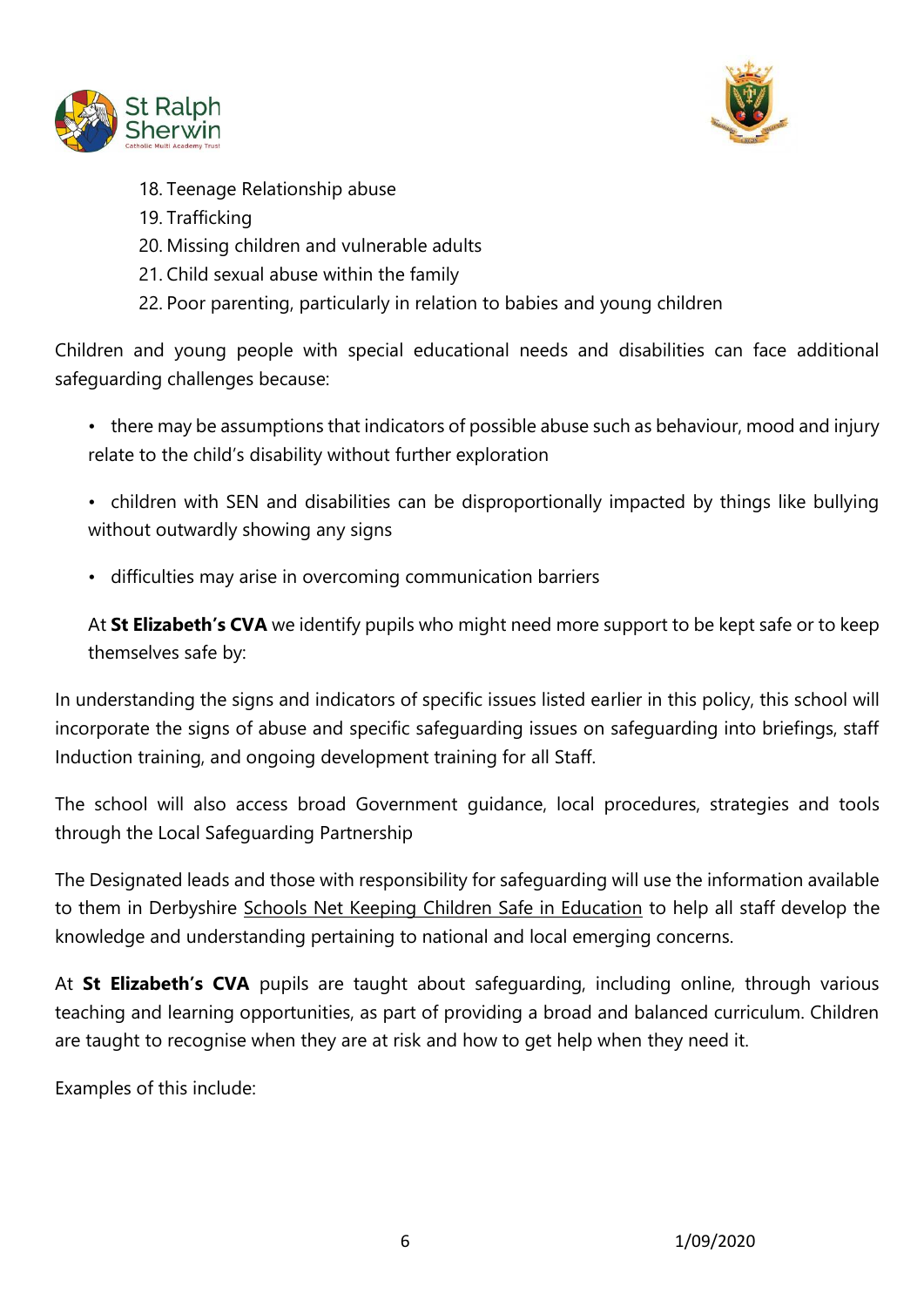



# **4.1 Prevent Duties**

The School will ensure all staff, will adhere to their duties under Prevent, as detailed in the [Prevent](https://www.gov.uk/government/publications/prevent-duty-guidance)  [Duty Guidance](https://www.gov.uk/government/publications/prevent-duty-guidance) 2015, (also [Prevent Duty Guidance for schools\)](https://www.gov.uk/government/publications/protecting-children-from-radicalisation-the-prevent-duty) to have due regard to the need to prevent people from becoming drawn into terrorism. The HT/Principal and Chair of Governors will:

- Establish or use existing mechanisms for assessing the risk of extremism and terrorism;
- Ensure staff understand the risk and build capabilities to deal with issues identified;
- Communicate the importance of the duty;
- Ensure all Staff (including governors and volunteers) implement the duty.

This School will respond to any concern about Prevent as a Safeguarding concern and will report using local Safeguarding Procedures. This will involve making a referral to the Police Prevent team in order to develop a support plan for the individual. This may progress into CHANNEL where the risk is identified, and the individual may need extensive support. We will seek to work in partnership, undertaking risk assessments where appropriate and proportionate to risk, building our children's resilience to radicalisation.

The school is committed to providing effective filtering and monitoring systems, this will include monitoring the activities of children when online in the school and actions taken relevant to the activity.

The school/setting will use the relevant forms to record any concerns, keeping records which will be treated as a Child Protection Record, storing them as appropriate. (Using MyConcern to record).

The School/setting will ensure all staff including governors and volunteers adhere to their duties in the Prevent guidance 2015 to prevent radicalisation. The HT and Chair of Governors will:

- Establish or use existing mechanisms for understanding the risk of extremism;
- Ensure staff understand the risk and build capabilities to deal with issues arising
- Communicate the importance of the duty;
- Ensure all Staff (governors and volunteers) implement the duty.

We will seek to work in partnership, undertaking risk assessments where appropriate and proportionate to risk, building our children's resilience to radicalisation. We will make referrals into CHANNEL where the risk is identified.

The school is committed to providing effective filtering and monitoring systems, this will include monitoring the activities of children when online in the school and actions taken relevant to the activity.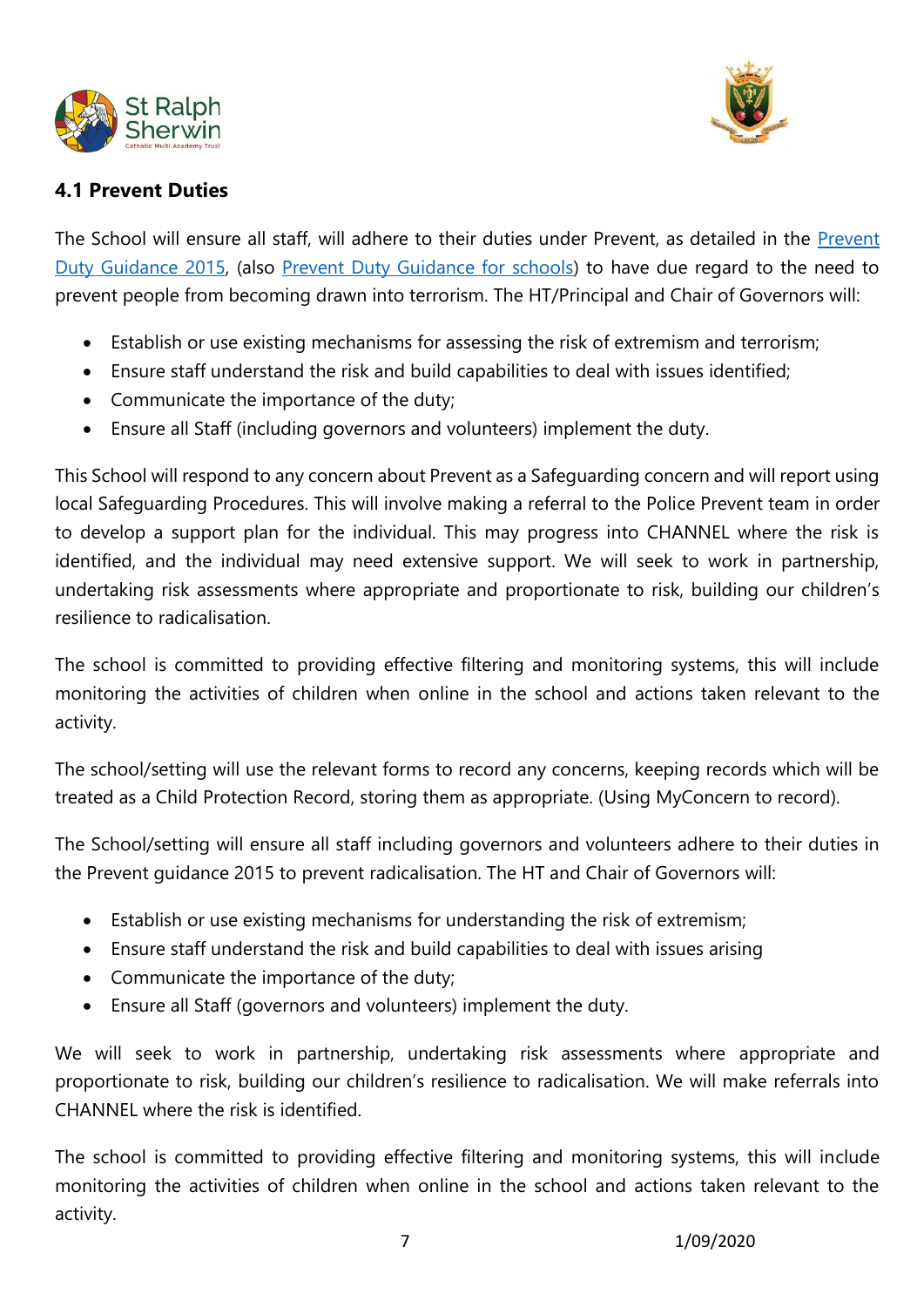



Staff are alert to changes in children's behaviour, which could indicate that they may be in need of help or protection. Staff should use their judgement in identifying children who might be at risk of radicalisation and act proportionately which may include the designated safeguarding lead (or deputy) making a Prevent referral.

We are committed to ensuring that our pupils are offered a broad and balanced curriculum that aims to prepare them for life in modern Britain. Teaching the school's core values alongside the fundamental British Values supports quality teaching and learning, whilst making a positive contribution to the development of a fair, just and civil society.

*Early indicators of radicalisation or extremism may include:*

- showing sympathy for extremist causes
- glorifying violence, especially to other faiths or cultures
- making remarks or comments about being at extremist events or rallies outside school
- evidence of possessing illegal or extremist literature
- advocating messages similar to illegal organisations or other extremist groups
- out of character changes in dress, behaviour and peer relationships (but there are also very powerful narratives, programmes and networks that young people can come across online so involvement with particular groups may not be apparent)
- secretive behaviour
- online searches or sharing extremist messages or social profiles
- intolerance of difference, including faith, culture, gender, race or sexuality
- graffiti, artwork or writing that displays extremist themes
- attempts to impose extremist views or practices on others
- verbalising anti-Western or anti-British views
- advocating violence towards others

# **4.2 Domestic Abuse**

Domestic Abuse is rarely a one-off incident, but a pattern of power and control. It is any threatening behaviour, violence or abuse between adults who are, or have been in a relationship; or between family members. It can be psychological, physical, sexual, financial or emotional abuse.

Children living with Domestic Abuse in their home or who are caught up in incidents of Domestic Abuse, are victims, and this can seriously harm children and young people. Some children are physically harmed as they can get caught up in the incident, some children are witnesses to the abuse, or hear the abuse. The impact on children living in a household where there is Domestic Abuse is likely to influence their development and social skills. We will treat any disclosure of information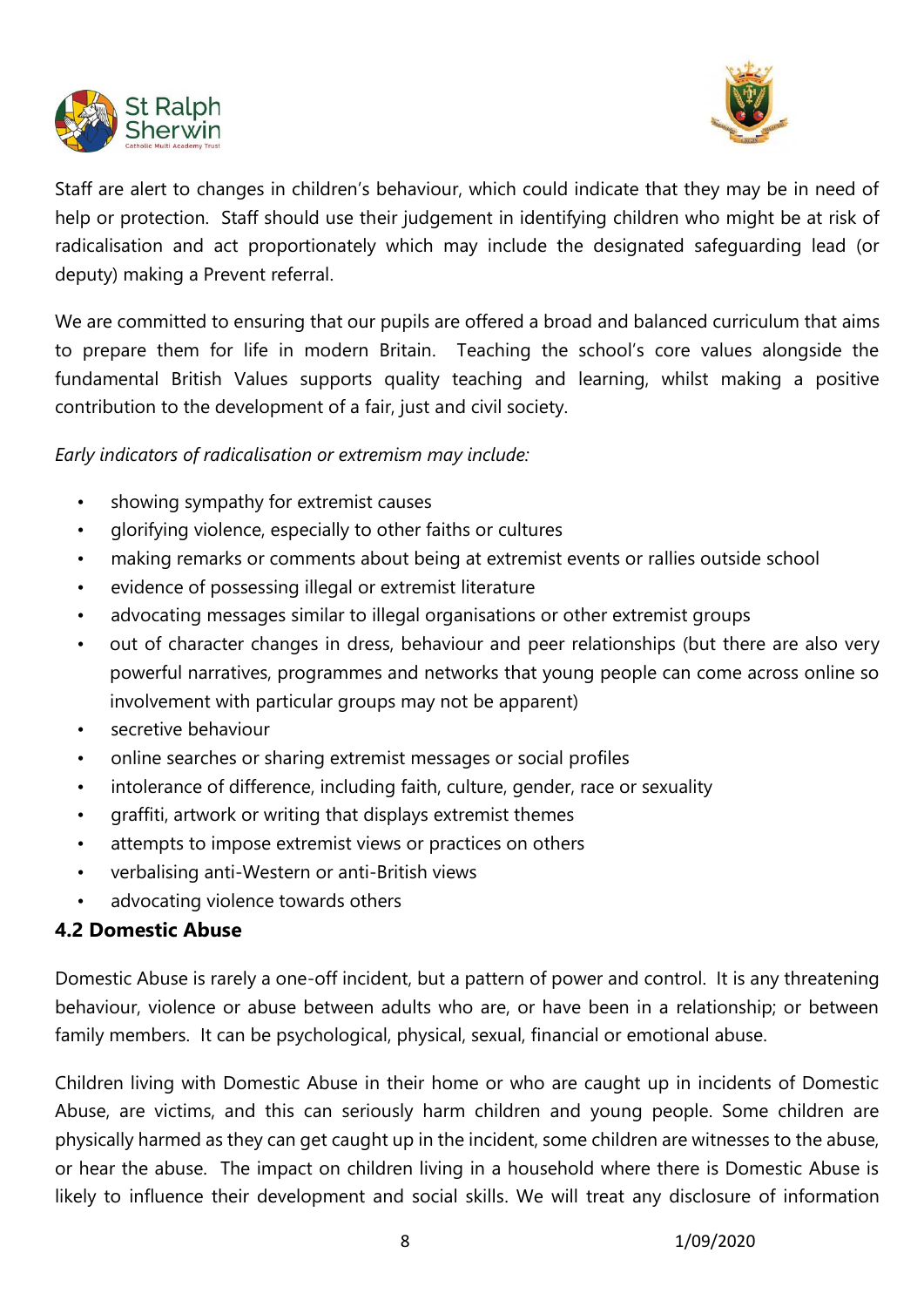



relating to Domestic Abuse as a Safeguarding concern and we will follow local Safeguarding Procedures.

**St Elizabeth's CVA** receives a notification (SDAT) from Derbyshire Police where there has been an incident in a household involving a pupil at this school. We have agreed processes on how to respond and support the pupil whist in school and are able to escalate any Safeguarding concerns into Childrens Social Care services using the local Derby and Derbyshire Safeguarding Procedures.

Teenagers aged 16/17 in a relationship are protected by Domestic Abuse Safeguarding Procedures and the law. If our school is aware that any information received about such a concern, we will treat this as Safeguarding concern and follow our Safeguarding processes.

The Multi-Agency Risk Assessment Conference (MARAC) is a multi-agency approach in managing cases of Domestic Abuse and where children are living, the victim will be seen as high risk of serious harm/ homicide. A Multi-Agency response is essential in ensuring that victims and their families are as safe as possible.

This school recognises this process and that as a partner they can make a referral into MARAC, based on information provided to them by a child, parent/carer:

[https://saferderbyshire.gov.uk/what-we-do/domestic-abuse/staff-guidance/adults/marac/multi](https://saferderbyshire.gov.uk/what-we-do/domestic-abuse/staff-guidance/adults/marac/multi-agency-risk-assessment-conference.aspx)[agency-risk-assessment-conference.aspx](https://saferderbyshire.gov.uk/what-we-do/domestic-abuse/staff-guidance/adults/marac/multi-agency-risk-assessment-conference.aspx)

The necessary form to make a referral is available here: [dariskassessmentandreferral](https://www.saferderbyshire.gov.uk/dariskassessmentandreferral)

# **4.3 Emotional/Mental Health and Wellbeing**

All Staff should also be aware that mental health problems can, in some cases, be an indicator that a child has suffered or is at risk of suffering abuse, neglect or exploitation.

Staff are well placed to observe children day-to-day and identify those whose behaviour suggests that they may be experiencing a mental health problem or be at risk of developing one.

Where children have suffered abuse and neglect, or other potentially traumatic adverse childhood experiences, this can have a lasting impact throughout childhood, adolescence and into adulthood. It is key that staff are aware of how these children's experiences, can impact on their mental health, behaviour and education.

If Staff have a mental health concern about a child we will respond to the concern, inform and discuss our concerns with parents/carers and seek ways to support the child in and out of school.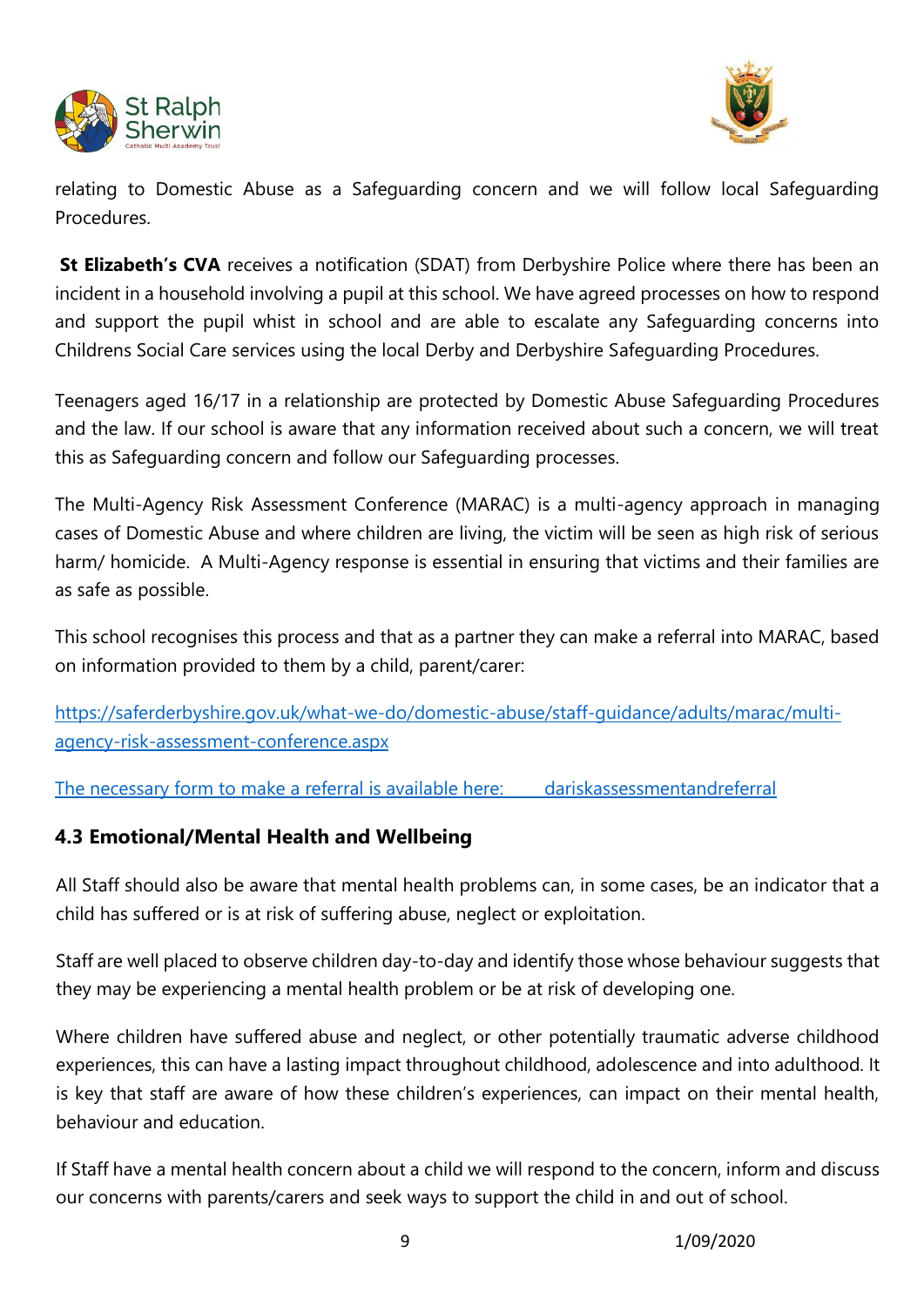



Our School will contact the local School Community Advisor for advice: <https://www.camhsnorthderbyshire.nhs.uk/specialist-community-advisors>

[https://schoolsnet.derbyshire.gov.uk/site-elements/documents/news/camhs-specialist-community](https://schoolsnet.derbyshire.gov.uk/site-elements/documents/news/camhs-specialist-community-advisers-leaflet.pdf)[advisers-leaflet.pdf](https://schoolsnet.derbyshire.gov.uk/site-elements/documents/news/camhs-specialist-community-advisers-leaflet.pdf)

SCA advice will also be sought prior to going to the School Nurse.

We will use this website to help us signpost Staff and families:

<https://derbyandderbyshireemotionalhealthandwellbeing.uk/>

If a child is presenting with a risk of serious immediate harm and at risk of taking own life, we will seek urgent advice from the urgent CAHMS services and or seek medical intervention.

[https://www.derbyshirehealthcareft.nhs.uk/services/childrens-mental-health-services-camhs-derby](https://www.derbyshirehealthcareft.nhs.uk/services/childrens-mental-health-services-camhs-derby-and-southern-derbyshire/im-professional/camhs-rise)[and-southern-derbyshire/im-professional/camhs-rise](https://www.derbyshirehealthcareft.nhs.uk/services/childrens-mental-health-services-camhs-derby-and-southern-derbyshire/im-professional/camhs-rise)

<https://www.camhsnorthderbyshire.nhs.uk/urgent-care>

Only appropriately trained professionals should attempt to make a diagnosis of a mental health concern. However, this school will provide information and signposting services to children and parents and assist with the teaching of emotional health and wellbeing to children in our curriculum.

# **4.4 Online Safety, Cyber Security (including remote/blended learning)**

We will ensure that we have information and processes to raise awareness of online safety and cyber security.

Staff and pupils will be made aware of online safety issues and concerns, through training and the curriculum. This covers a range of online safety issues, including online fraud and scams, copycat websites, phishing e-mails, identity theft, cyberbullying/trolling, cyberstalking, online grooming, online radicalisation, offensive/illegal content, child sexual exploitation and young produced sexual imagery (sexting), social media.

Cyber security is a growing safeguarding concern and we recognise the need to have procedures to ensure networks, data and systems are protected against cyber threats and help keep staff and pupils safe, particularly when using remote learning platforms and remote teaching platforms / delivery styles. We are working with Derbyshire Education Hub, Derbyshire Audit Services and / or Derbyshire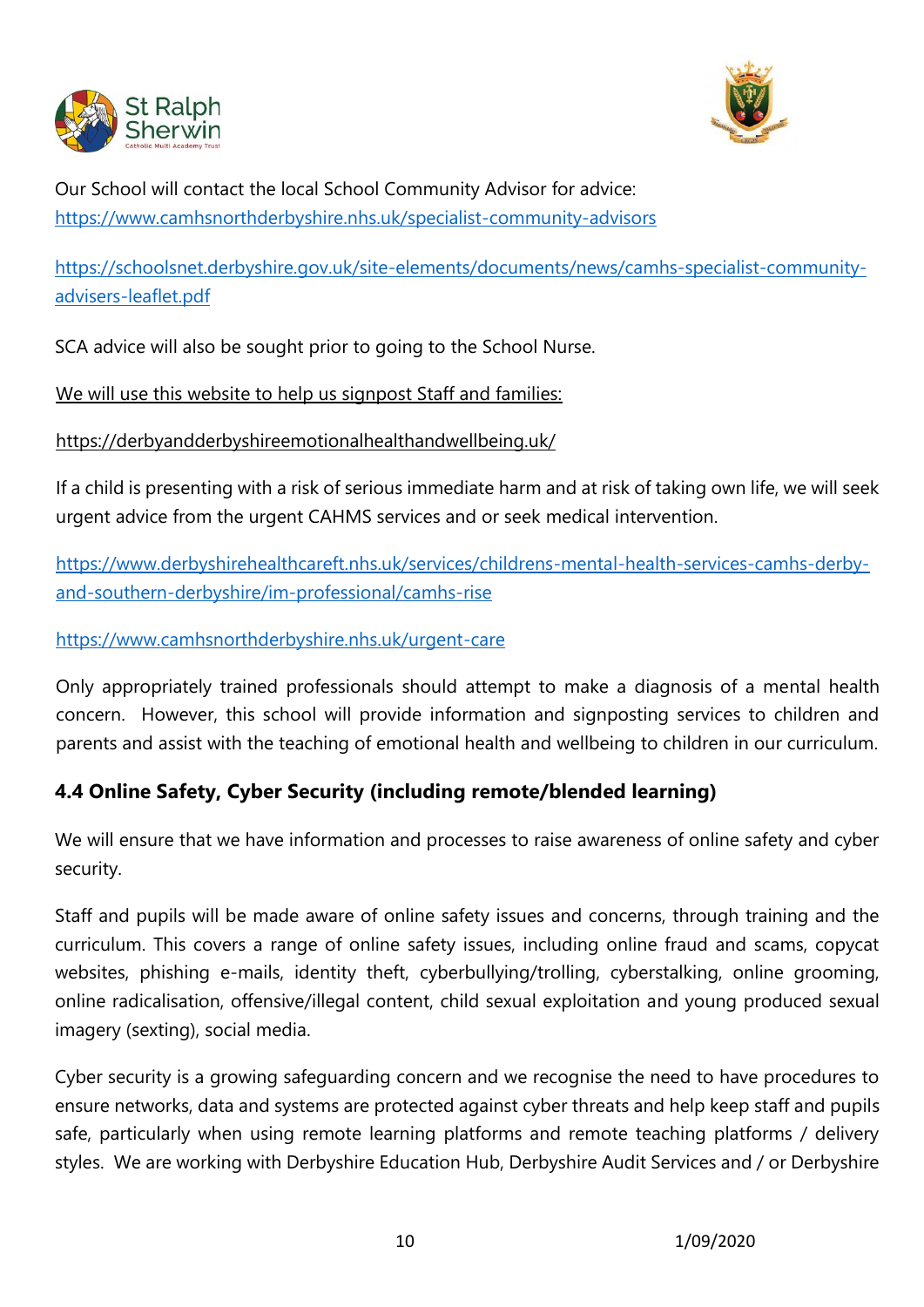



Constabulary Cyber Protect Officer to maximise our cyber security procedures. We will use the recommended national and local guidelines on staff and pupils who may need to work remotely.

We are working with the Derbyshire Community Safety Team, Derbyshire Constabulary Cybercrime Team and the regional cybercrime team at EMSOU (East Midlands Special Operations Unit) to help identify, and provide support and diversionary services to, cyber gifted and talented pupils, who are identified as being vulnerable, or at risk of exploitation, in terms of committing cybercrime. We will be using the Cyber Choices Toolkit, 2020 and referral pathways for pupils. [www.saferderbyshire.gov.uk/cyberchoices](http://www.saferderbyshire.gov.uk/cyberchoices)

The local authority has provided additional information and guidelines which we have taken into account. This is found in appendices C. Remote/Offsite Working- advice for schools issued June 2020 (LA Education Hub).

# **4.5 Relationship, Sex, Health Education (RSHE)**

Relationship, Sex and Health Education is compulsory. As a school we have developed our approaches to meet statutory requirements and the teaching of this. This will include equality, diversity and difference.

RSHE is delivered through the "Life To The Full" scheme of work and "Journey In Love".

We acknowledge that there may be times during the teaching of RSHE, that children may need an opportunity to talk to a trusted adult in the school. Children may want to talk about experiences at home or in the community that may trigger discussions with the Designated Lead, who will then decide on any next steps around listening and responding to the child.

# **4.6 Child Sexual Exploitation & CRE- children at risk of exploitation (Child Protection)**

We recognise this is relevant to both boys and girls

The statutory definition of Child Sexual Exploitation (CSE) can be found in the guidance document Child sexual exploitation: Definition and a guide for practitioners (DfE 2017).

Child sexual exploitation is a form of child sexual abuse. It occurs where an individual or group takes advantage of an imbalance of power to coerce, manipulate or deceive a child or young person under the age of 18 into sexual activity (a) in exchange for something the victim needs or wants, and/or (b) for the financial advantage or increased status of the perpetrator or facilitator. The victim may have been sexually exploited even if the sexual activity appears consensual. Child sexual exploitation does not always involve physical contact; it can also occur through the use of technology.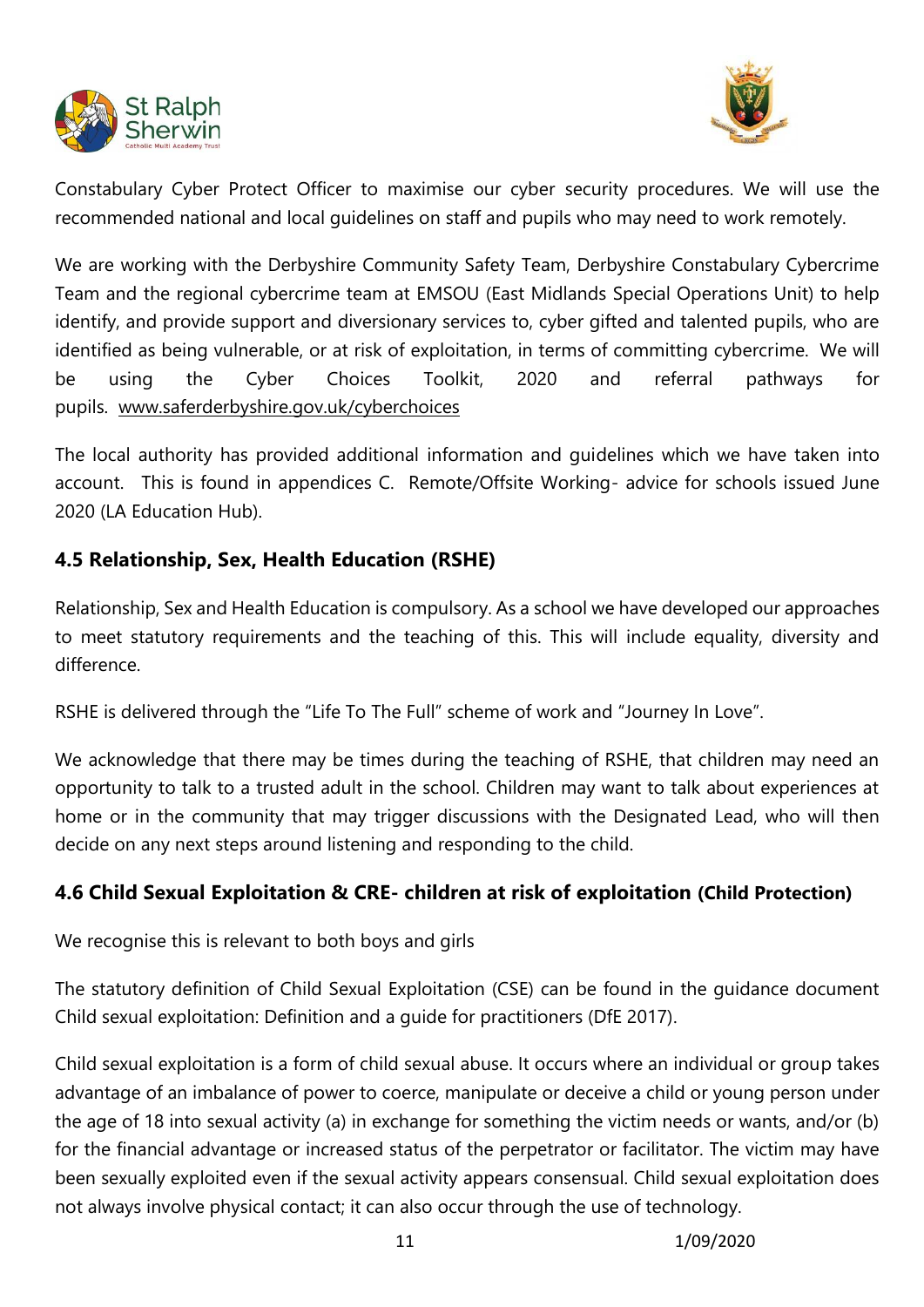



*Indicators of child sexual exploitation may include:*

- Acquisition of money, clothes, mobile phones, etc. without plausible explanation
- Gang-association and/or isolation from peers/social networks
- Exclusion or unexplained absences from school, college, or work
- Leaving home/care without explanation and persistently going missing or returning late
- Excessive receipt of texts/phone calls
- Returning home under the influence of drugs/alcohol
- Inappropriate sexualised behaviour for age/sexually transmitted infections
- Evidence of/suspicions of physical or sexual assault
- Relationships with controlling or significantly older individuals or groups
- Multiple callers (unknown adults or peers)
- Frequenting areas known for sex work
- Concerning use of internet or other social media
- Increasing secretiveness around behaviours
- Self-harm or significant changes in emotional wellbeing

# *Potential vulnerabilities include:*

Although the following vulnerabilities increase the risk of child sexual exploitation, it must be remembered that not all children with these indicators will be exploited. Child sexual exploitation can occur without any of these issues:

- Having a prior experience of neglect, physical and/or sexual abuse
- Lack of a safe/stable home environment, now or in the past (domestic abuse or parental substance misuse, mental health issues or criminality, for example)
- Recent bereavement or loss
- Social isolation or social difficulties
- Absence of a safe environment to explore sexuality
- Economic vulnerability
- Homelessness or insecure accommodation status
- Connections with other children and young people who are being sexually exploited
- Family members or other connections involved in adult sex work
- Having a physical or learning disability
- Being in care (particularly those in residential care and those with interrupted care histories)
- Sexual identity

More information can be found in:

Child sexual exploitation: Definition and a guide for practitioners (DfE 2017)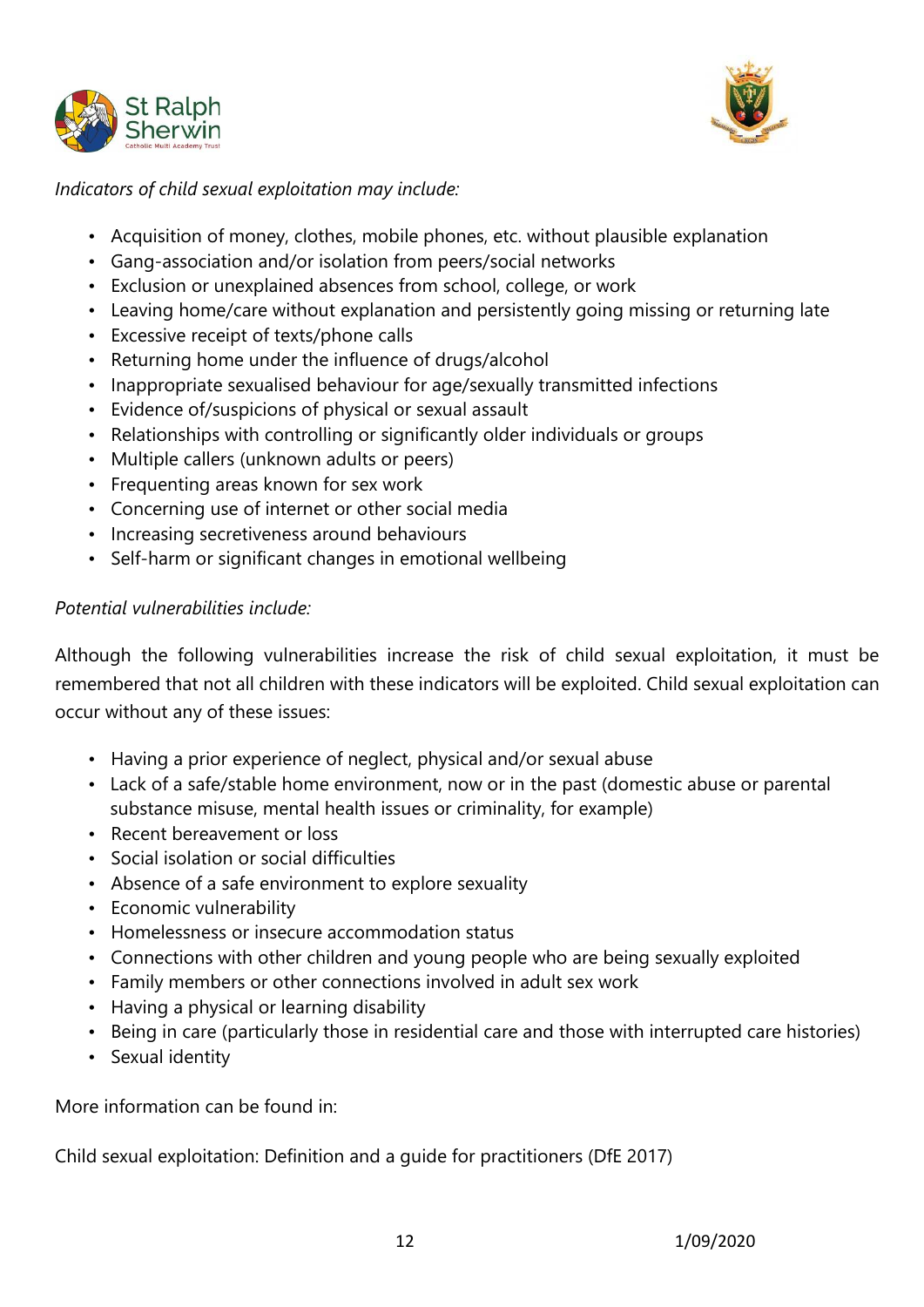



All suspected or actual cases of CSE/CRE are a Safeguarding concern in which Child Protection procedures will be followed; this will include a referral to the police. If any staff are concerned about a pupil, they will refer to the Safeguarding Designated Lead/s within the School

# **4.7 Female Genital Mutilation (Child Protection)**

Female genital mutilation refers to procedures that intentionally alter or cause injury to the female genital organs for non-medical reasons. The practice is illegal in the UK.

FGM typically takes place between birth and around 15 years old; however, it is believed that the majority of cases happen between the ages of 5 and 8.

### *Risk factors for FGM include:*

- low level of integration into UK society
- mother or a sister who has undergone FGM
- girls who are withdrawn from PSHE
- visiting female elder from the country of origin
- being taken on a long holiday to the country of origin \*
- talk about a 'special' procedure to become a woman

#### *Symptoms of FGM*

FGM may be likely if there is a visiting female elder, there is talk of a special procedure or celebration to become a woman, or parents wish to take their daughter out-of-school to visit an 'at-risk' country (especially before the summer holidays), or parents who wish to withdraw their children from learning about FGM. Staff should not assume that FGM only happens outside the UK.

*Indications that FGM may have already taken place may include:*

- difficulty walking, sitting, or standing and may even look uncomfortable
- spending longer than normal in the bathroom or toilet due to difficulties urinating
- spending long periods of time away from a classroom during the day with bladder or menstrual problems
- frequent urinary, menstrual or stomach problems
- prolonged or repeated absences from school, especially with noticeable behaviour changes (e.g. withdrawal or depression) on the girl's return
- reluctance to undergo normal medical examinations
- confiding in a professional without being explicit about the problem due to embarrassment or fear
- talking about pain or discomfort between her legs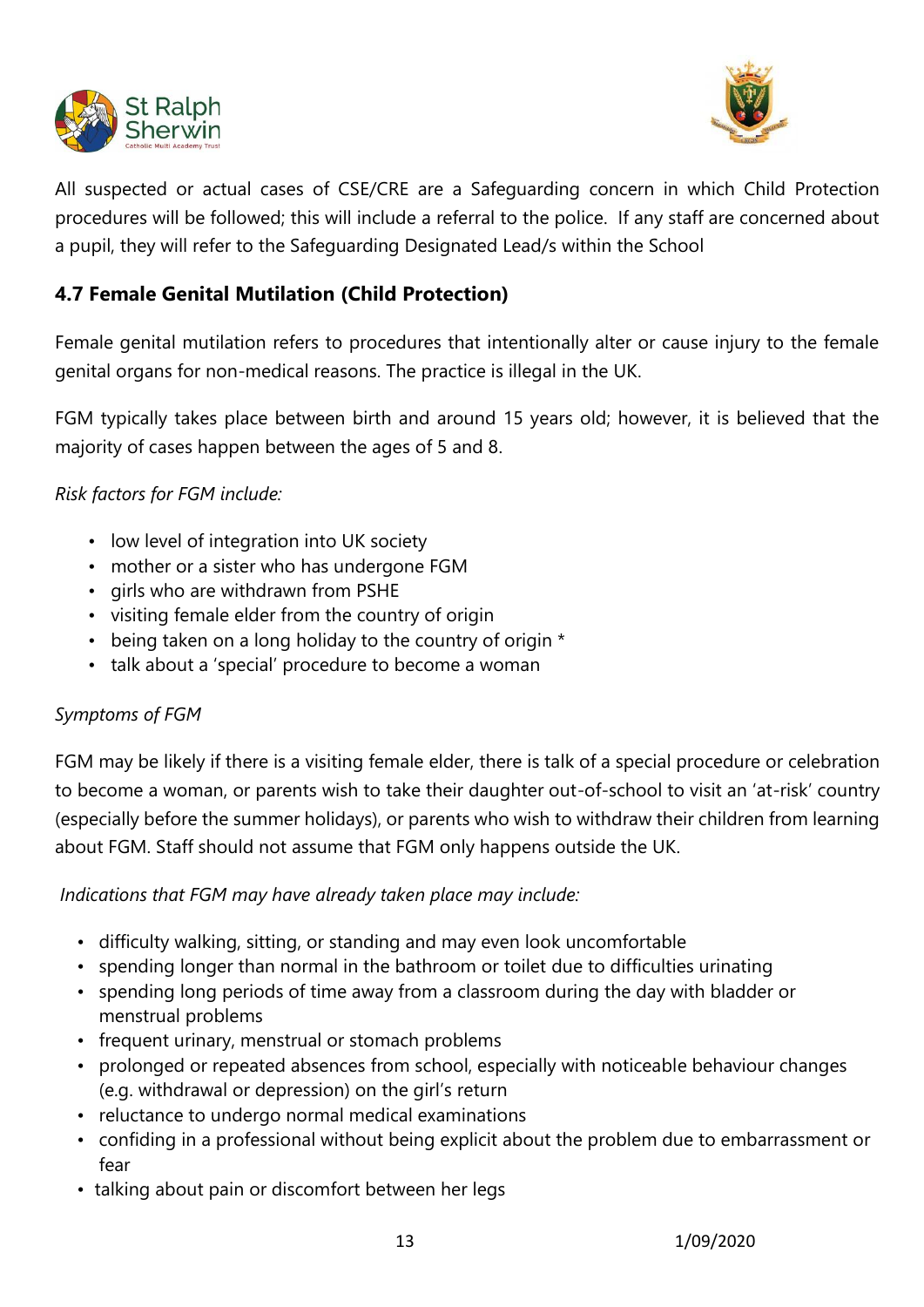



The School recognises and understands that there is a now a mandatory reporting duty for all teachers to report to the police where it is believed an act of FGM has been carried out on a girl under 18 in the UK. Failure to do so may result in disciplinary action being taken.

All suspected or actual cases of FGM are a Safeguarding concern in which Safeguarding procedures will be followed; this will include a referral to the police. If any staff are concerned about a pupil, they will refer to the Safeguarding Designated Lead/s within the School unless there is a good reason not to do so.

*\*parents from a country who are known to practice FGM*

# **4.8 Allegations of Abuse against other Children/Peer on Peer Abuse**

# **(Child Protection)**

We recognise that some children abuse other children or their peers; therefore, the reasons for this are complex and are often multi-faceted. We understand that we need as a school to have clear mechanisms and procedures in place to identify and report incidents or concerns. We aim to reduce this behaviour and any related incidents with an expectation to eliminate this conduct in the school/setting.

Peer on peer abuse is a Safeguarding concern and will require a discussion with the Designated Safeguarding Lead who will seek advice from agencies and professionals including reference to the Safeguarding procedures as outlined by the local authority. This will may a referral into the Police and Social Care. The school/setting will consider and may apply the disciplinary procedure. The school will offer support to a victim.

*We recognise peer on peer abuse can take some of these forms;*

- Language seen as derogatory, demeaning, inflammatory;
- Unwanted banter;
- Sexual harassment;
- Sexting
- Sexual Violence;
- Hate;
- Homophobia;
- Based on gender differences and orientation;
- Based on difference.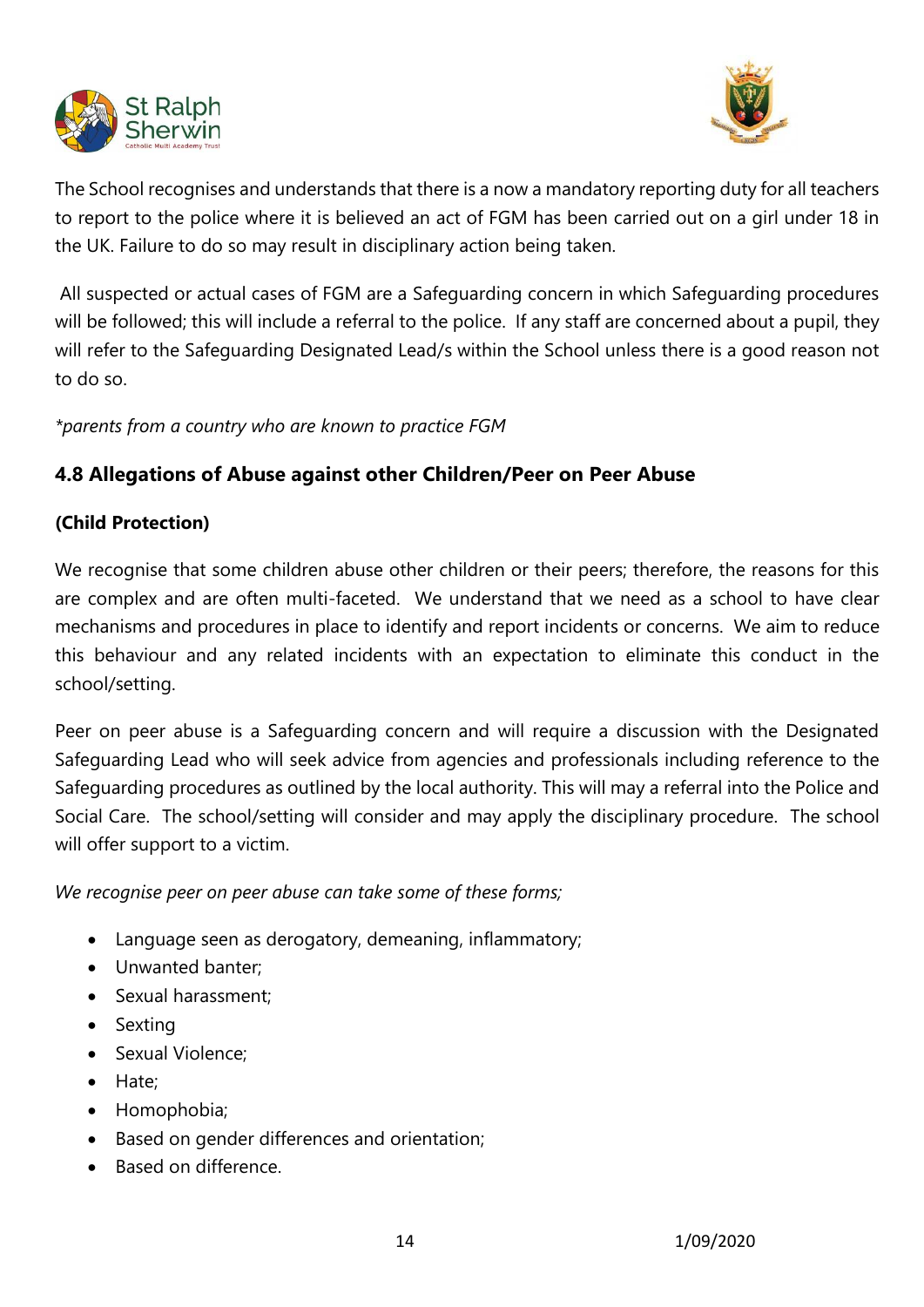



We will pay adherence to the guidance available to schools/settings - Sexual Violence and Sexual Harassment in Schools between children (December 2017) and have a strategy in the school to identify, report and respond to any issues/incidents raised. We aim to challenge this type of abuse. We also aim to use approaches in the curriculum to address and tackle peer on peer abuse.

This links to our Anti-Bullying Policy, Behaviour policy and Equality Policy.

This school acknowledges the Voyeurism Act 2019, and the concerns around up skirting. This is a form of peer on peer abuse and may constitute a criminal act. Any incidents will be treated as a safeguarding concern and this school will follow their usual procedures when dealing with such an incident. This will mean reporting an incident to the police.

Abuse is abuse and should never be tolerated or passed off as "banter" or "part of growing up". Different gender issues can be prevalent when dealing with peer-on-peer abuse. This could, for example, include girls being sexually touched/assaulted or boys being subject to initiation-type violence

At **St Elizabeth's CVA** we believe that all children have a right to attend school and learn in a safe environment. Children should be free from harm by adults in the school and other students

We recognise that some students will sometimes negatively affect the learning and wellbeing of others and their behaviour will be dealt with under the school's Behaviour Policy

Occasionally, allegations may be made against students by others in the school, which are of a safeguarding nature. Safeguarding issues raised in this way may include physical abuse, emotional abuse, sexual abuse, and sexual exploitation. It is likely that to be considered a safeguarding allegation against a pupil, some of the following features will be found:

#### *The allegation:*

- is made against an older pupil and refers to their behaviour towards a younger pupil or a more vulnerable pupil
- is of a serious nature, possibly including a criminal offence
- raises risk factors for other pupils in the school
- indicates that other pupils may have been affected by this student
- indicates that young people outside the school may be affected by this student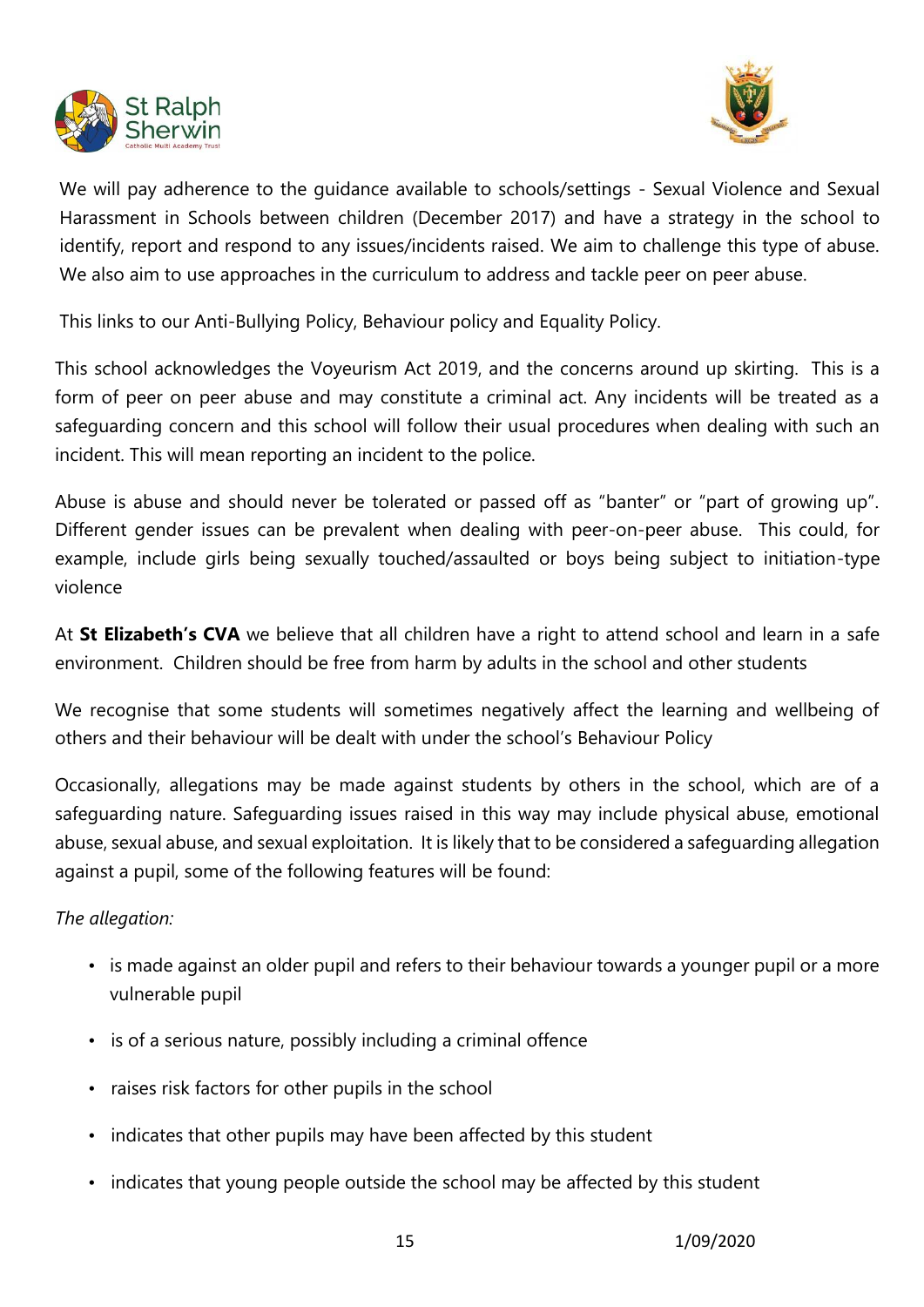



At **St Elizabeth's CVA,** we will support the victims of peer on peer abuse by support from our TA pastoral team.

# **4.9 The Sending of Indecent Images from one person to another through Digital Media Devices**

This school accepts that this is a Safeguarding concern and one that is increasing which requires a robust response. We will seek advice from agencies and professionals acknowledging that there are both national and local guidance that we need to adhere to in order to tackle the concerns and work in partnership with our agencies.

*We will refer to:* 

[Derby City & Derbyshire Thresholds Document](http://www.proceduresonline.com/derbyshire/scbs/user_controlled_lcms_area/uploaded_files/DSCB-Thresholds.pdf)

["Sexting in Schools & Colleges: Responding to incidents & safeguarding young people" UK](https://www.gov.uk/government/uploads/system/uploads/attachment_data/file/609874/6_2939_SP_NCA_Sexting_In_Schools_FINAL_Update_Jan17.pdf)  [Council for child internet safety](https://www.gov.uk/government/uploads/system/uploads/attachment_data/file/609874/6_2939_SP_NCA_Sexting_In_Schools_FINAL_Update_Jan17.pdf) 

[The DfE guidance 2018 on Searching Screening and Confiscation Advice for Schools](https://www.gov.uk/government/publications/searching-screening-and-confiscation)

[The Dfe guidance, June 2019 on Teaching Online Safety in Schools](https://www.gov.uk/government/publications/teaching-online-safety-in-schools)

https://swgfl.org.uk/magazine/Managing-Sexting-Incidents/Sexting-Advice.aspx

# **4.10 The Child Criminal Exploitation (CCE) :**

CCE is where an individual or group takes advantage of an imbalance of power to coerce, control, manipulate or deceive a child into any criminal activity (a) in exchange for something the victim needs or wants, and/or (b) for the financial or other advantage of the perpetrator or facilitator and/or (c) through violence or the threat of violence.

The victim may have been criminally exploited even if the activity appears consensual. CCE does not always involve physical contact; it can also occur through the use of technology.

Some of the following can be indicators of CCE:

- children who appear with unexplained gifts or new possessions
- children who associate with other young people involved in exploitation
- children who suffer from changes in emotional wellbeing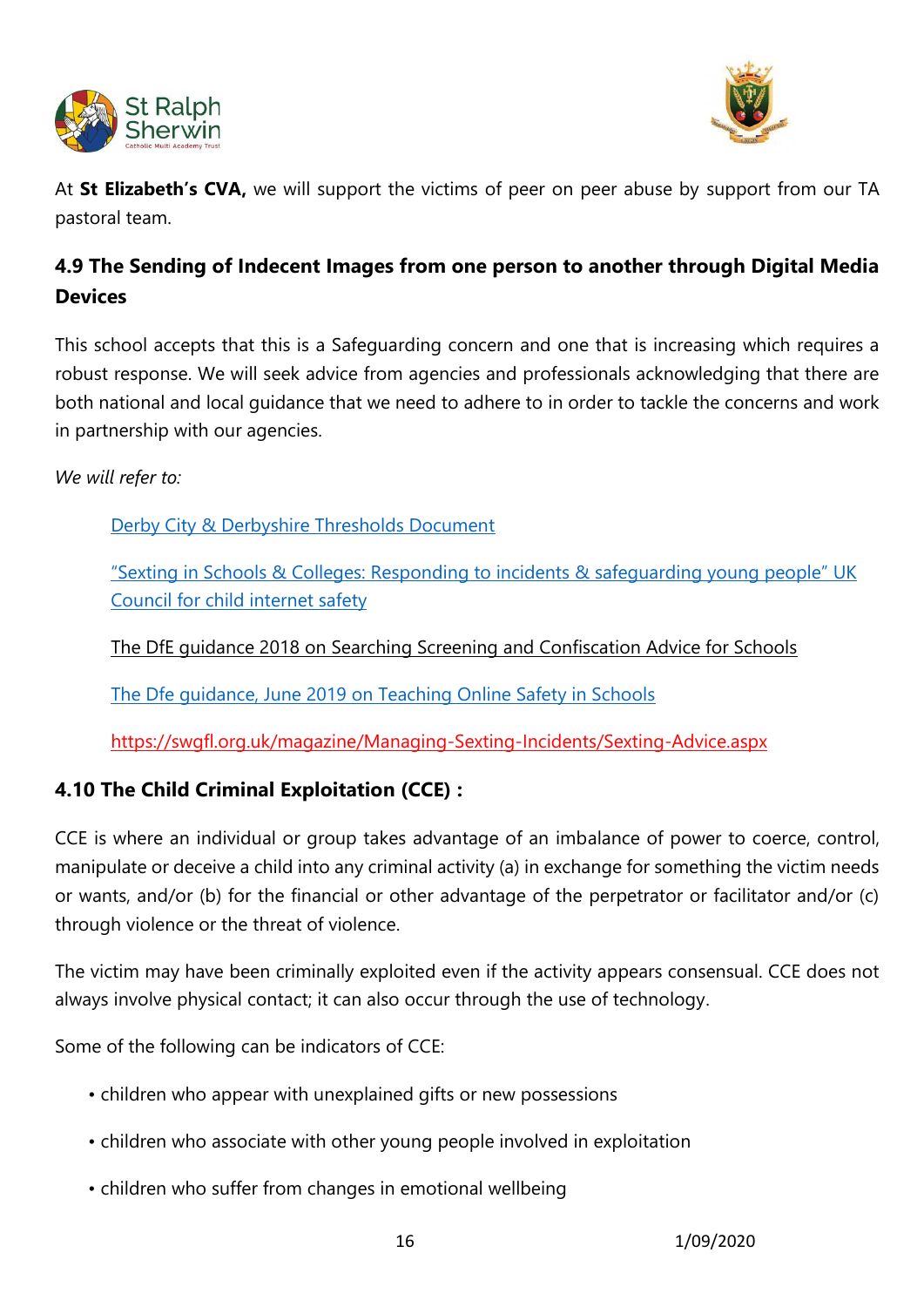



- children who misuse drugs and alcohol
- children who go missing for periods of time or regularly come home late
- children who regularly miss school or education or do not take part in education

Criminal exploitation of children is a Safeguarding concern and will require a discussion with the Designated Safeguarding Lead who will seek advice from agencies and professionals; including, reference to the Safeguarding procedures as outlined by the local authority. This will mean a referral into the Police and Social Care. The school/setting will offer support to a victim.

# **4.11 Serious Violence/ Carrying Knifes/Offensive Weapons & Gang Culture**

Bringing and carrying a knife/offensive weapon onto school/setting premises is a criminal

offence and immediate action will be taken by calling the police. The guidance on Searching, Screening and Confiscation for Head teachers, schools and Governors, January 2018 will be consulted and the school will consider and may apply the disciplinary procedure.

If a member of staff suspects a pupil/student being involved in gang culture, this is a safeguarding concern and will require a discussion with the Designated Safeguarding Lead who will seek advice from agencies and professionals including reference to the Safeguarding procedures as outlined by the local authority. The pupil/student may be an exploited child and victim to which the school will offer support.

# 4.12 County Lines

County lines is a term used to describe gangs and organised criminal networks involved in exporting illegal drugs (primarily crack cocaine and heroin) into one or more importing areas [within the UK], using dedicated mobile phone lines or other form of "deal line".'

Exploitation is an integral part of the county lines offending model with children and vulnerable adults exploited to move [and store] drugs and money. Offenders will often use coercion, intimidation, violence (including sexual violence) and weapons to ensure compliance of victims.

Children can easily become trapped by this type of exploitation as county lines gangs create drug debts and can threaten serious violence and kidnap towards victims (and their families) if they attempt to leave the county lines network.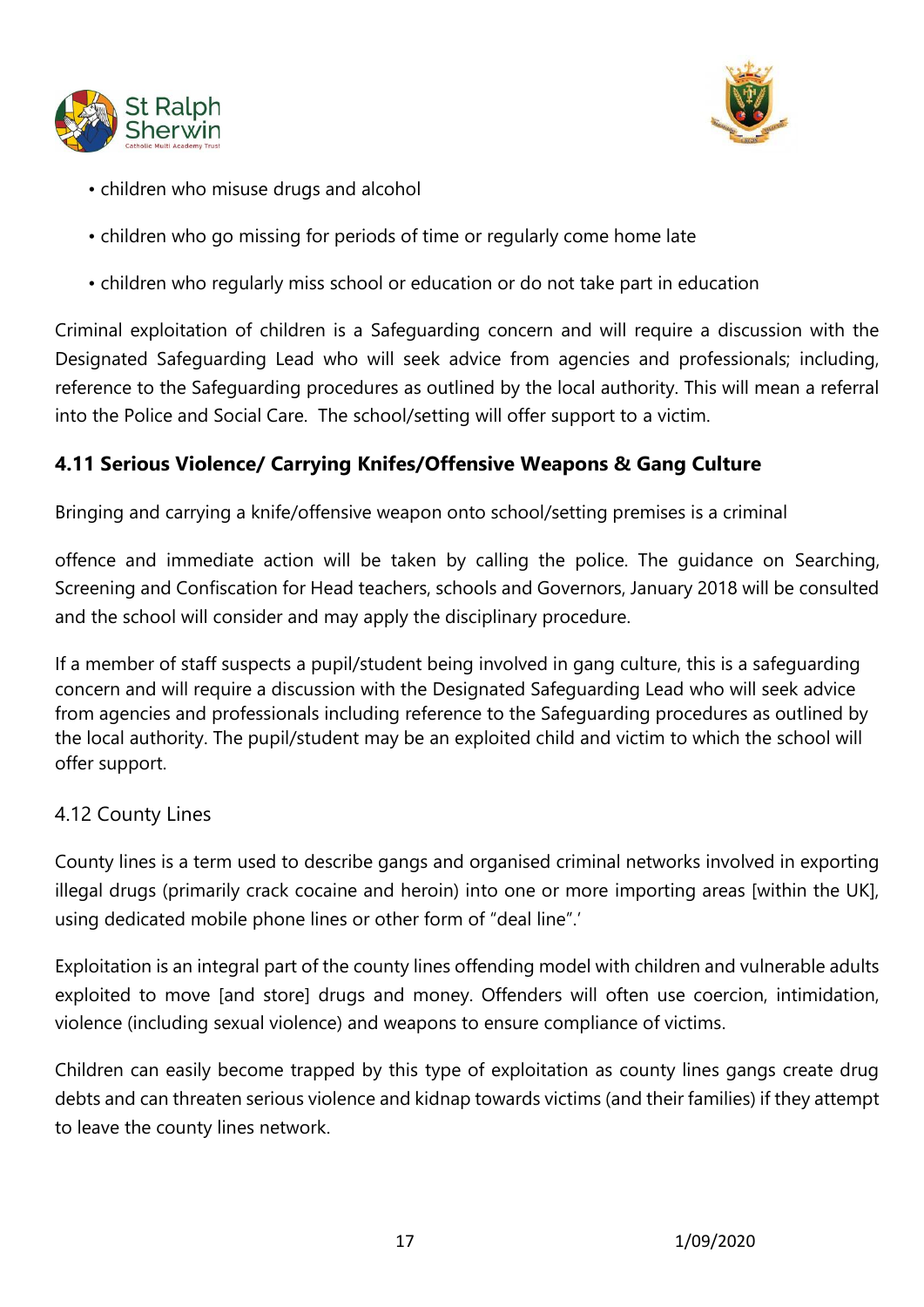



As a school we are alert to the possible indicators both for our children and their families. Any concerns will be reported using our safequarding and child protection processes. Criminal exploitation of [children and vulnerable adults: County Lines.](https://www.gov.uk/government/uploads/system/uploads/attachment_data/file/626770/6_3505_HO_Child_exploitation_FINAL_web__2_.pdf)

If a member of staff suspects a pupil/student being involved in county lines activity, this is a safeguarding concern and will require a discussion with the Designated Safeguarding Lead who will seek advice from agencies and professionals including reference to the safeguarding procedures as outlined by the local authority. The pupil/student may be an exploited child and victim to which the school will offer support.

4.13 Honour-based Abuse (HBA)

So-called 'honour-based' abuse (HBA) encompasses crimes which have been committed to protect or defend the honour of the family and/or the community, including Female Genital Mutilation (FGM), forced marriage, and practices such as breast ironing. All forms of so called HBA are abuse (regardless of the motivation) and should be handled and escalated as such.

Where staff are concerned that a child might be at risk of HBA, they must contact the Designated Safeguarding Lead as a matter of urgency.

# 4.14 Exceptional Circumstances **(closures, partial closures, home learning)**

At **St Elizabeth's CVA,** if we find that there is a need to close or partially close the school and offer home learning we will ensure that any communication, information sharing , and the use of online learning platforms is in line with privacy and data protection requirements.

All communication with pupils, parents and carers will take place using school communication systems; for example, school email accounts, phone systems and agreed platforms e.g. Microsoft Teams. Should exception be required this will be with permission of the Headteacher.

There is an expectation that staff and pupils will engage with home learning by adhering to the principles described in our existing staff code of conduct, pupil behaviour policy and online acceptable behavior policies. Where we have issued additional guidance in relation to online working, this will be circulated via school systems and staff will be advised accordingly.

Staff and pupils will be advised how to share concerns as part of any alternative arrangements. Staff will continue to report safeguarding concerns using My Concern. Pupils can communicate concerns to staff in class emails or when having their fortnightly phone call.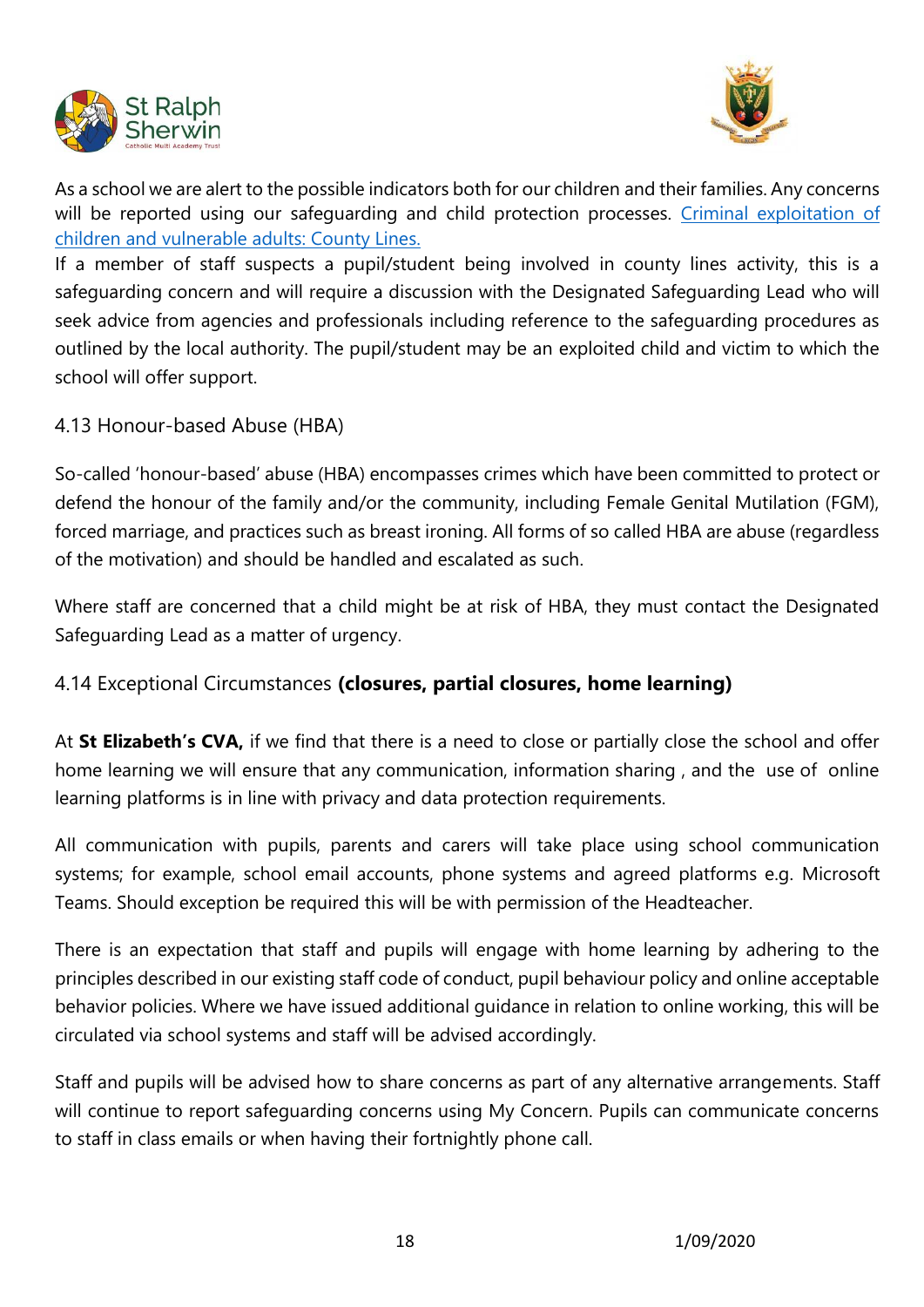



Information on who will deliver sessions, along with lesson content and any sites children may be asked to visit as part of their studies will be shared with parents and carers. Parents/carers will asked to ensure children are supervised in line with our home school distance learning agreement.

In making our arrangements we will be cognisant of Safequarding and remote education during [coronavirus \(COVID-19\)](https://www.gov.uk/guidance/safeguarding-and-remote-education-during-coronavirus-covid-19)

# 5. **Safeguarding Roles and Responsibilities**

# **All Staff who has contact with a child or young person including Governors and volunteers have responsibility for the following:**

- Being aware of the local Safeguarding Partnership procedures are followed;
- Listening to, and seeking out, the views, wishes and feelings of children and young people, ensuring in this that the child's voice is heard and referred to;
- Knowing who the School Designated Lead/Teacher(s) for Safeguarding are and the relevant links for CIC (Child in Care / Looked After Children), SEN/D and Anti- Bullying including who is the School link Governor for Child Protection and Safeguarding;
- Being alert to the signs of abuse, including specific issues in Safeguarding and their need to refer any concerns to the Safeguarding Designated Lead(s) in the School;
- To be aware of the 'Allegations Against Professionals' LADO procedures and feel confident in been able to use them including how to report concerns about other staff and the setting;
- That any concerns any staff have about a Headteacher, should be referred to the Chair of Governors.
- To be aware of Whistle Blowing procedures and where to obtain further information, advice and support. (see school's Whistleblowing Policy)
- Being aware of the 'Guidance for Safer Working Practices when working with Children and Young People in education settings, 2019, relevant sections of 'KCSIE 2020' and local procedures for 'Safer Working Practices'. (Cross reference to similar policies, protocols the school has);
- Ensuring that their Child Protection training is up to date, undertaking refresher/update training at least annually;
- Sharing information and working together with agencies to provide children and young people with the help and support they need;
- Supporting pupils who have been abused in accordance with his/her Child Protection Plan;
- Seeking early help where a child and family would benefit from co-ordinated support from more than one agency (e.g. education, health, housing, police) to prevent needs escalating to a point where intervention would be needed via a statutory assessment;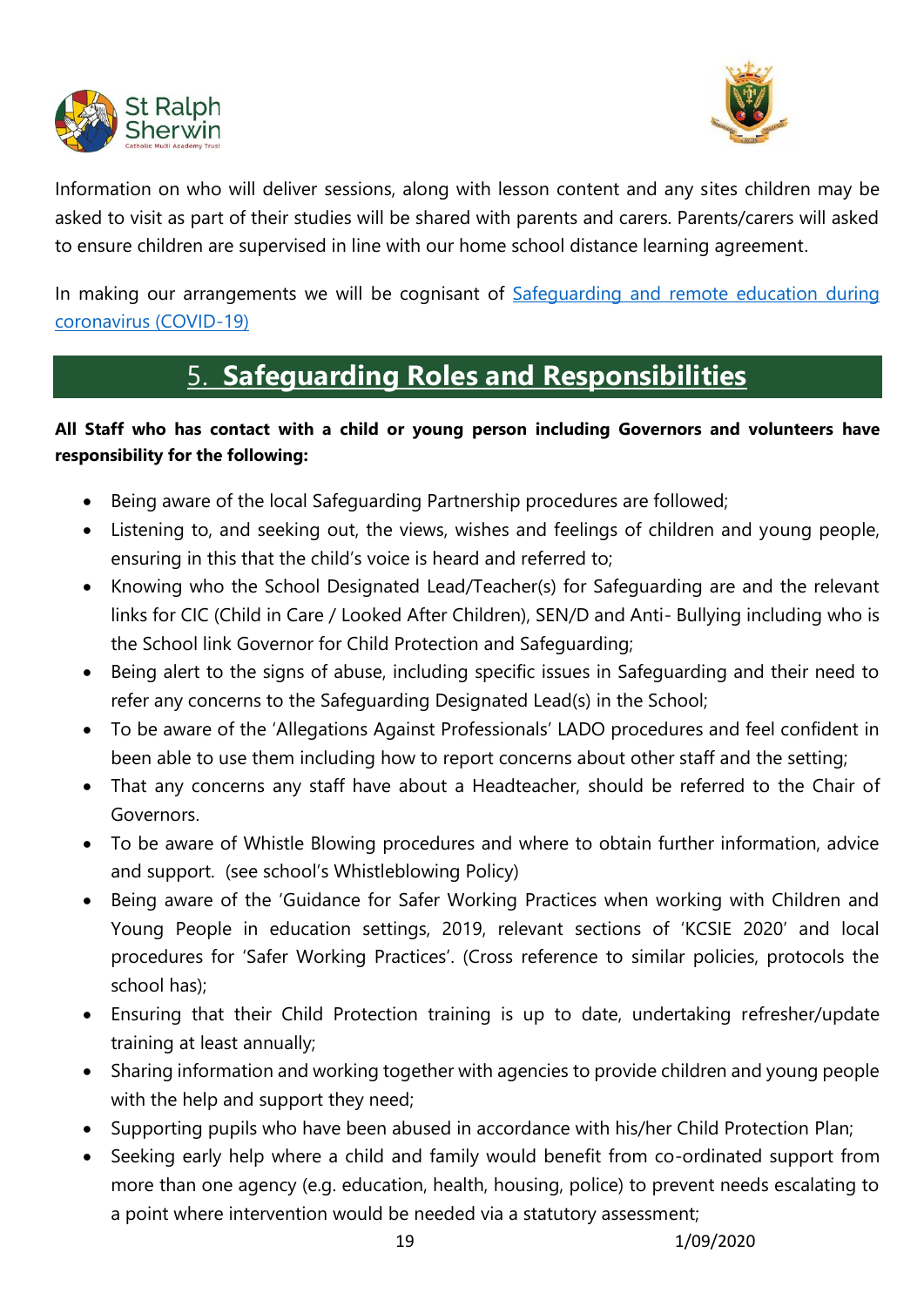



- If at any time it is considered that the child may be a 'Child in Need' as defined in the [Children](http://www.legislation.gov.uk/ukpga/1989/41/contents)  [Act 1989;](http://www.legislation.gov.uk/ukpga/1989/41/contents) or that the child has suffered significant harm or is likely to do so, a referral is made to Local Authority Children's Social Care;
- If any Staff, have concerns regarding a child they should raise these with the Designated Safeguarding Lead(s) who will normally decide take the next step, (however, any member of Staff, Governor or Volunteer/Student, Supply) in a School can make a referral);
- If they feel unclear about what has happened to their concerns following a referral they can enquire further and obtain feedback;
- All Staff are aware of the local Safeguarding Partnership's Escalation Policy and Process, which may be followed if a staff member fears their concerns have not been addressed, and of our schools Whistle Blowing policy;
- To recognise the new requirements on Children Missing From Education and particularly those where it is believed a child/children may be leaving the country;
- To refer & adhere to Children Missing from Education (CME) processes and procedures as set out by national and local guidelines on all children where there is a concern they may be missing or who are missing.
- Recognising that Home Educated Children can be more vulnerable than other children and with regard to the motivations of the intention to home educate. Therefore, recognising the responsibilities the school has to those who are thinking about or who are about to home educate, including those who have been removed from a school roll with a view to home educate;
- Recognising that looked After Children and care leavers are more vulnerable than other children, often having poorer educational outcomes; therefore, ensuring their wellbeing, safety and welfare, helping them to reach their potential which includes the looked after child who is moving on. The school will also ensure that care leavers are supported with pathways including liaison with the local authority where a personal advisor will be appointed;
- All Staff recognise their roles and responsibilities under SEN/D that those children/vulnerable adults in the setting may not be able to recognise abuse, abusive situations or protect themselves from significant harm and exploitation;
- Recognising the needs of young carers in that they can be more vulnerable or placed at risk. Therefore, being able to identify young carers and ensure they are supported to help reach their potential with an understanding that staff and volunteers will need to refer into early help social care services for an assessment of their needs;
- All Staff are aware of the available Derbyshire school Private Fostering Policy and have an understanding of host families, and recognising they have a duty to notify the local Children's Social Care department if it is thought or known that a child or young person may be Privately Fostered or subject to a host family arrangement which is unclear or ambiguous;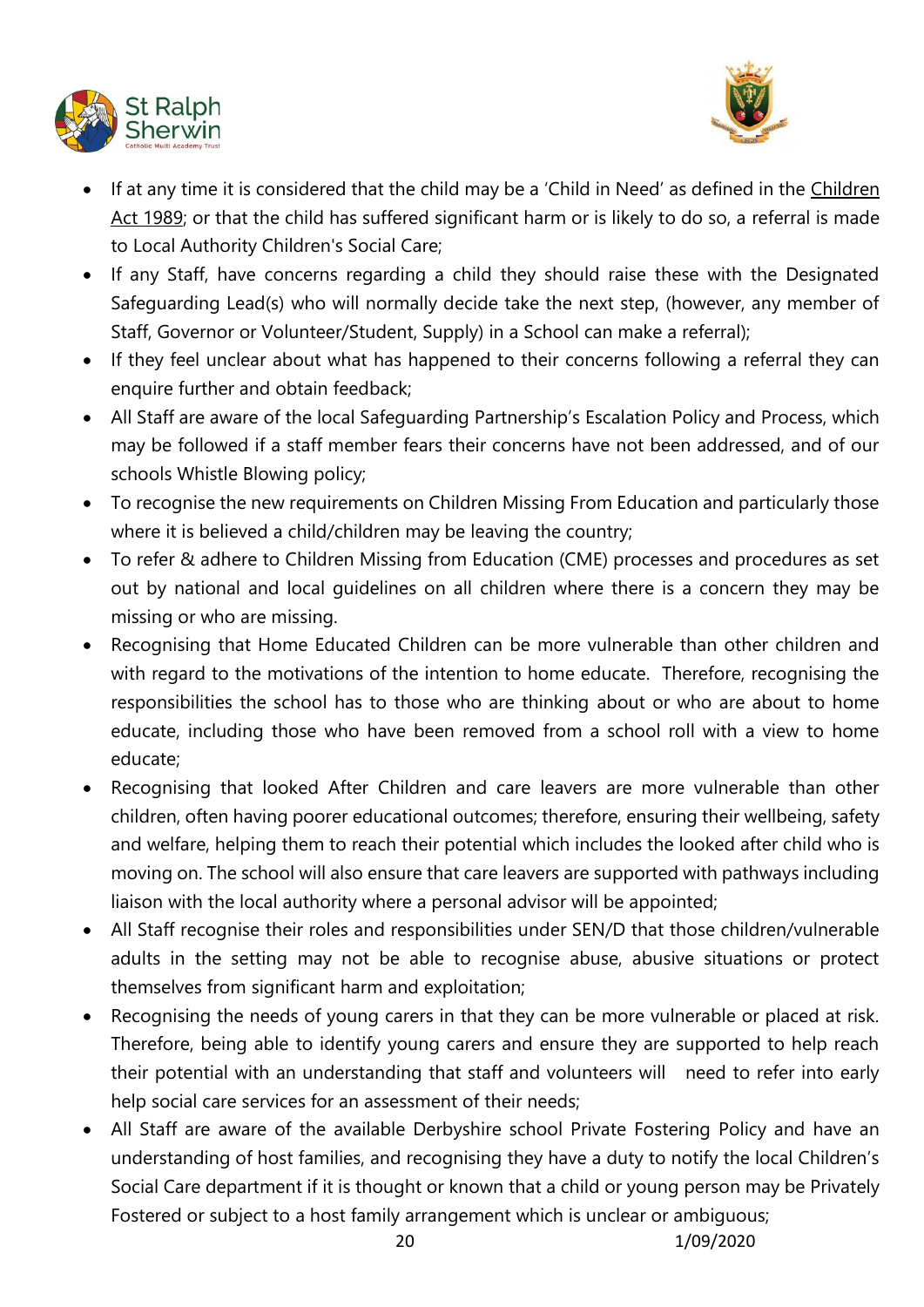



- All Staff are aware of Extremism, which include the signs of, alerts to concerning behaviours, and ideologies considered to be extreme; as well as having an understanding of the British Values Agenda. This will include attendance at training on either Prevent/Wrap or training considered sufficient by the local authority which fulfils the requirements of the prevent Duty for schools;
- All Staff know about Prevent duties and will report any concerns to the Safeguarding Designated Lead in the school who has responsibilities under Prevent to take action, offer advice and support which may include a referral into Channel using the case pathway process;
- All Staff should recognise that children are capable of abusing other children or their peers, working to reduce and eliminate such behaviour in their setting.
- All Staff should recognise what is child sexual exploitation and trafficking and know that they should seek advice and how to report any issues / incidents:
- All Staff should recognise a child may be criminally exploited or involved in gang culture and should seek advice and report any issues /incidents;
- When using reasonable force this is in line with national guidelines and takes into account individual pupil needs and risk management /care plans and in particular with regard to SEN/D;
- All Staff should recognise homelessness and the impact of the pupil facing homelessness, or who is homeless:
- This School/setting recognises the importance of learning from national and local Serious Case Reviews and Thematic Learning Reviews. We are aware of the impact this has on how we carry out our Safeguarding and Child Protection responsibilities and roles. A summary of learning for schools is available in this policy appendices D.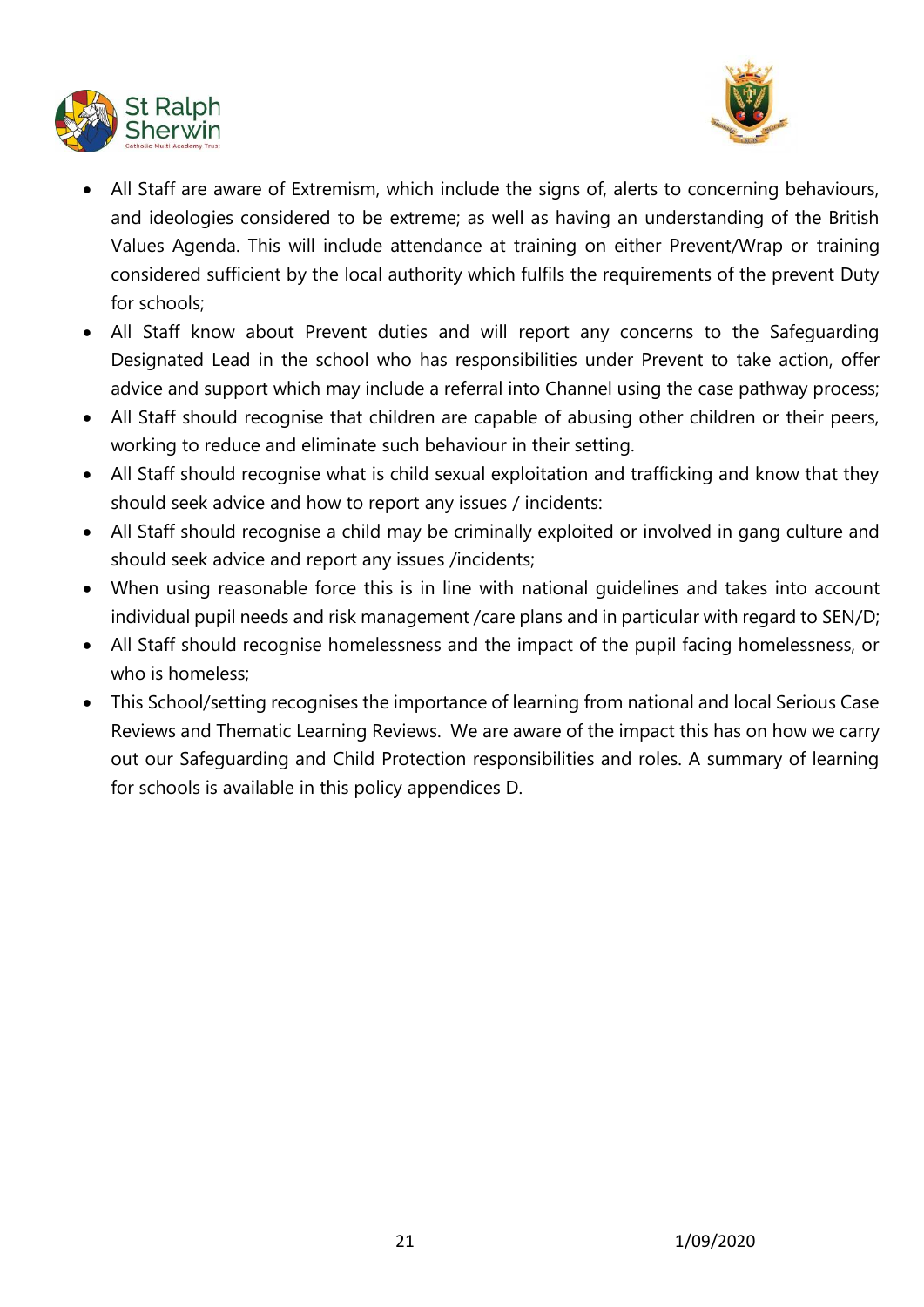



### **All Staff have responsibility for the following:**

• To share and report a concern, know how to do this and who to and record where appropriate in the role:

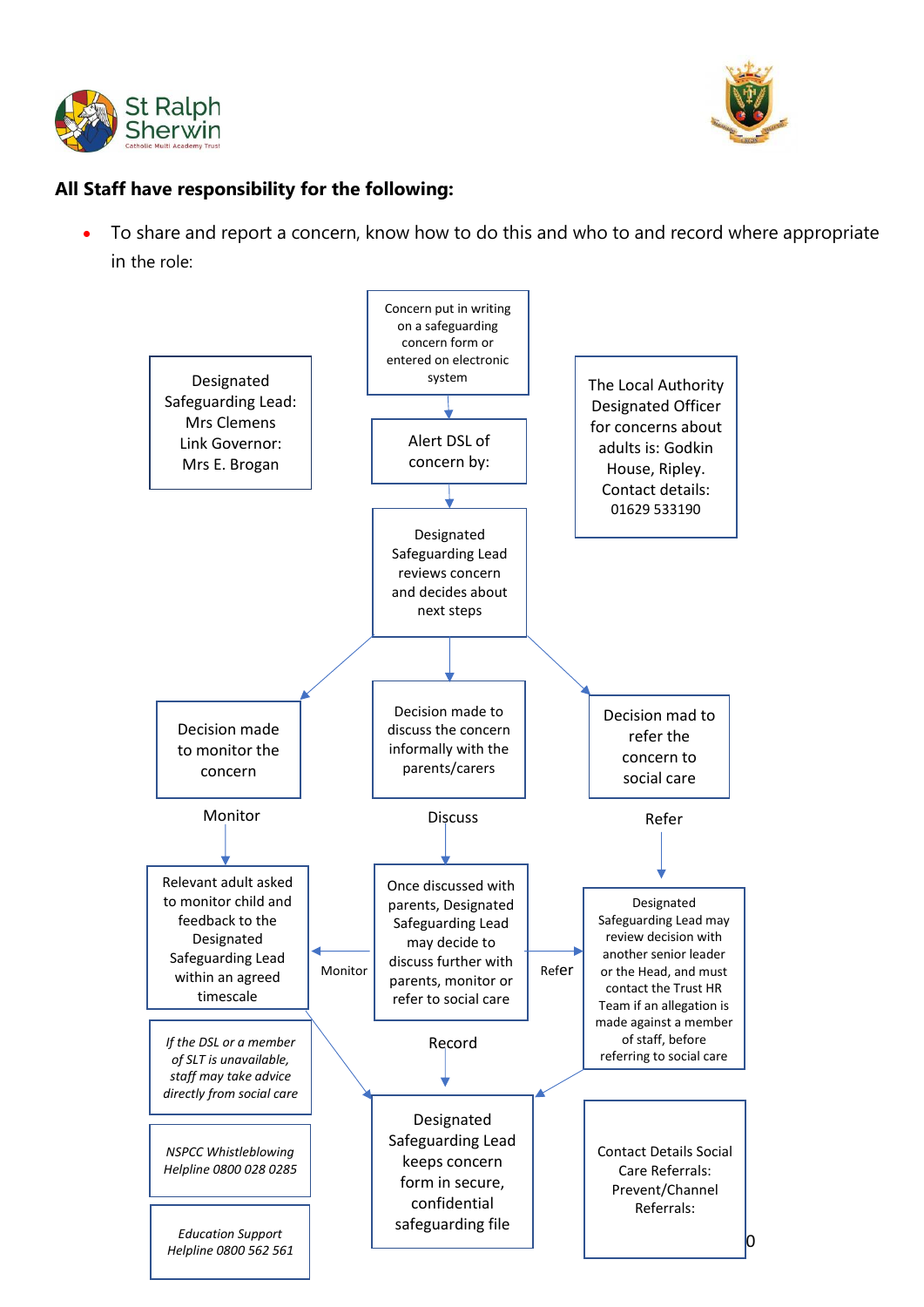



# **Role of Designated Lead within school:**

The Designated Safeguarding Lead is responsible for safeguarding and child protection at **St Elizabeth's CVA** The key role of the Designated Safeguarding Lead is to:

- manage referrals from school staff or any others from outside the school
- work with external agencies and professionals on matter of safety and safeguarding
- undertake training
- raise awareness of safeguarding and child protection amongst the staff and parents
- ensure that child protection information is transferred to the pupil's new school
- be aware of pupils who have a social worker

help promote educational outcomes by sharing the information about the welfare, safeguarding and child protection issues with teachers and school leadership staff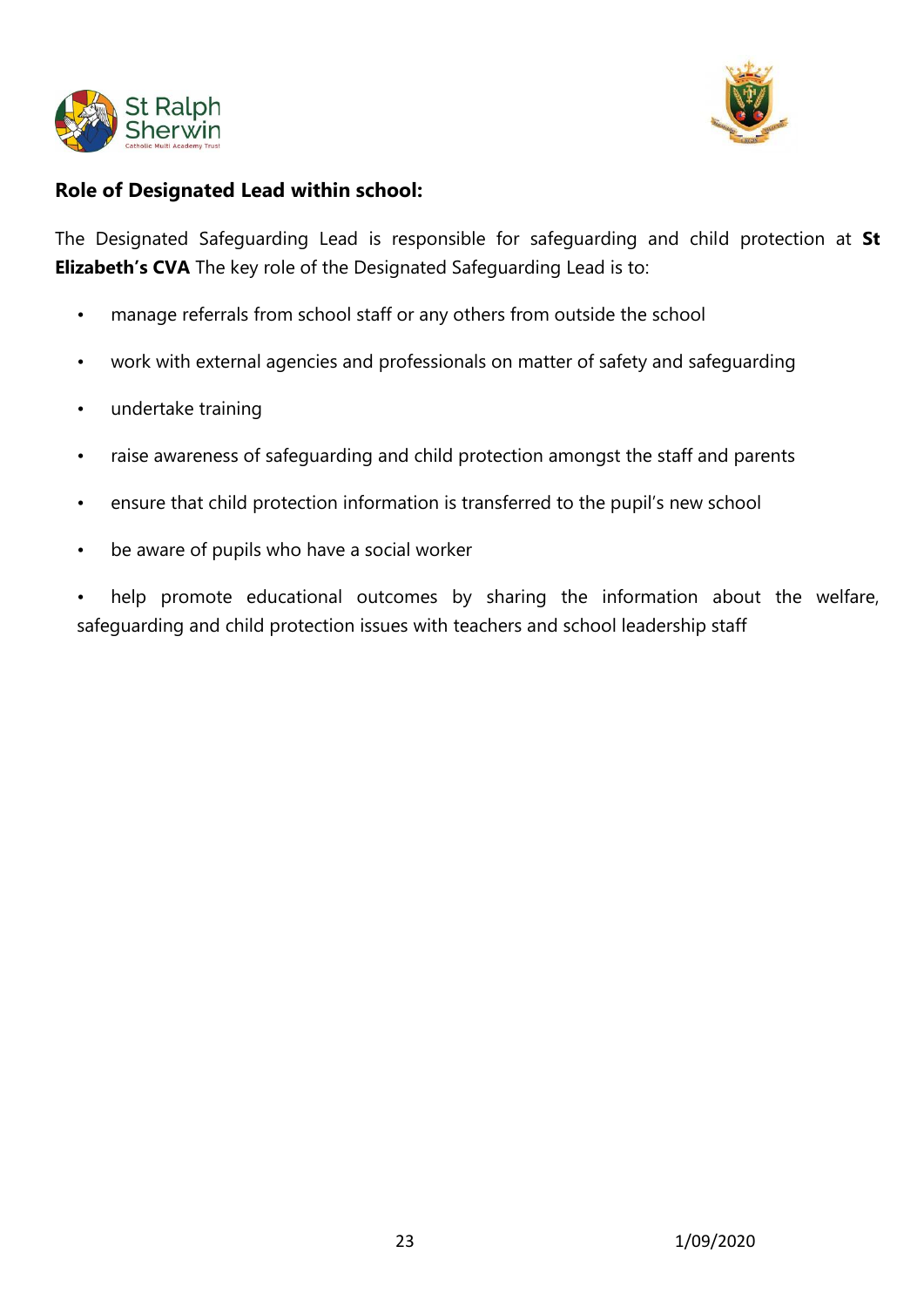



# **6. Governors and School Leadership are responsible for (and need to ask our school/setting about):**

- Taking leadership responsibility for the school's Safeguarding and Child Protection arrangements;
- Ensure there are robust safer recruitment procedures and a framework of checks, tracking and monitoring;
- That they are up to date with emerging issues in Safeguarding and recognise the strategies by the Local Authority(s) in trying to keep children safe;
- Ensuring that we have a nominated link Governor for Child Protection and Safeguarding who can also provide a link to the Local Authority on matters of Safeguarding in their School liaising with other partners and agencies;
- Ensuring that we have a lead Safeguarding Designated Lead(s) for Child Protection, appointed from the Senior Management Team and one who oversees and line manages the activities and the activities of all other leads in the school. The number of DSL's needs to be sufficient in number depending upon the size and demands of the school. That the DSL's are fully equipped to undertake the Safeguarding role and that they have access to the appropriate training and that has updates at least annually and with certified training very two years.
- That a Designated Safeguarding Lead is on the premises and available at all times during the school day and there is a contact for school holiday activities on site; where this is not available or in exceptional circumstances, there is cover in place. The leadership team will ensure there is cover at all times and there is a clear pathway for raising and reporting concerns in a timely way. This will include a DSL being a point of contact for trips, outings and residential visits;
- Ensuring that appointed Designated Safeguarding Leads are fully equipped with the knowledge and skills to carry out the role and have access to appropriate regular training to help them keep up to date;
- That we work towards/have a nominated link Governor for CIC (Children in Care/ Looked after Children) and SEN/D alongside other nominated leads in the School on these issues;
- We have an appointed teacher who is responsible for looked after children who understands his/her Safeguarding responsibilities and is fully aware of the Local Safeguarding procedures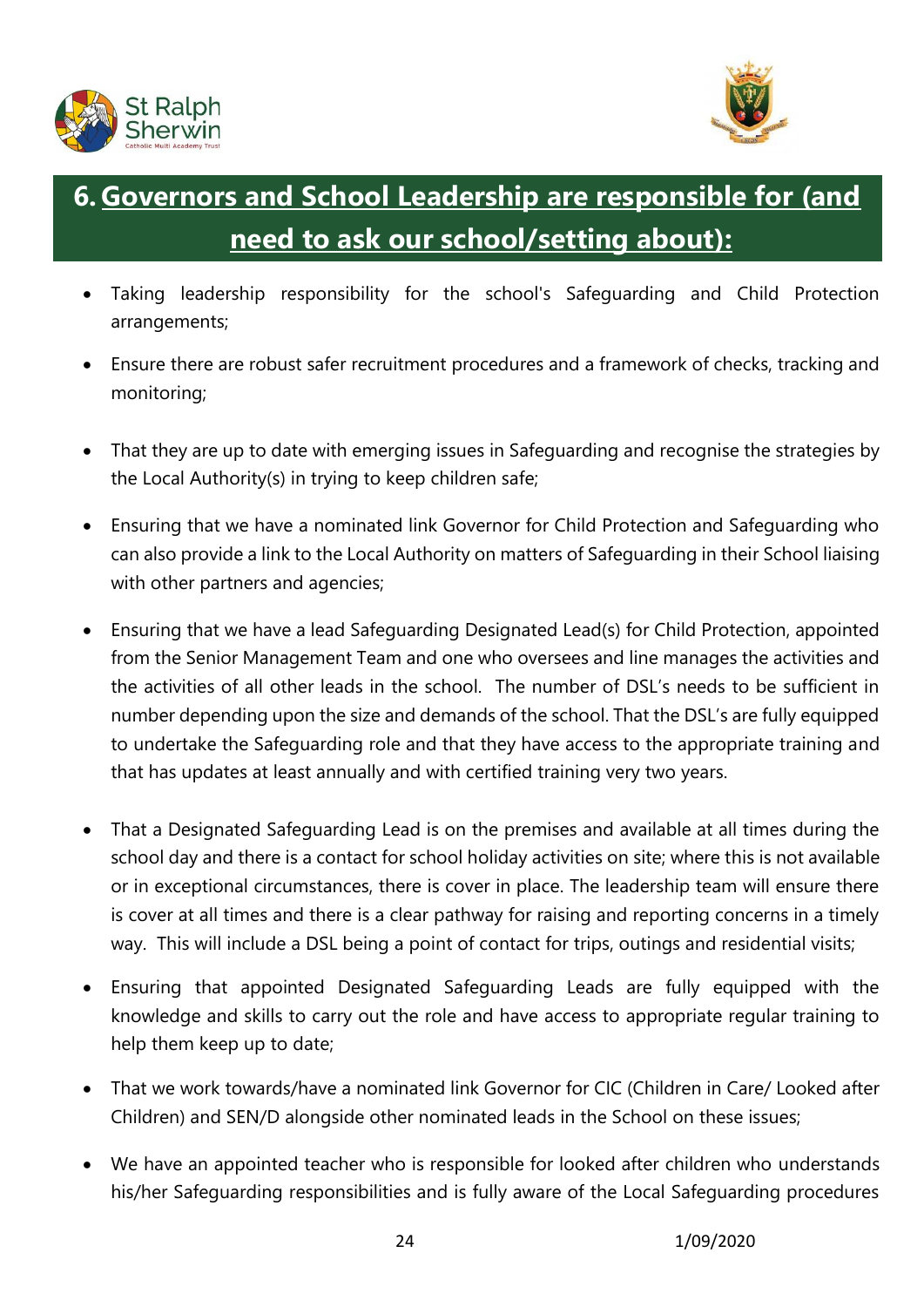



and the school's procedures for reporting, responding and recording Child Protection concerns;

- That there are procedures are in place in handling allegations against Staff, or Volunteers and any concerns staff and volunteers have (including concerns about the setting) are referred to the Local Authority Designated Lead (LADO) in every case;
- All Staff / anyone who has contact with a child or young person including Governors, volunteers and frequent visitors who will be working in the school is given a mandatory induction which includes knowledge regarding abuse, neglect, specific safeguarding issues and familiarisation with Child Protection responsibilities. The induction will also include procedures to be followed if anyone has any concerns about a Child's Safety or welfare, and knowledge about the school's policies and procedures;
- That all Staff have regular reviews of their own practice to ensure ongoing personal/professional development;
- All Staff / anyone who has contact with a child or young person including Governors and volunteers receives the appropriate training which is regularly updated;
- That we have in place effective ways to identify emerging problems and potential unmet needs for individual children and families;
- That important policy such as those for behaviour and bullying, are kept up to date;
- To ensure that children are taught about Safeguarding, including on line, through teaching and learning opportunities, as part of providing a broad and balanced curriculum;
- That the curriculum will implement sex, relationship and healthy relationship teaching and make the best use of PSHE to cover Safeguarding issues with children in line with the statutory obligations 2020;
- We have in place an online Safety Policy equipped to deal with a widening range of issues associated with technology;
- That we understand the need to identify trends and patterns regarding Children Missing from Education (CME) and to respond to / refer where required;
- That we understand the updated definition of child sexual exploitation and expectations around identifying, reporting and responding to any potential or actual cases of;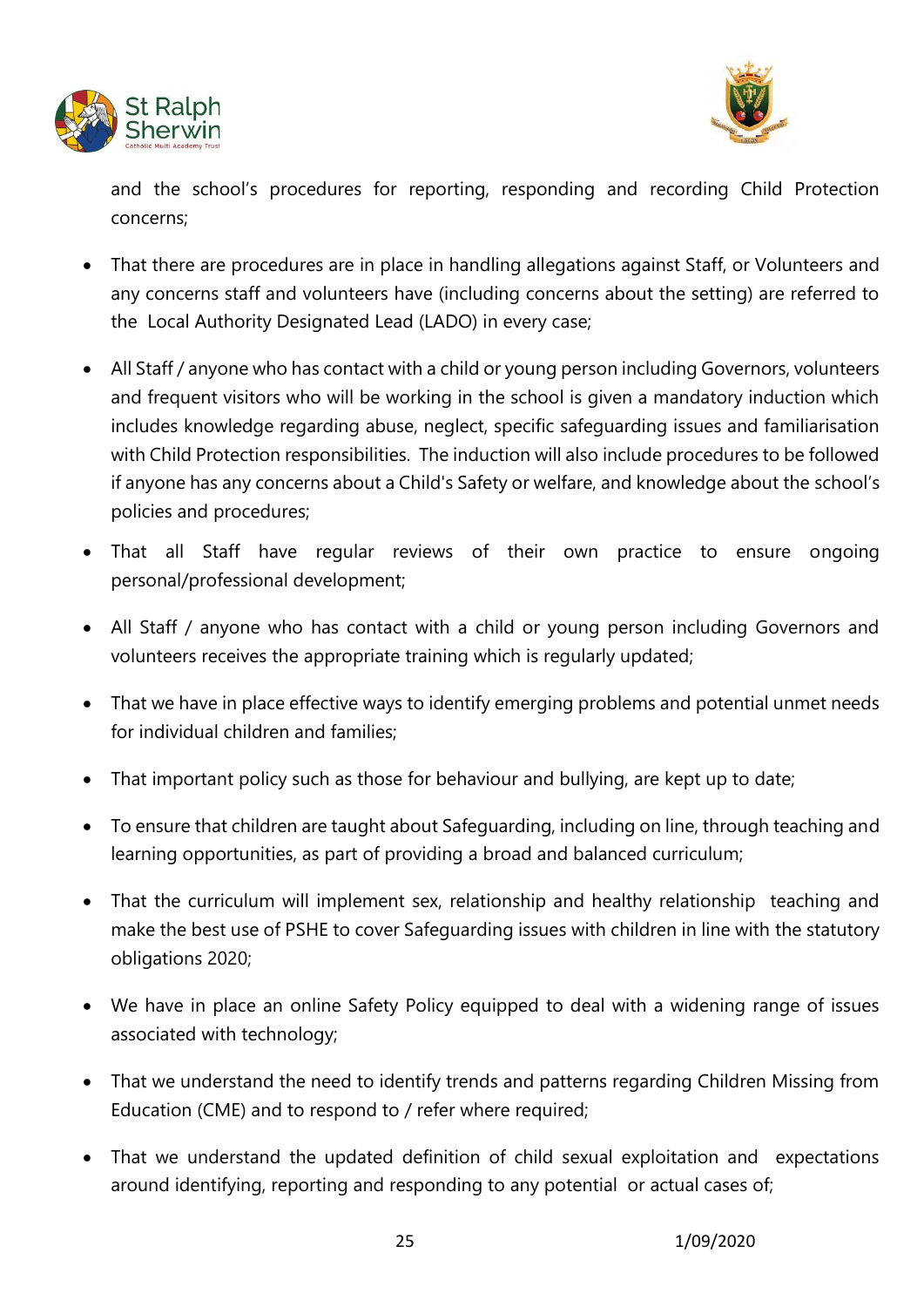



- That we notify the Children's Social Care department if there is an unexplained absence of a pupil who is the subject of a Child Protection Plan.
- That we notify the Children's Social Care department if it is thought or known that a child or young person may be privately fostered.
- That we use the Local Authority Case Referral Pathway on reporting concerns about extremism or views considered to be extreme which may include a referral to PREVENT/CHANNEL and/or Social Care.
- Acting on the 'Learning from Serious Case Reviews' see appendix A;
- Ensures that all Staff (governors and volunteers) are made aware of the schools Whistle Blowing policy.
- That all Child Protection records are kept centrally, kept up to date, are secure and reviewed annually.
- That all Staff aware of the GDPR 2018 regulations are also does not use that as a reason not to share information about the welfare, health or safety of a child.
- Making sure that the Child Protection/Safeguarding Policy is available to parents and carers as appropriate including displaying on the school's website.

Where governors are needed to be informed of serious incidents in school, the Headteacher will communicate with the chair and the chair will then disseminate the essential information to the wider governing body.

Should also follow the Trust's serious incident procedure.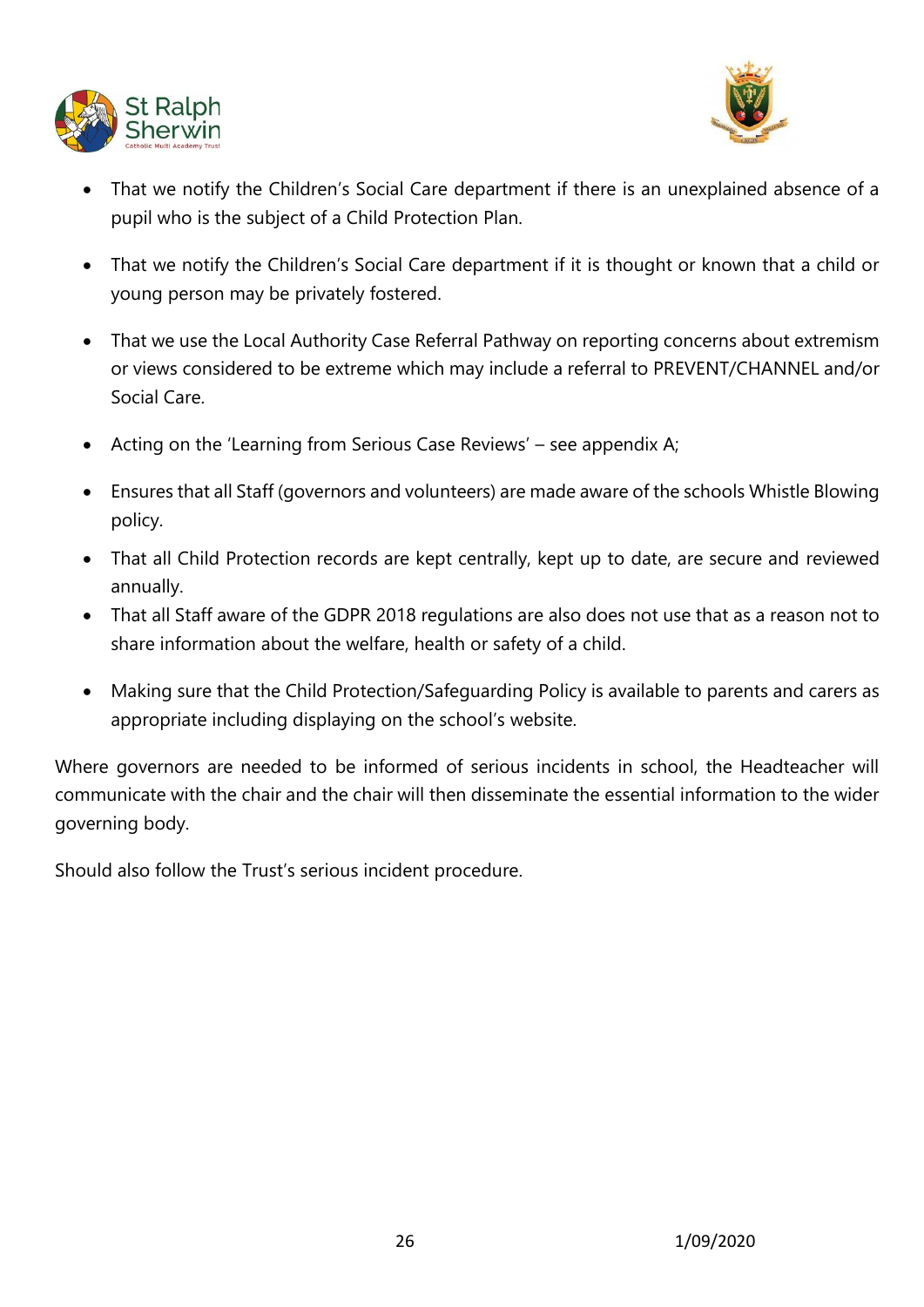



# **7.Creating a Safe Environment:**

- We will ensure that all Staff are competent to carry out their responsibilities for Safeguarding in promoting the welfare of children by creating an environment and an ethos whereby all Staff including volunteers feel able to raise concerns, along with being supported in their Safeguarding role.
- We will endeavour to create a culture of listening to children, taking account of their wishes, feelings and voices both in individual decisions and in the School's development (use of a Schools counsel or similar).
- That the building; including its surroundings, are safe and one where children can feel safe.
- Where 'extended school' activities are provided by and managed by the setting, our own safeguarding policy and procedures apply. If other organisations provide services or activities on our site we will check that they have appropriate procedures in place, including safer recruitment checks and procedures, insurance and staff suitability. When our children attend offsite activities, we will check that effective child protection arrangements are in place. We will use risk assessment and risk management models to assist us to do this.
- That parents/carers know about our principles in Safeguarding, who along with the local community are made familiar with including making public on our website and are able to participate in any policy, procedure or initiatives which contributes to the safety of the children in that local community.
- That we have clear protocols on reception for visitors and contractors with procedures in place to ensure the appropriate questions are asked and checks made in line with KCSIE and Derbyshire LEA/ St Ralph Sherwin CMAT requirements regarding the Single Central Record.
- We recognise the host families, homestays/exchange visits abroad and the need to provide safe provision and exchanges. We have a system in place, ensuring the suitability of adults in families when arranging hosting and exchanges;
- We recognise that where our school places a pupil/student we are responsible for the safeguarding of that pupil/student and will check and review those arrangements to reassure ourselves of those safeguarding arrangements and that of the health, safety &wellbeing of that pupil/student. We will obtain written confirmation from the provider that checks have been carried out on individuals working in any such arrangement;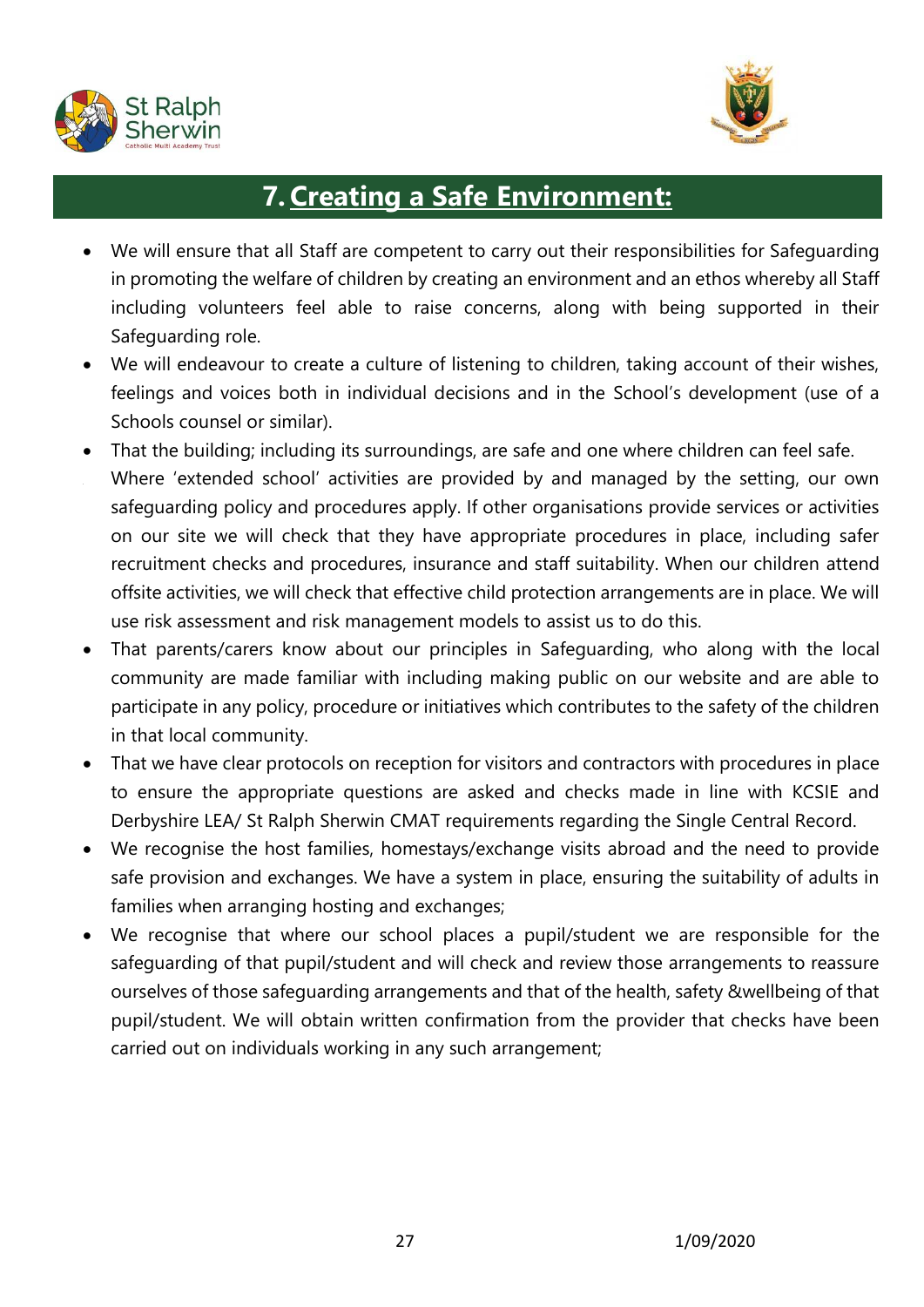



# **8. Recruitment, Staffing:**

- We must prevent people who pose a risk of harm from working with children by adhering to statutory responsibilities to check all staff who work with children, taking proportionate decisions on whether to ask for any checks beyond what is required;
- We must, where relevant, check the identity of a person being considered for appointment and their right to stay in the UK;
- We must undertake overseas checks if a staff member being employed or has returned from a period of employment from abroad;
- If the person has lived or worked outside the UK, make any further checks the school consider appropriate;
- Verify professional qualifications, as appropriate. The Teacher Services' system should be used to verify any award of qualified teacher status (QTS);
- Schools/settings must ensure that a candidate to be employed to carry out teaching work is not subject to a prohibition order issued by the Secretary of State
- We must ensure staff and volunteers undergo appropriate checks via the Disclosure and Barring Service (DBS) relevant to their post and this includes any Prohibition checks necessary for the post;
- We must be aware of the Disqualification by Association rules; having a relevant procedure in place which can be applied if required;
- We must have procedures in place to make a referral to the Disclosure and Barring Service (DBS) if a person in regulated activity has been dismissed, removed due to Safeguarding concerns, or would have been had they not resigned; aware that this is a legal duty, this includes Teaching Disciplinary Regulations, 2012;
- That we make use of the DBS Service where appropriate;
- That applications are scrutinised and further enquiries are made and evidenced around any clarification or need for further exploration;
- We must have at least one person on any appointment panel who has undertaken Safer Recruitment Training, including a Governor (School may choose their training ensuring at a minimum it covers the 'Keeping Children Safe Guidance', and equips them with the necessary knowledge and skills);
- We must pursue references with measures in place to ensure scrutiny and to verify all potential staff;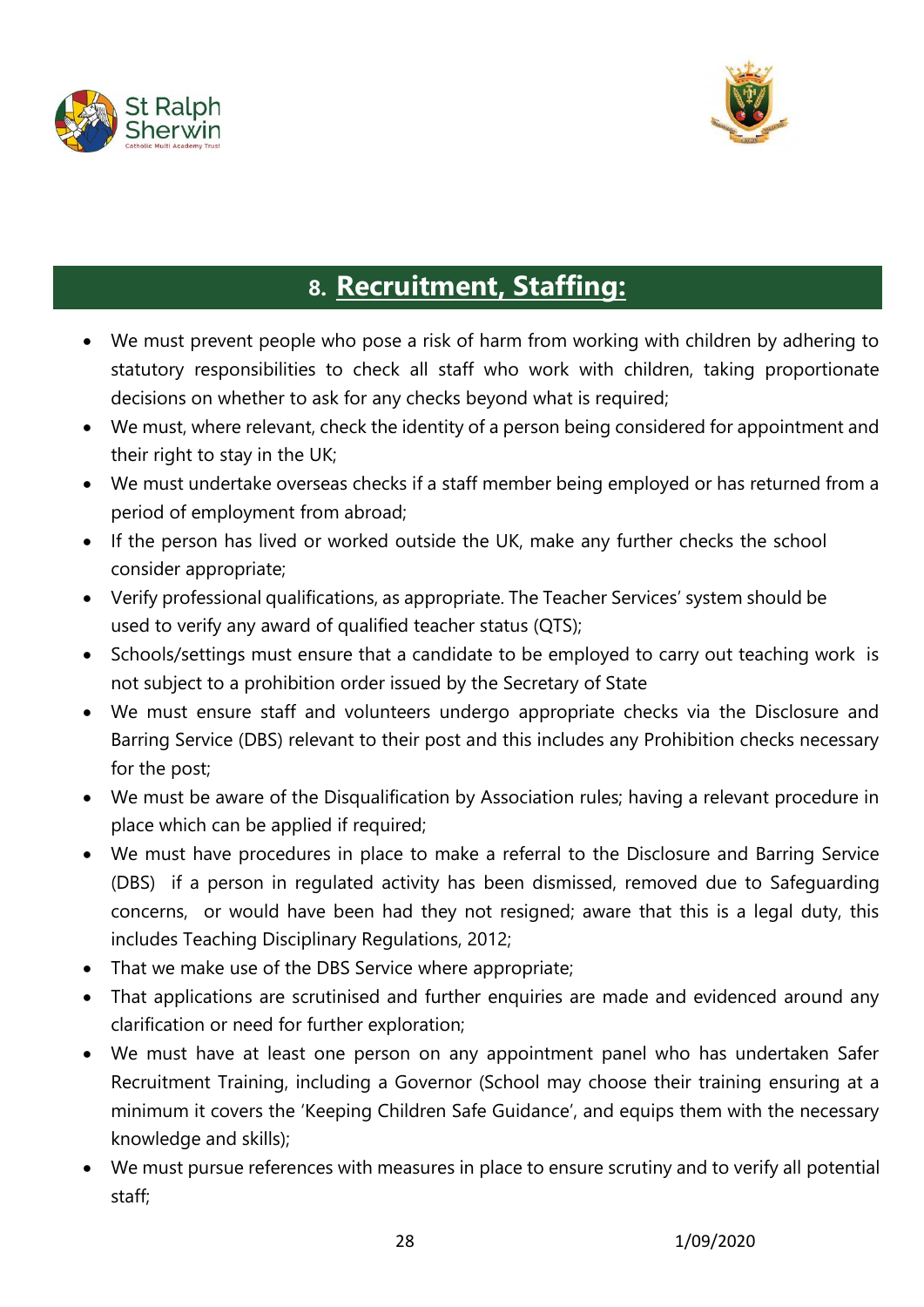



- Raise an alert with a senior member of the leadership team if there are gaps in references and / or any missing references;
- That our Volunteers/students/supply are adequately supervised, being aware of the differences between supervised and unsupervised interaction with the children and have risk assessments in place for volunteers in the school undertaking activities with the children;
- That all our Governors have the enhanced DBS and other checks that may be required (Section 128);
- That we understand the requirements if schools are hiring out their premises or use staff from their setting around asking the relevant questions, making sure checks are in place to ensure safeguarding the children / young people who attend clubs, holiday schemes and other activities on their premises;
- We will be mindful of who we are hiring our premises to and refuse the hiring of premises for any activity deemed not in the interests of the children/young people the school, the local community and or viewed to be inflammatory e.g.- banned political groups

Following successful recruitment, induction training must include the following:

- the Child Protection Policy
- the Behaviour Policy
- the Staff Behaviour Policy (sometimes called a Code of Conduct)
- the safeguarding response to children who go missing from education
- the role of the Designated Safeguarding Lead (including the identity of the Designated Safeguarding Lead and any deputies) (see KCSIE (2020)

We have provided a full list of staff appointed to the specific roles and responsibilities in safeguarding.

These are listed in Appendices E.

# **8.1 Supply/Agency Staff**

We will induct all work experience and student teachers and supply them with this safeguarding and child protection policy and other policies deemed relevant for them to carry out their duties, safely and consistently.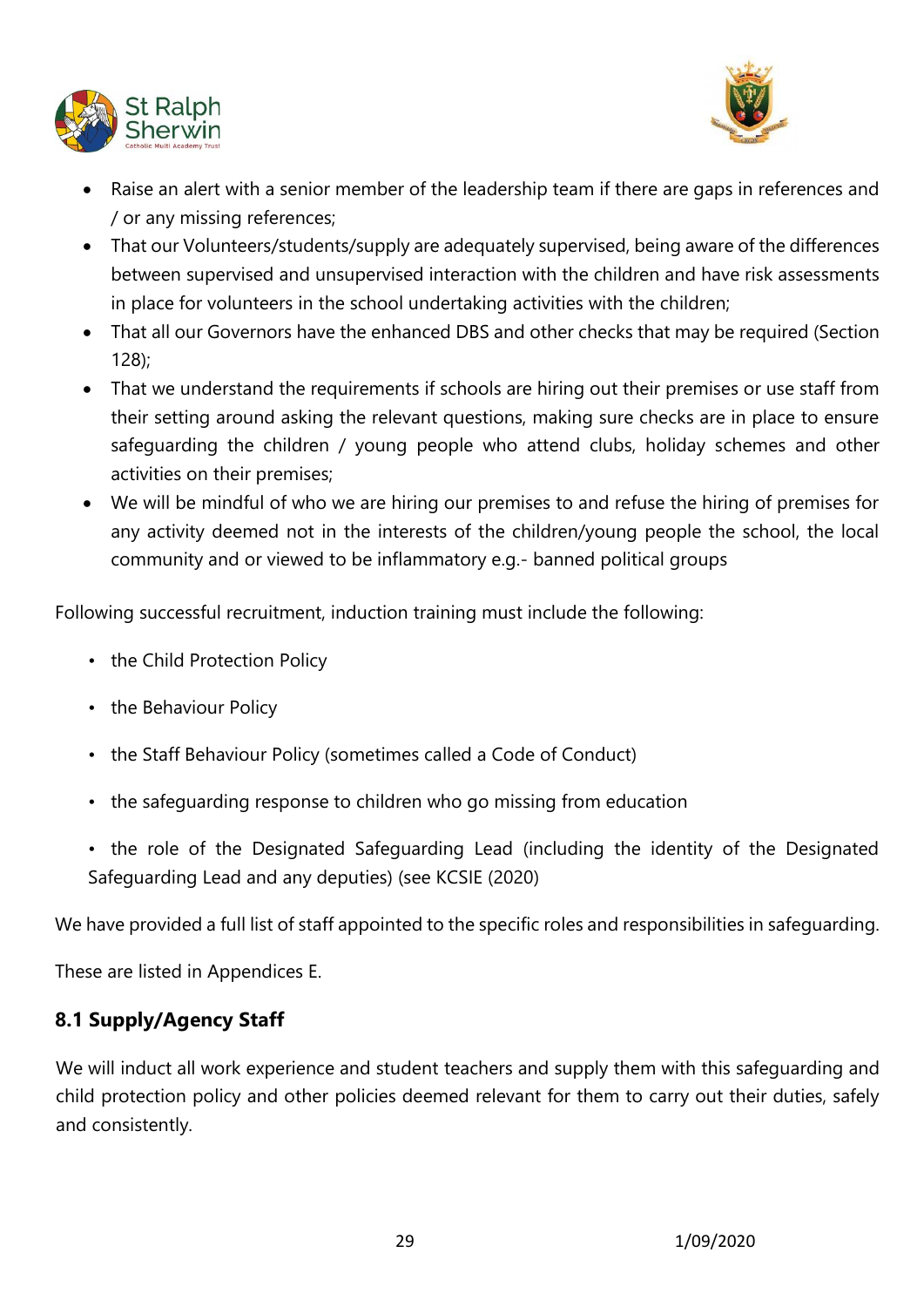



The allegations against professionals, volunteers and carers will apply to supply/agency teachers. Whilst this school is not the employer of supply/agency teachers, we will ensure allegations are dealt with properly.

The Governing body/proprietor will discuss with the supply agency whether it is appropriate to suspend the supply teacher, or redeploy them to another part of the school, whilst they carry out their investigation.

As a school we will be fully involved and co-operate in any enquiries from the LADO, police and/or children's social services.

# **8.2 Students/Work Placements**

We will induct all work experience and student teachers, and supply them with this safeguarding and child protection policy and other policies deemed relevant for them to carry out their duties, safely and consistently.

We will use a risk assessment model with the student to determine suitability, and expectations around the placement when commencing.

If the student/teacher is over 18 years of age, we will as a school apply the allegations against professionals, volunteers, and carers criteria if any concerns come to our attention.

If the student on placement is under 18 years of age we will seek advice from the Designated Lead and determine any next steps which may mean using the local safeguarding procedures.

# **9. Safeguarding Processes and Procedures**

The School will deliver its responsibilities for identifying and acting on Emerging Needs, Early Help needs, Safeguarding and Child Protection in line with the policies and procedures identified in the local Safeguarding Partnership.

The Threshold Document is available and assists with meeting a child's needs in Derby and Derbyshire and can be found in the local Safeguarding Partnership Procedures. This document should be used to help identify the level of concern and next course of action.

# **9.1 Emerging Needs / Early Help**

All Staff who has contact with a child or young person are made aware of what Early Help means, how to identify emerging needs and understanding their role within it. This means sharing information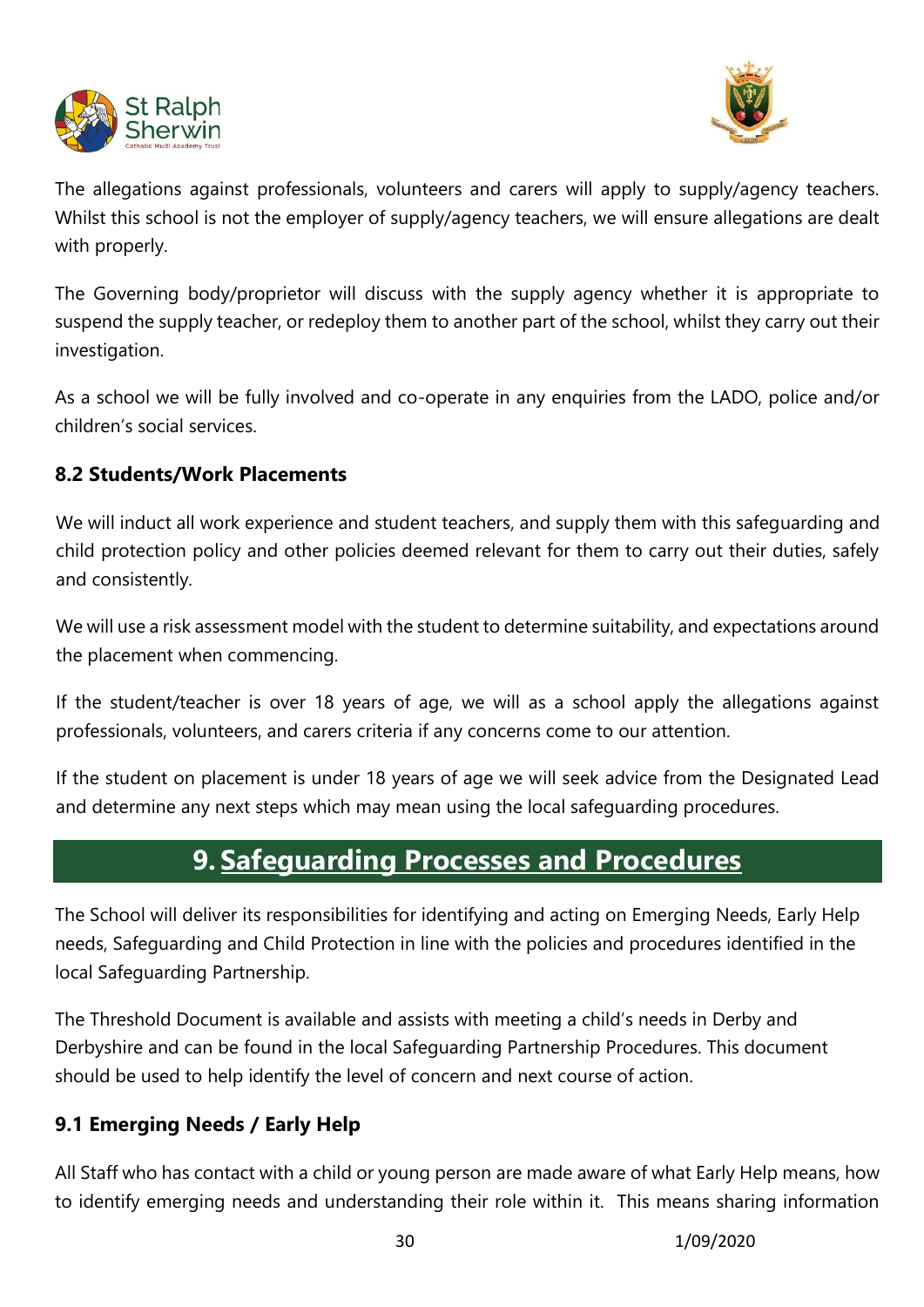



and having discussions with the Designated Safeguarding Lead, liaising with other professionals and supporting children identified in the school (i.e. potentially vulnerable and those who are vulnerable) who may therefore need Early Help intervention.

The provision of Early Help Services should form part of a continuum of help and support to respond to the different levels of need of individual children and their families.

When providing early help provision in the school, this school can demonstrate they have a framework and structures to support the work including information sharing, procedures around step up into Childrens social care, robust recording & advice, and support to staff in early help activity.

If support needs to be increased then, depending on the home address of the child, the school should make a referral using the appropriate details in Appendix G.

Starting Point is Derbyshire's first point of contact and referral service for Children; including advice, support and next steps. This includes a professional's advice line and this is available for the Designated Safeguarding Lead to use.

Starting Point will ask at point of referral into Childrens Services what early help work has been undertaken and that the referral is supported by an Early Help Assessment.

# **9.2 Needs of Children with a Social Worker**

We recognise that children may need a Social Worker due to Safeguarding or welfare needs. Children may need this help due to abuse, neglect and complex family circumstances. A child's experiences of adversity and trauma can leave them vulnerable to further harm, as well as educationally disadvantaged in facing barriers to attendance, learning, behaviour and mental health.

The Designated Safeguarding Lead should hold and use this information so that decisions can be made in the best interests of the child's safety, welfare and educational outcomes.

Where children need a social worker, we understand that this should inform decisions about safeguarding, with regard to attendance, missing, exclusions and we should work to actively promote their welfare, providing pastoral support and access to services and the Victual School.

# **9.3 Referring to Children's Social Care**

**St Elizabeth's CVA** will ensure all Staff know that if any have concerns about the welfare and safety of a child, discussions take place with the Designated Safeguarding Lead as soon as they are aware or know about a concern and the Designated Safeguarding Lead reports that concern as soon as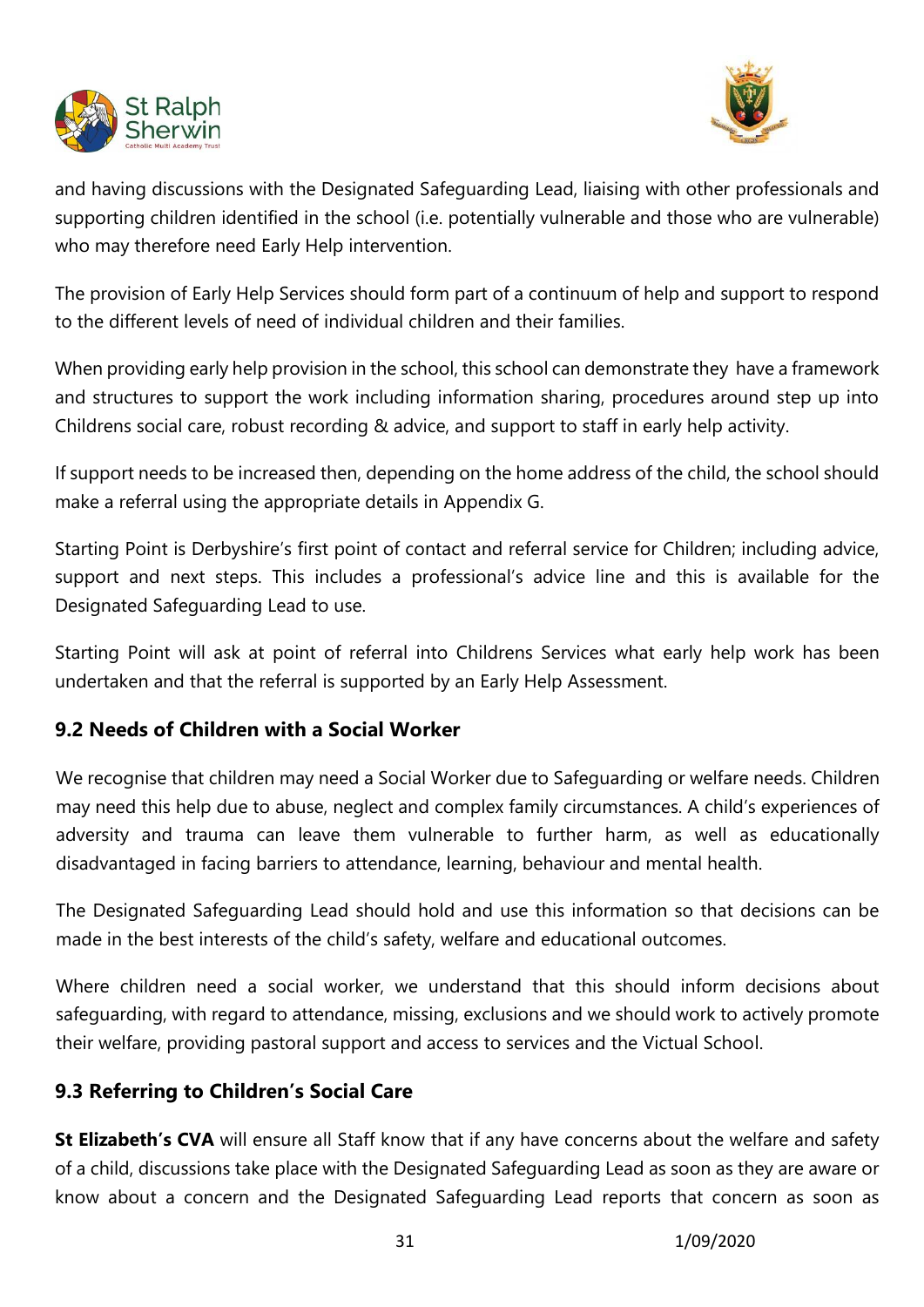



possible. The Designated Safeguarding Lead will act upon the information received; however, we also recognise any one can make a referral into Children's Social Care.

Where welfare and safeguarding concerns are identified e.g. as a child having an injury or has made a disclosure of sexual abuse, this is a child protection concern and safeguarding procedures must be followed. A **telephone referral** must be made to Starting Point Derbyshire's first point of contact for children and younger adults for referral into Children's Social Care:). Contact details are in Appendix G

# [https://www.derbyshire.gov.uk/social-health/children-and-families/support-for-families/starting](https://www.derbyshire.gov.uk/social-health/children-and-families/support-for-families/starting-point-referral-form/starting-point-contact-and-referral-service.aspx)[point-referral-form/starting-point-contact-and-referral-service.aspx](https://www.derbyshire.gov.uk/social-health/children-and-families/support-for-families/starting-point-referral-form/starting-point-contact-and-referral-service.aspx)

If the child has been the subject of an Early Help Assessment then a chronology, a copy of the assessment, together with a copy of the Multi-Disciplinary Plan, and any supporting document evidence to support a threshold should be attached to the written confirmation. If the professional does not have a copy, reference to the completed Early Help Assessment should be made in the written confirmation. Details within the reference should include: who undertook the Assessment, and their contact details if known.

Feedback should be provided following any referral

When a member of Staff has concerns for a child, and if the school are aware that the case is open to an allocated worker in locality, they should discuss with the Allocated Worker or their manager to request escalation to Children's Social Care.

Schools should ensure they have spoken to the family about their concerns and proposed actions unless to do so would place the child at significant risk (imminent danger because of a disclosure made); the decision not to inform parents/carers must be justified and the details recorded. If a child makes a disclosure or presents with an injury, it is imperative that advice is sought immediately **prior to the child returning home and as soon as the school become aware of this.** 

Making a referral and referral pathways are found in Appendices F.

# **9.4 Records**

All concerns about a child will be recorded and records kept. This record will be a separate child protection/welfare record held on a separate child protection file and each concern clearly recorded with all decisions, actions taken and with outcomes and feedback to the referrer. We will endeavour to keep centralised records, hold them as private and confidential records but allow access to key staff that is designated in a role to safeguard children at the school.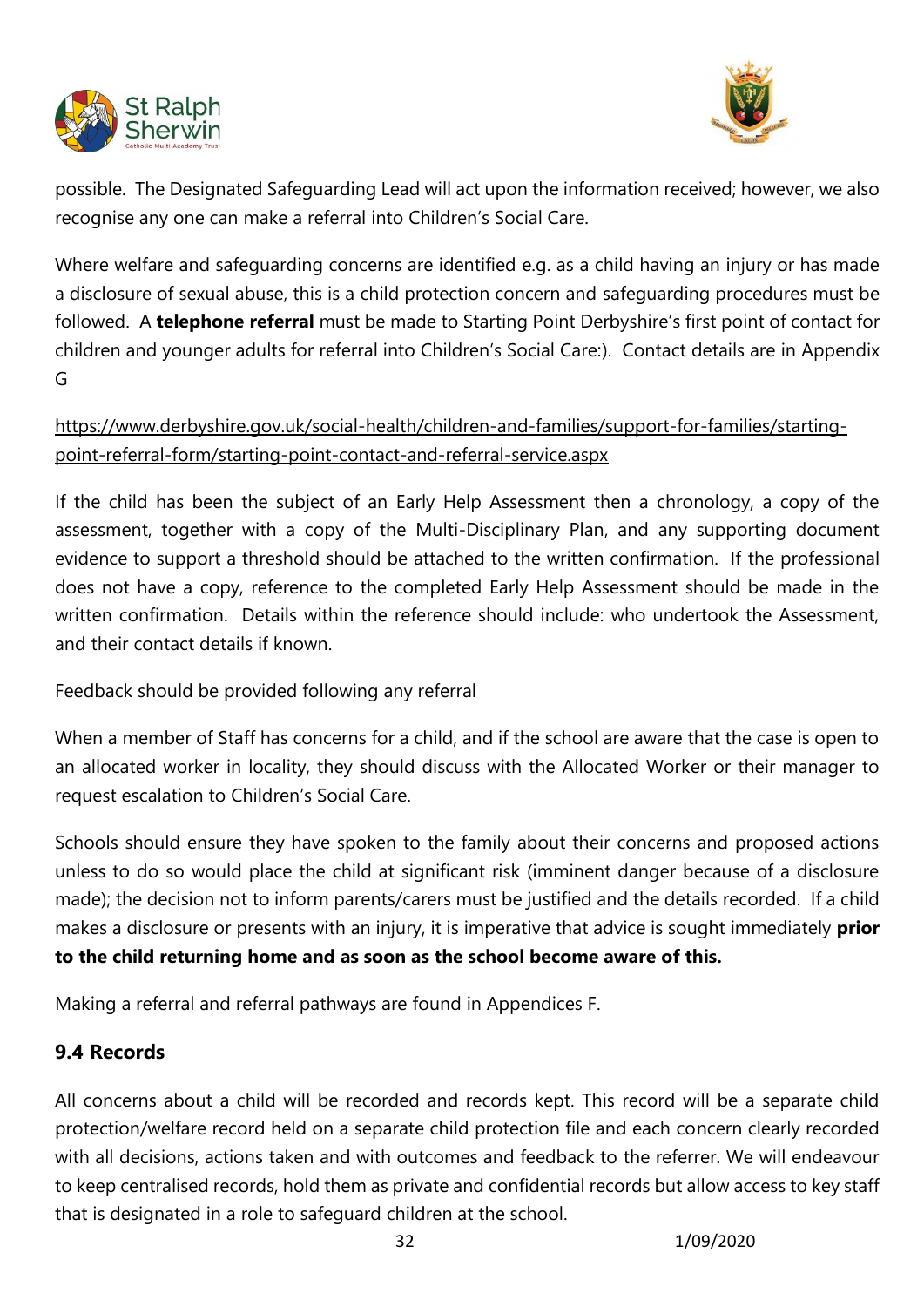



We will follow the recommended GDPR guidelines of all records kept on staff and children, in relation to Safeguarding. We know that the Data Protection Act 2018 and GDPR do not prevent the sharing of information for the purposes of keeping children safe. Fears about sharing information must not be allowed to stand in the way of the need to safeguard and promote the welfare and protect the safety of children.

We will follow the Local Authorities' current guidance on the Child Protection Record Keeping Guidance for Schools and await any instruction with regard to the National Inquiry into Child Sexual Abuse (historical Child Protection records on children and records on staff where there are allegations). We will therefore not destroy any child protection/welfare records including records which hold information on allegations against staff and any other person working in the school or connected to the school.

# **9.5 Recruitment**

This school/setting will ensure that Safer Recruitment practices are always followed and that the requirements outlined in the statutory guidance 'Keeping Children safe in Education" and any supporting DBS documentation are followed in all cases.

All interview panels will have at least one member who has undergone Safer Recruitment Training with the necessary skills and knowledge. We will in all cases for example check on;

- the identity of candidates;
- a check of professional qualifications;
- the right to work in the UK;
- make overseas checks where relevant;
- ask for and follow up at least two references:
- scrutinise applications for gaps in employment;
- Include at least two questions regarding safeguarding.

We will have a Single Central Record which will cover all Staff, including Governors, Volunteers, frequent Visitors, Students, Agency and Supply, and in some cases contractors providing a service to the school. We will ensure this record is regularly updated and reviewed in line with National and Local requirements.

For Independent Schools, including Academies and Free Schools, this will also cover all members of the Proprietor body.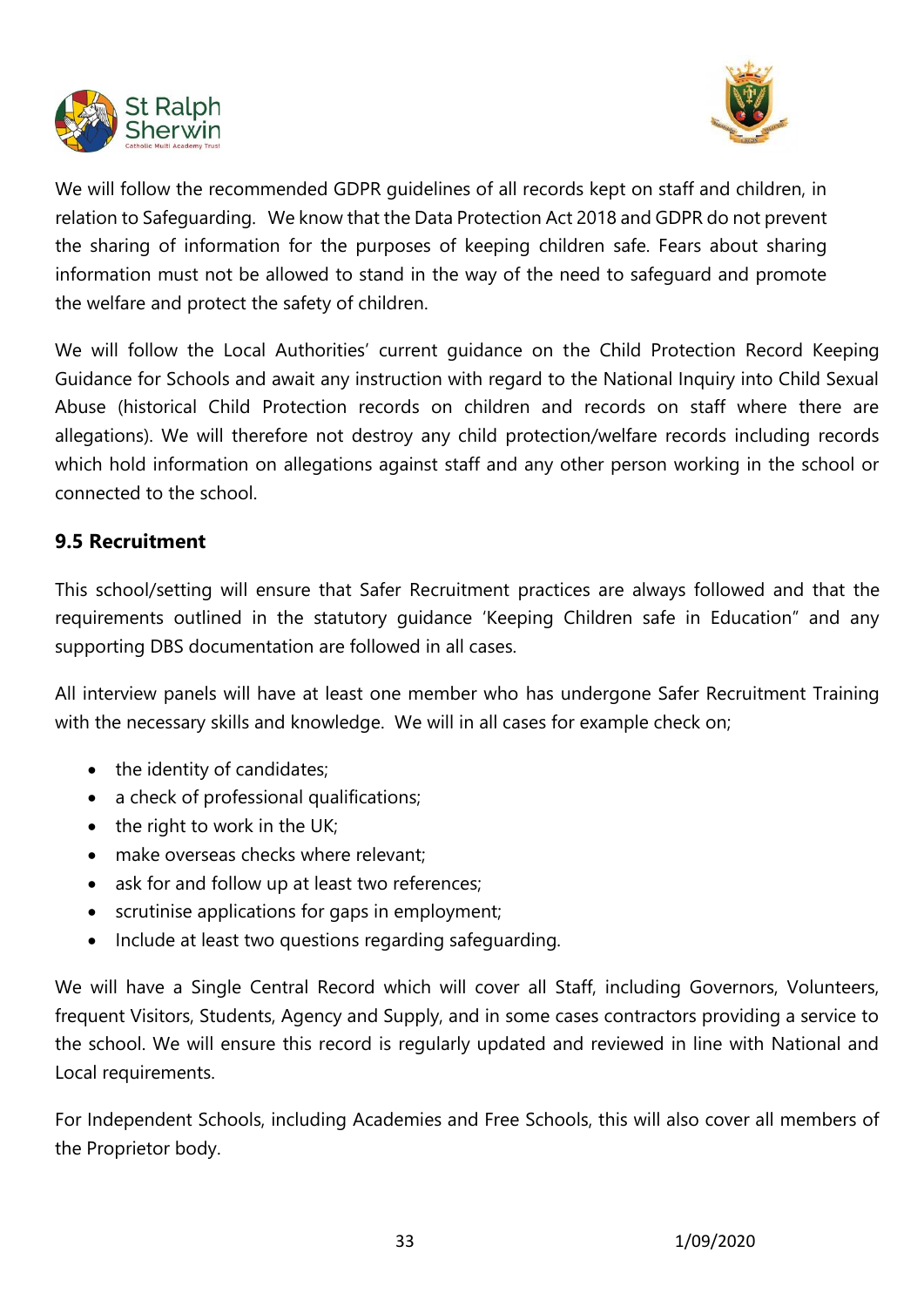



We will ensure that all Staff are aware of Government Guidance on Safer Recruitment and Safer Working Practices and that the recommendations are followed.

We will ensure there is a Staff Code of Conduct, ensuring all Staff are familiar with Safer Working Practices.

This also includes advice on conduct, safe use of mobile phones, use of social media and media based platforms and guidance on personal / professional boundaries in emailing, messaging, or participating in social networking environments and blended/remote learning.

We will ensure that Safeguarding considerations are at the centre of each stage of the recruitment process and if in any doubt will seek further HR and or legal advice.

# **9.6 The Disclosure and Barring Service (DBS):**

The Disclosure and Barring Service (DBS) helps employers make Safer Recruitment decisions which helps preventing unsuitable people from working with vulnerable groups, including children.

The DBS are responsible for:

- Processing requests for criminal records checks
- Deciding whether it is appropriate for a person to be placed on or removed from a barred list
- Placing or removing people from the DBS Children's Barred list and Adults' Barred list for England, Wales and Northern Ireland
- Providing an online DBS service

The DBS search police records and in relevant cases, the barred list information, before issuing a DBS certificate to the applicant.

A DBS check will be requested as part of the pre-recruitment checks following an offer of employment, including unsupervised volunteering roles, and staff engaging in regulated activity, where the definition of regulated activity is met.

We will have a clear understanding of what regulated activity is and implications for volunteers in the school. This may mean undertaking risk assessments on any activity.

We will follow advice on DBS checks as detailed by this guidance and this will include;

• Where relevant a separate Barred Check List has been completed;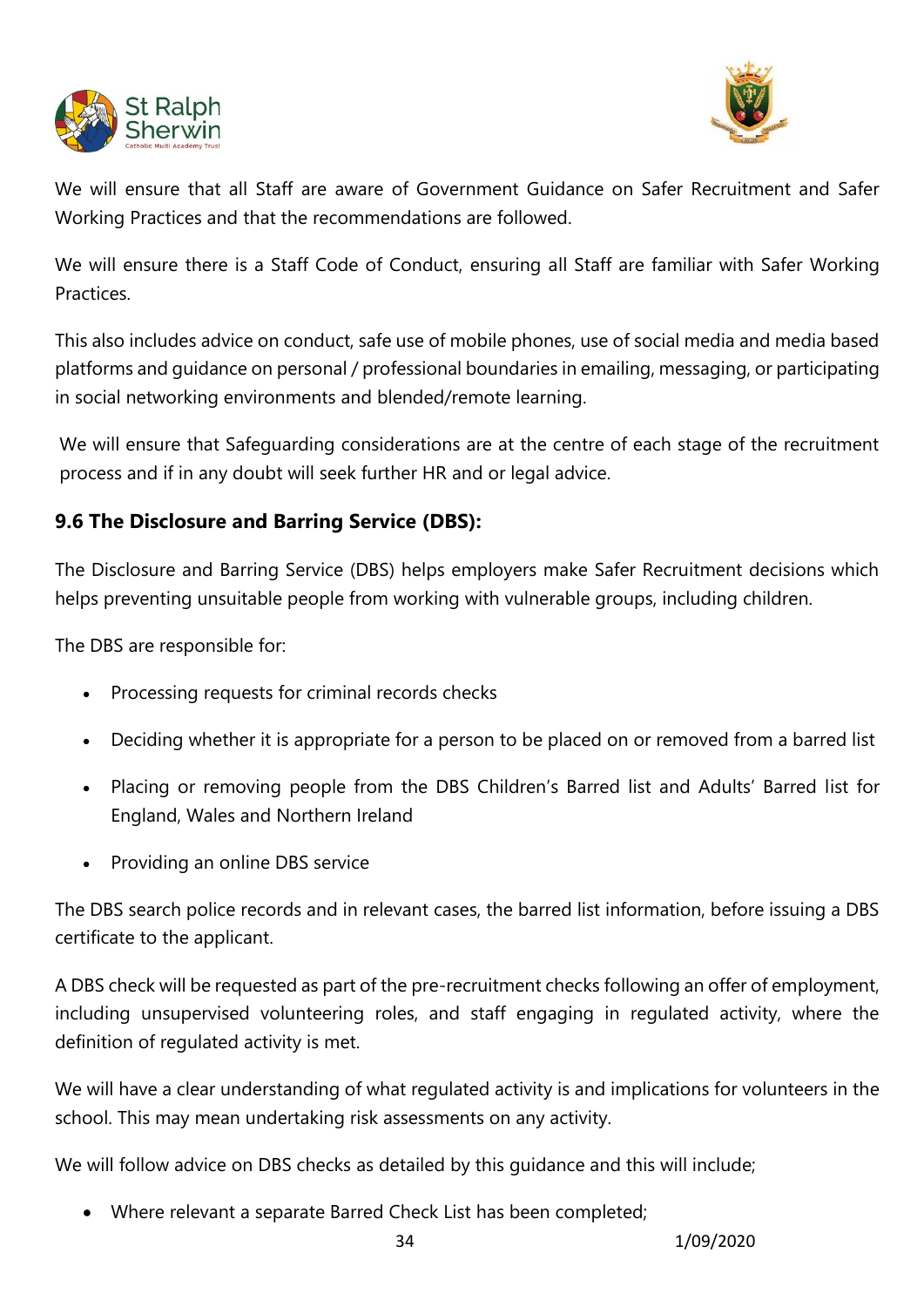



- That individuals are not disqualified from working with children under the Child Care (Disqualification) Regulations 2009 and will adhere to any changes made to this;
- A check to include a Secretary of State Prohibition Order (Teacher Prohibition Order) and this may mean on Teaching Assistants;
- A Section 28 Direction Check where relevant and on all Governors, which prohibits or restricts a person from taking part in any management of an Independent school, including Academy or Free school.

# **9.7 Dealing with allegations against staff and volunteers who work with children**

The School will adhere to the procedures set out under 'Allegations Made Against Professionals' (Allegations of Abuse by Teachers and other Staff), this document can be found on the Local Safeguarding Childrens Partnership website.

If a member of Staff has concerns about another member of Staff, Volunteer, Carer, Student, Supply and Agency Staff, then this will be referred to the Head Teacher. Where there are concerns about the Head Teacher this will be referred to the Chair of Governors.

We will ensure that the allegations threshold is considered, where it is alleged that anyone working in the school that provides education for children under 18 years of age, including supply teachers and volunteers has:

- behaved in a way that has harmed a child, or may have harmed a child;
- possibly committed a criminal offence against or related to a child;
- behaved towards a child or children in a way that indicates he or she may pose a risk of harm to children; or
- behaved or may have behaved in a way that indicates they may not be suitable to work with children.

This may also mean a referral to the Police. A referral to the Police will also apply to:

- Regardless of whether the school is where the alleged abuse took place.
- Allegations against a Teacher who is no longer teaching
- Historical Allegations of Abuse should also be referred to the Police.

In our considerations where it is felt it meets the criteria, or you require advice, we will make a referral in every case to the Local Authority Designated Lead (LADO), using the [Derby and Derbyshire LADO](http://www.proceduresonline.com/derbyshire/scbs/user_controlled_lcms_area/uploaded_files/Derby%20and%20Derbyshire%20LADO%20referral%20form%20FINAL%20March%202017.docx)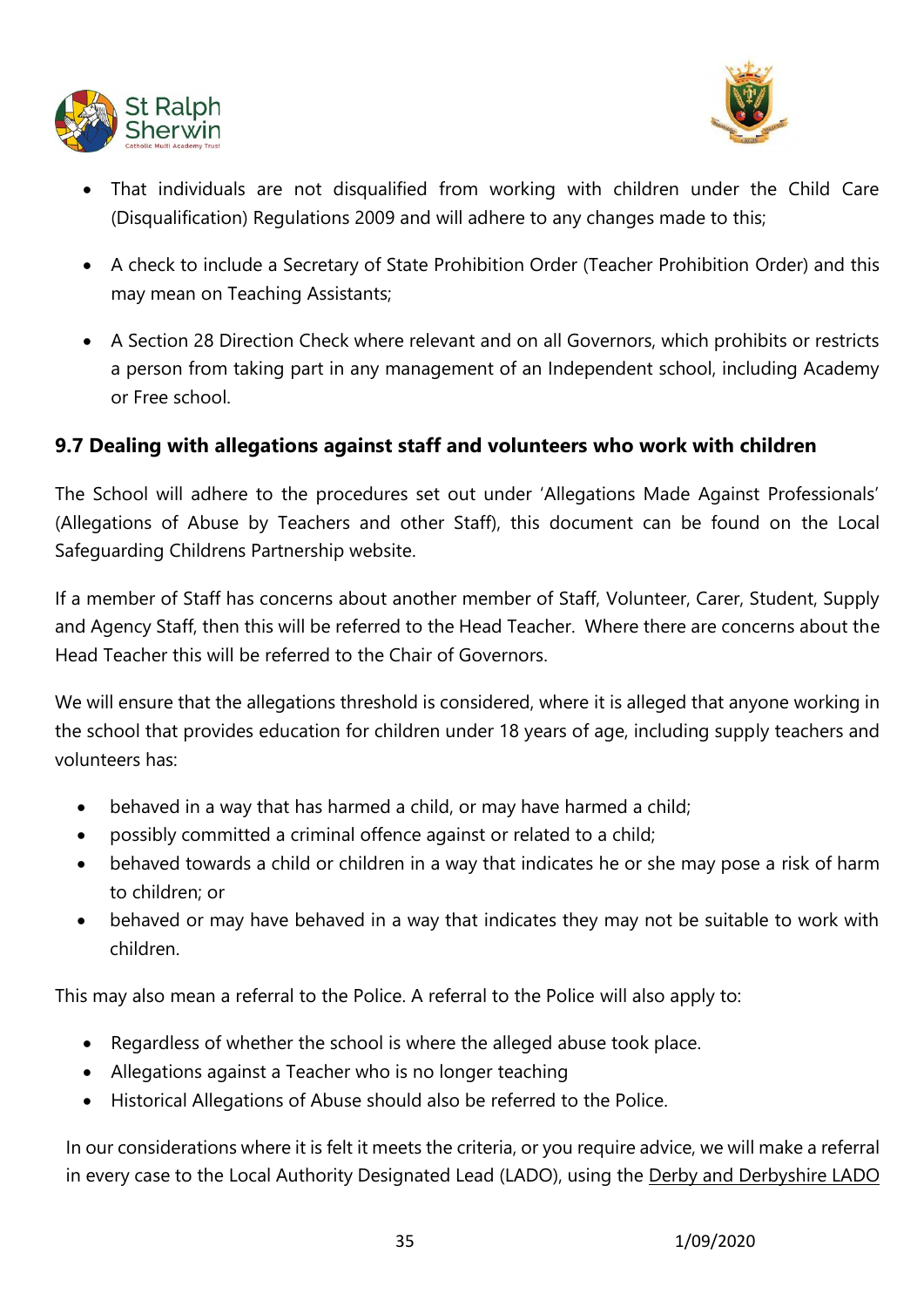



[Referral Form](http://www.proceduresonline.com/derbyshire/scbs/user_controlled_lcms_area/uploaded_files/Derby%20and%20Derbyshire%20LADO%20referral%20form%20FINAL%20March%202017.docx) and that this is done by an appropriate member of the Senior Management Team / contact details in APPENDIX G

The school will ensure we have followed all the necessary duties and processes under this process and under Whistle Blowing and this will be undertaken in accordance with guidance's:

Where there are allegations that are substantiated, the School will fully ensure any specific actions are undertaken on management and exit arrangements as outlined in the

[Keeping Children Safe in Education statutory Guidance for schools/colleges](https://www.gov.uk/government/publications/keeping-children-safe-in-education--2)

The Local Safeguarding Partnership Procedures, and the schools HR procedures.

# **10. Important Contacts**

A list of important contacts are explained in Appendices G.

# **11. Management of the Policy**

The Governing Body/Trustee will;

- Ensure all governors are effective in the management of safeguarding;
- Ensure all Staff including all other governors and volunteers read and have access to the policy
- That it is displayed on the school's website
- That is overseen to ensure its implementation
- Review its content on an annual basis.

The Head Teacher will report annually on Safeguarding activity and progress within the School/Educational setting to the Governing Body.

An appointed Designated Safeguarding Lead will complete the S175 Safeguarding Audit and with an Action Plan which will be used to report on Safeguarding activity and progress. We will include our safeguarding Link Governor in this activity.

A copy of which will be submitted to the CPM for Schools / Education settings at Derbyshire County Council. This will be held on file & reported to the Derby City and Derbyshire Safeguarding Children's partnership. A copy should also be submitted to the St Ralph Sherwin CMAT.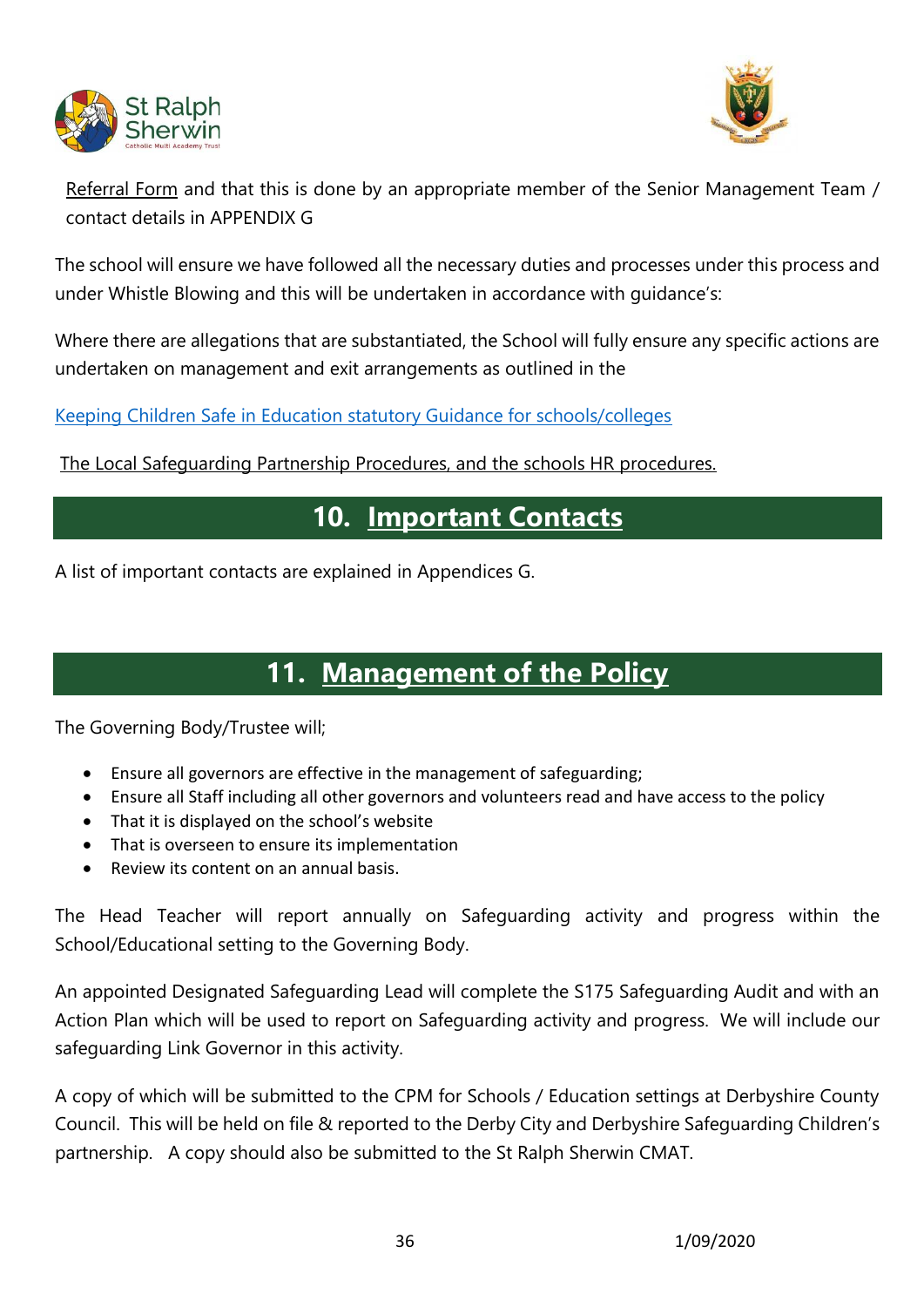



The Head Teacher should report any significant issues to the Chair of the Governing Body that may have an impact on Safeguarding in the School/Educational setting and using the processes with the Local Authority to report.

# **Signed by:**

Chair of Governors *MI Booth* **Head Teacher** *AI Clemens* 

Date: 5.2.21 Date: 5.2.21

Safeguarding link Governor: *E Brogan*

Date: 5.2.21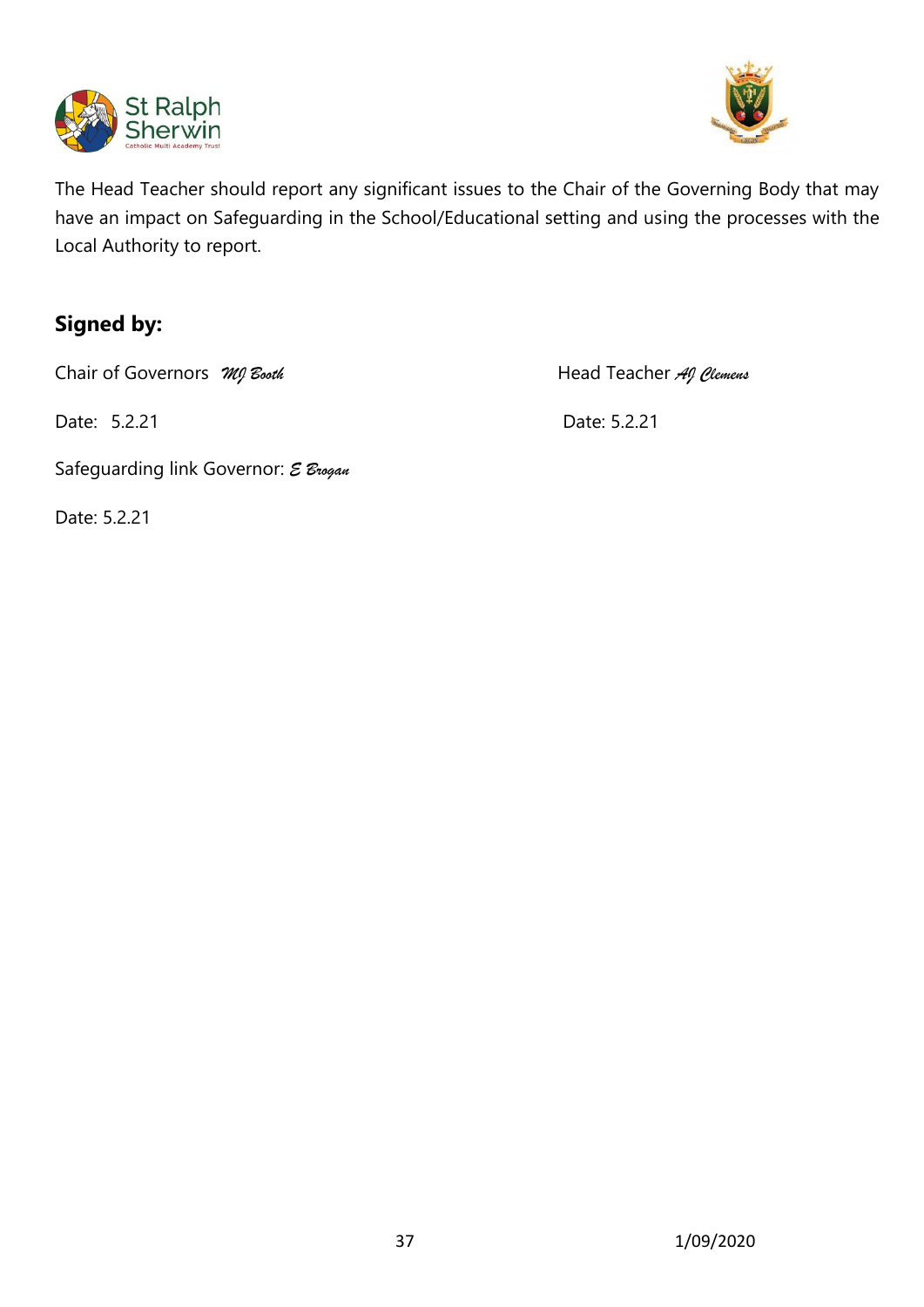



# **Appendix A. Types of Child Abuse**

- **Physical Abuse -** may involve hitting, shaking, throwing, poisoning, burning/scalding, drowning, suffocating, or otherwise causing physical harm to a child. Physical harm may also be caused when a parent or carer fabricates the symptoms of, or deliberately induces, illness in a child.
- **Emotional Abuse -** is the persistent emotional maltreatment of a child such as to cause severe and persistent adverse effects on the child's emotional development. It may involve conveying to children that they are worthless or unloved, inadequate, or valued only insofar as they meet the needs of another person. It may include not giving the child opportunities to express their views, deliberately silencing them or 'making fun' of what they say or how they communicate. It may feature age or developmentally inappropriate expectations being imposed on children. These may include interactions that are beyond the child's developmental capability, as well as overprotection and limitation of exploration and learning, or preventing the child participating in normal social interaction. It may involve seeing or hearing the ill-treatment of another. It may involve serious bullying (including cyber bullying), causing children frequently to feel frightened or in danger, or the exploitation or corruption of children. Some level of emotional abuse is involved in all types of maltreatment of a child, though it may occur alone.
- **Sexual Abuse** and child sexual abuse within the family (CSIF) involves forcing or enticing a child or young person to take part in sexual activities, not necessarily involving a high level of violence, whether or not the child is aware of what is happening. The activities may involve physical contact or non-contact activities, such as involving children in looking at, or in the production of, sexual images, watching sexual activities, encouraging children to behave in sexually inappropriate ways, or grooming a child in preparation for abuse (including via the internet). Sexual abuse is not solely perpetrated by adult males; women can also commit acts of sexual abuse, as can other children.
- **Neglect** is the persistent failure to meet a child's basic physical and/or psychological needs, likely to result in the serious impairment of the child's health or development. It may include a failure to:
	- Provide adequate food, clothing and shelter.
	- Protect a child from physical and emotional harm or danger.
	- Ensure adequate supervision (including the use of inadequate care-givers); or
	- Ensure access to appropriate medical care or treatment.
	- Respond to a child's basic emotional needs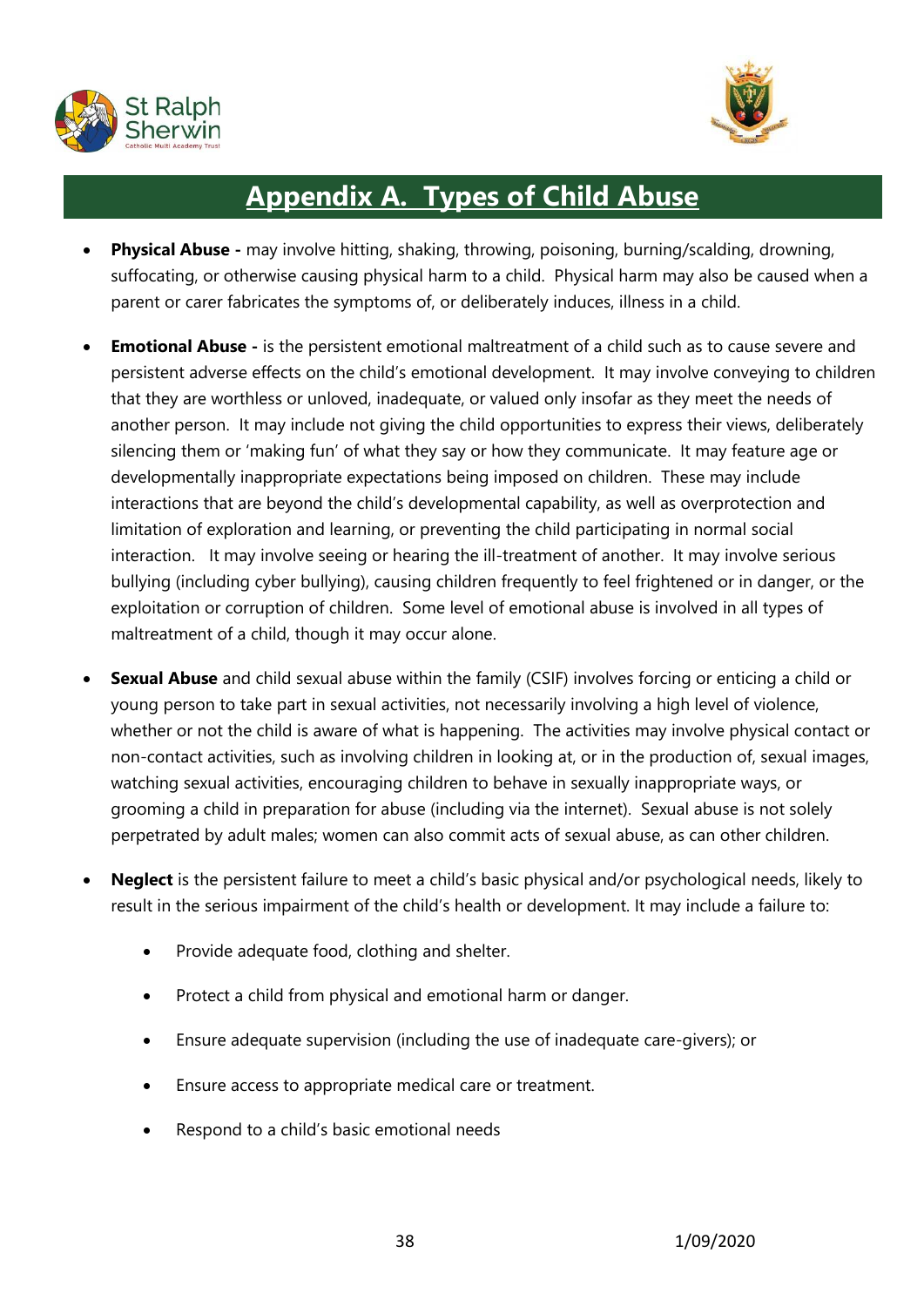



• **Bullying** and forms of bullying on and off line including prejudice based and Cyber Bullying is also abusive which will include at least one, if not two, three or all four, of the defined categories of abuse **[see school anti-bullying and behaviour policies].**

# **Appendices B. Indicators of Child Abuse**

### **Physical Abuse**

Most children will collect cuts and bruises and injuries, and these should always be interpreted in the context of the child's medical / social history, developmental stage and the explanation given. Most accidental bruises are seen over bony parts of the body, e.g. elbows, knees, shins, and are often on the front of the body. Some children, however, will have bruising that is more than likely inflicted rather than accidental.

Important indicators of physical abuse are bruises or injuries that are either unexplained or inconsistent with the explanation given; these can often be visible on the 'soft' parts of the body where accidental injuries are unlikely, e g, cheeks, abdomen, back and buttocks. A delay in seeking medical treatment when it is obviously necessary is also a cause for concern.

*The physical signs of abuse may include:* 

- Unexplained bruising, marks or injuries on any part of the body
- Multiple bruises- in clusters, often on the upper arm, outside of the thigh
- Cigarette burns
- Human bite marks
- Broken bones
- Scalds, with upward splash marks.
- Multiple burns with a clearly demarcated edge.

*Changes in behaviour that can also indicate physical abuse:* 

- Fear of parents being approached for an explanation
- Aggressive behaviour or severe temper outbursts
- Flinching when approached or touched
- Reluctance to get changed, for example in hot weather
- Depression
- Withdrawn behaviour
- Running away from home.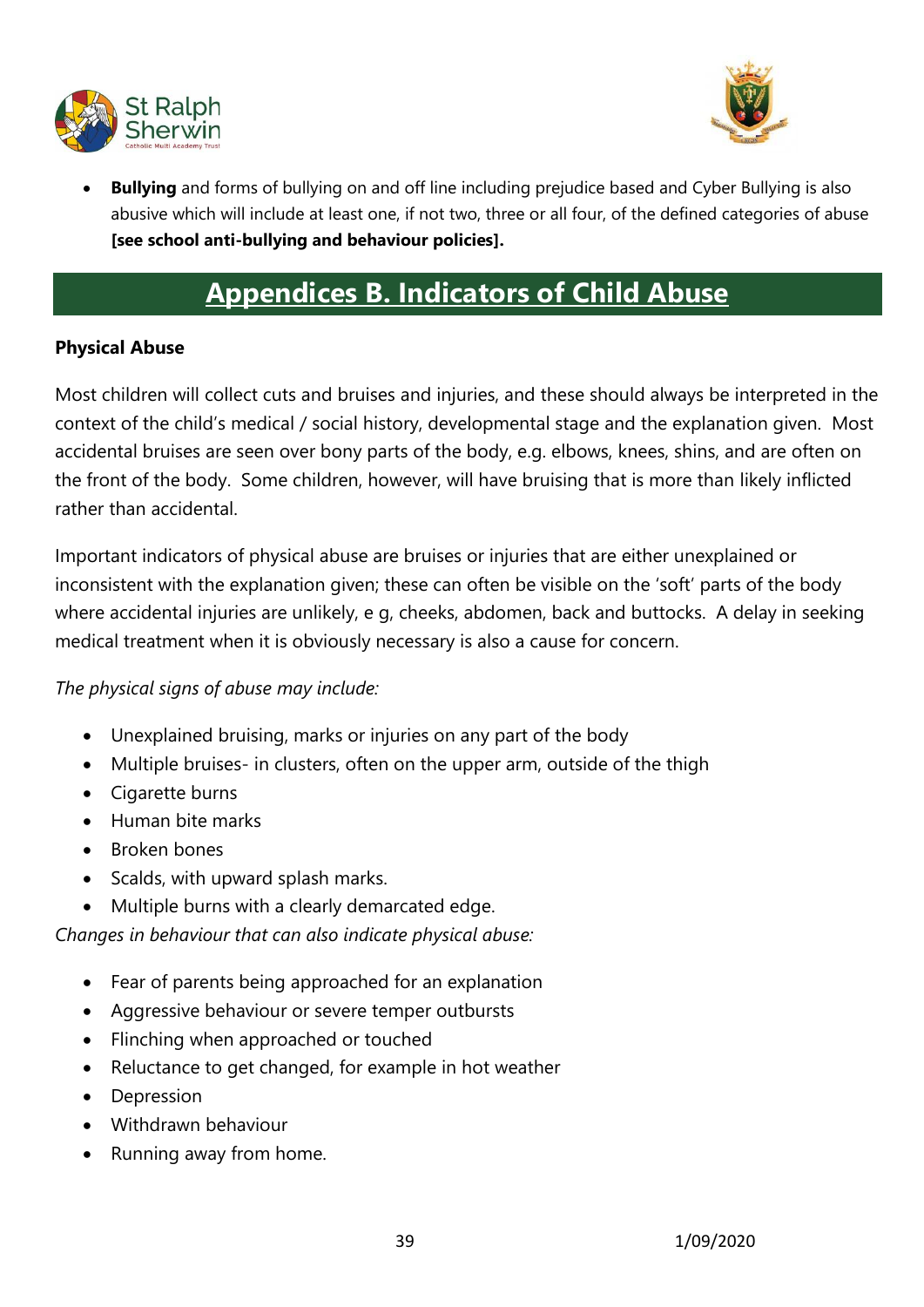



### **Emotional Abuse**

Emotional abuse can be difficult to identify as there are often no outward physical signs. Indications may be a developmental delay due to a failure to thrive and grow, however, children who appear well-cared for may nevertheless be emotionally abused by being taunted, put down or belittled. They may receive little or no love, affection or attention from their parents or carers. Emotional abuse can also take the form of children not being allowed to mix or play with other children.

*Changes in behaviour which can indicate emotional abuse include:* 

- Neurotic behaviour e.g. sulking, hair twisting, rocking
- Being unable to play
- Fear of making mistakes
- Sudden speech disorders
- Self-harm
- Fear of parent being approached regarding their behaviour
- Developmental delay in terms of emotional progress.

# **Sexual Abuse**

It is recognised that there is underreporting of sexual abuse with in the family. School all staff and volunteers should play a crucial role in identifying / reporting any concerns that they may have through, for example, the observation and play of younger children and understanding the indicators of behaviour in older children which may be underlining of such abuse.

All Staff and volunteers should be aware that adults, who may be men, women or other children, who use children to meet their own sexual, needs abuse both girls and boys of all ages. Indications of sexual abuse may be physical or from the child's behaviour. In all cases, children who tell about sexual abuse do so because they want it to stop. It is important, therefore, that they are listened to and taken seriously.

*The physical signs of sexual abuse may include:* 

- Pain or itching in the genital area
- Bruising or bleeding near genital area
- Sexually transmitted disease
- Vaginal discharge or infection
- Stomach pains
- Discomfort when walking or sitting down
- Pregnancy.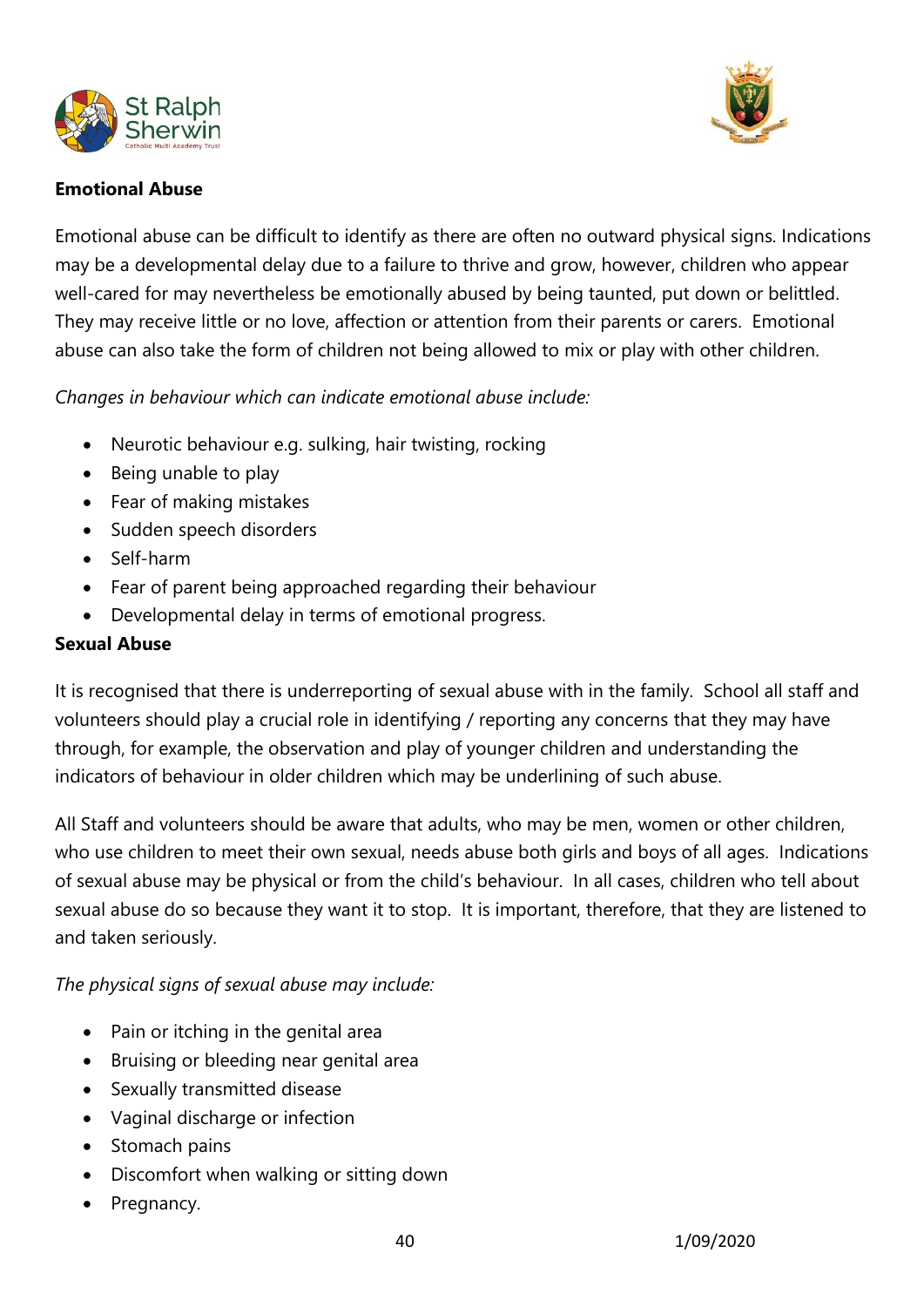



*Changes in behaviour which can also indicate sexual abuse include:* 

- Sudden or unexplained changes in behaviour e.g. becoming aggressive or withdrawn
- Fear of being left with a specific person or group of people
- Having nightmares
- Running away from home
- Sexual knowledge which is beyond their age, or developmental level
- Sexual drawings or language
- Bedwetting
- Eating problems such as overeating or anorexia
- Self-harm or mutilation, sometimes leading to suicide attempts
- Saying they have secrets they cannot tell anyone about
- Substance or drug abuse
- Suddenly having unexplained sources of money
- Not allowed to have friends (particularly in adolescence)
- Acting in a sexually explicit way towards adults.

### **Neglect**

It can be difficult to recognise Neglect, however its effects can be long term and damaging for children.

# *The physical signs of neglect may include:*

- Being constantly dirty or 'smelly'.
- Constant hunger, sometimes stealing food from other children.
- Losing weight, or being constantly underweight.
- Inappropriate or dirty clothing.

# *Neglect may be indicated by changes in behaviour which may include:*

- Mentioning being left alone or unsupervised.
- Not having many friends.
- Complaining of being tired all the time.
- Not requesting medical assistance and/or failing to attend appointments.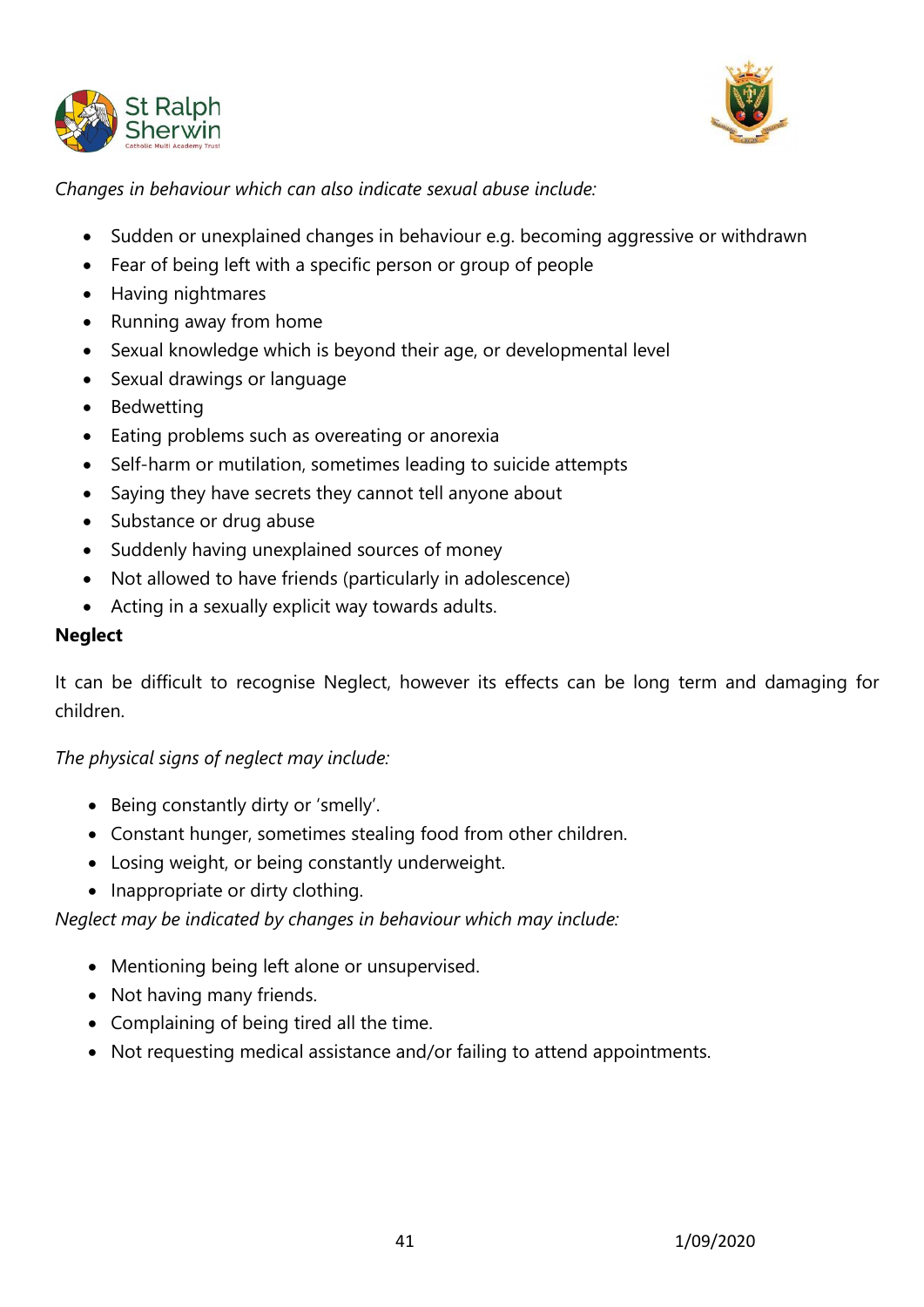



# **Appendices C. Remote/Offsite Working and safeguarding**



**Remote/Off-Site Working Advice for Schools DUDLIC** 

#### The aim of this document

To promote the importance of safe working practice and Cyber Security for remote/off-site workers during the COVID-19 Pandemic, and to draw together in one document the various quidance that has been provided by Derbyshire County Council for staff, by Cyber Security Experts and the UK Government.

#### The purpose of this document

To provide school staff with clear advice for addressing and minimising potential threats to **Cyber Security and Data Privacy.** 

Further information is available from the GDPR in Schools team and Tracy Coates. Senior Community Safety Officer: tracy.coates@derbyshire.gov.uk

#### **Audience**

This document is intended for Headteachers, Business Managers, IT Managers and IT Coordinators

#### **Introduction**

Cyber-crime is on the increase and simple measures can drastically reduce the likelihood and effects of cyber-attacks. As well as cost implications, physical impact and reputational damage, cyber security breaches can also lead to unauthorised access to information of a sensitive nature. All school staff need to be up to date on the latest cyber security threats and the best methods for protecting data.

Mobile devices are now critical to the functioning of your school. It is vital staff follow school policies for software-updating, backups, and protective-controls such as strong passwords and encryption.

#### **School Policy and Procedures** 1

Whilst school staff are working remotely they should still follow school policies and understand their responsibilities relating to confidentiality and security. School policies and procedures protect both individual staff and the school, enabling the school to maintain functions and provide the structure needed to continue to provide services to children and families.

- $1.1$ Take this opportunity to remind users about your Acceptable Usage Policy (AUP). Remind staff not to lend their machines to their children or other members of their family.
- $12$ Staff must be conscious of the school's reputation when using communication platforms. Remind staff professional standards apply.
- $1.3$ Keep a printed copy of your procedures and checklists offsite or securely store them in the cloud.
- $1.4$ Remind staff that you can monitor/check their activity as per your policies and terms and conditions of employment. At home, staff may 'forget' they are using work devices and the delineation is more blurred.
- $1.5$ Have a designated method for staff to send critical messages (health, safety, mental health, security incident) quickly and securely. Consider how this would work if the issue was IT related
- 1.6 If using file sharing services be sure to check who has 'modify or read-write' access, who can view and who is the document owner. Ensure there is access to school policies and key documents for staff.

Remote/Off-Site Working Advice for Schools Issued April 2020 © Education **Data Hub** 

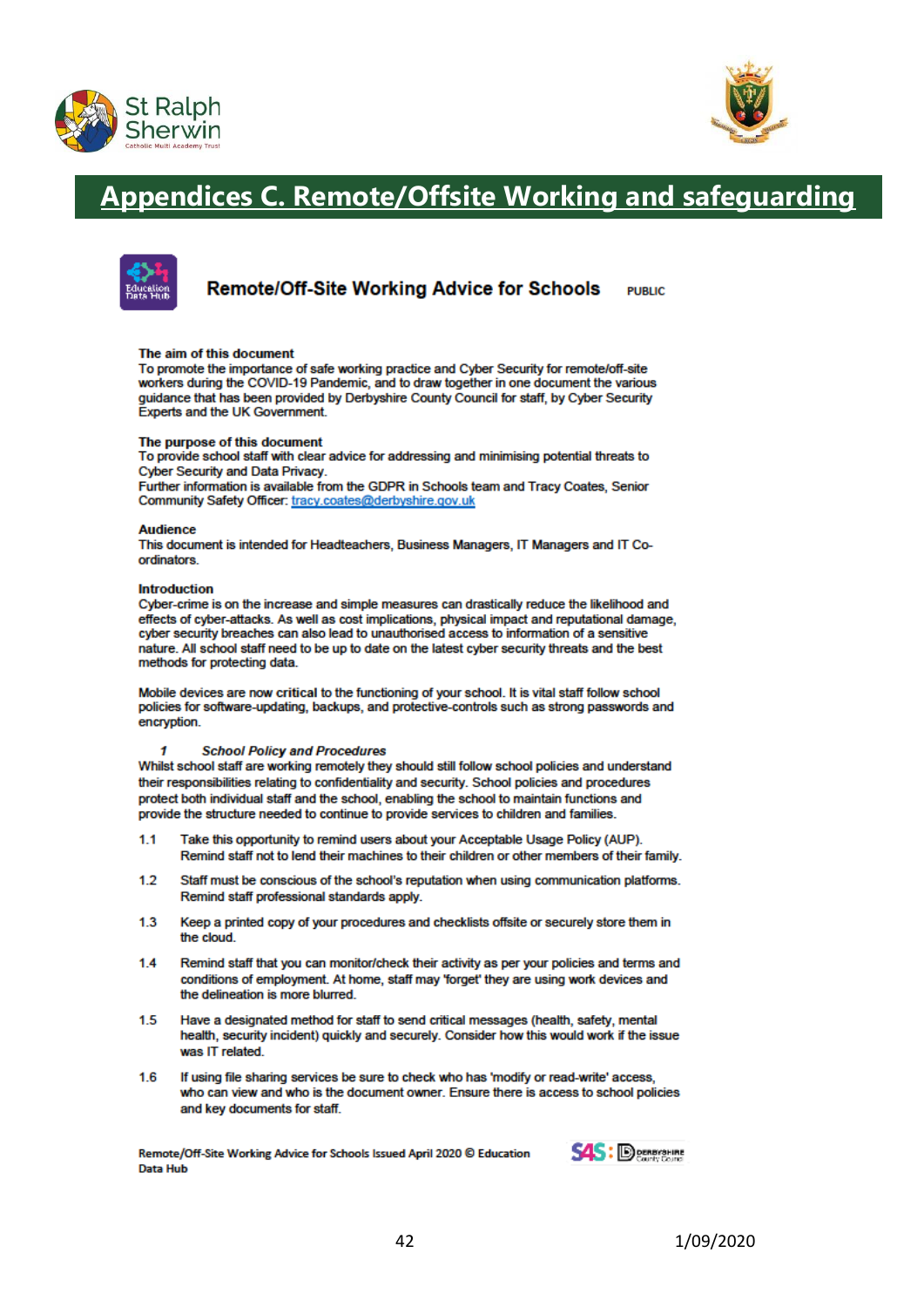



# **Appendices D. Learning from Serious Case Reviews (SCRs) and Serious Incident Learning Reviews (SILRs) 2016-2019**

The Derby City and Derbyshire Safeguarding Children partnership recognises the importance of learning and improving from our experiences in this area. A range of learning briefings are available to schools from SCRs and SILRS (Serious Incident Learning Reviews).

In 2016/17 in summary form we learnt that:

- The importance of authoritative practice;
- To be alert to disguised compliance;
- The importance pf professional curiosity;
- To be alert to the possibility of abuse;
- That all professionals to consider the need for an Early Help Assessment;
- Hear the voice of the child:
- Understand and record the child's lived experience.

In 2018/19 we learnt that:

- Appropriate representation is needed at key meetings- Child Protection Case Conferences
- Effective multi-agency working
- Working more SMART (ly) with children and Young people
- Effective information sharing to inform assessments
- Staff to be curious, inquisitive and ask more questions
- Reflection and constructive challenge for staff when working with vulnerable children and young people
- Staff to observe safer working practices
- Staff to be reminded of a code of conduct and staff to operate by one

From SCR's (East Midlands & wider) in 2015 we need:

- A requirement for holistic & family based approach to ante-natal care and the importance of recording a full history of parents
- A need for professional curiosity into parental capacity & the mental health of parents
- To find out about the role of fathers/male partners/boyfriends in families
- To understand how mental health issues impact on the welfare & development of young children
- To act upon disrupted education, going missing, school refusal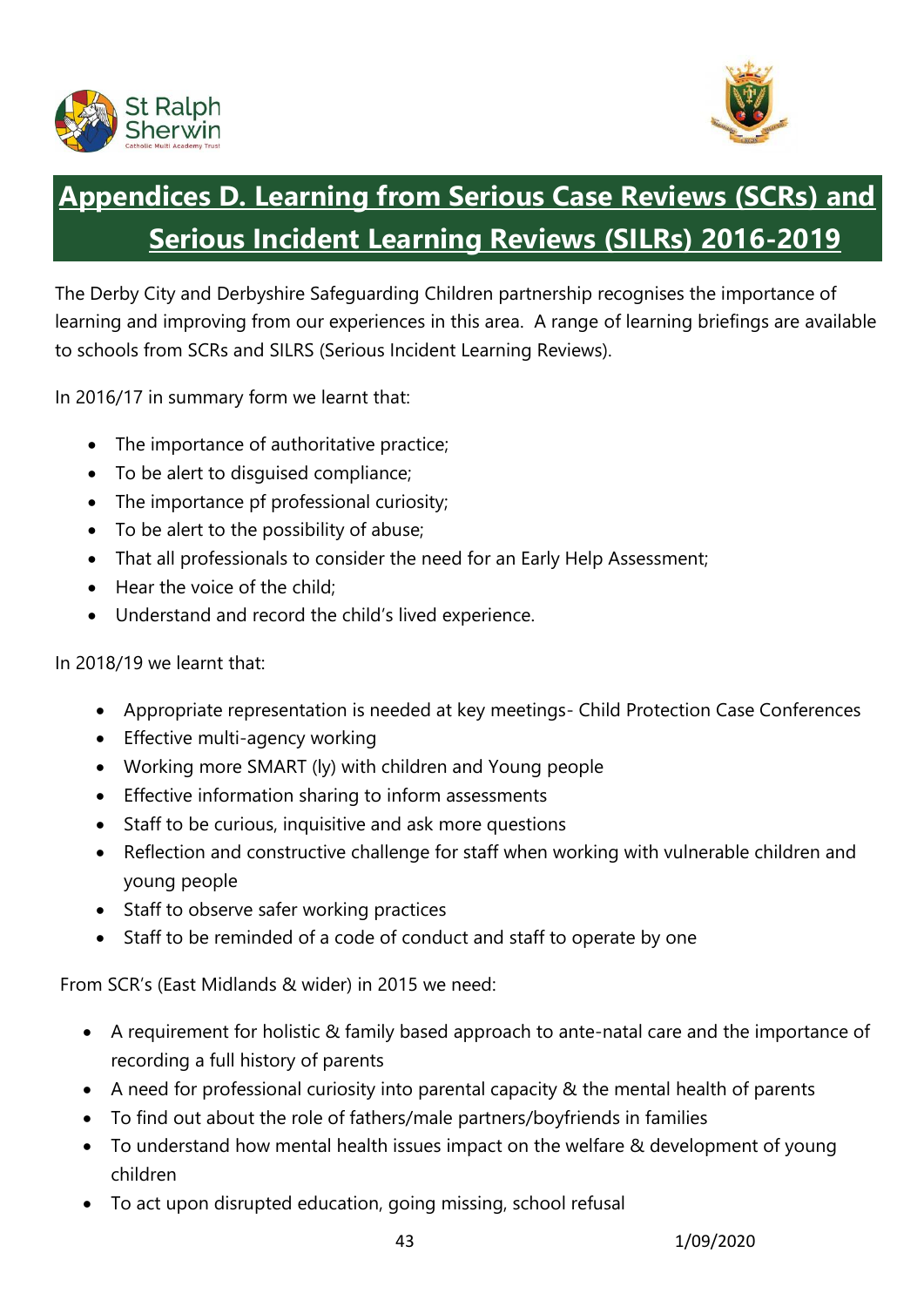



- To know about the need to distinguish between sexual abuse, sexual exploitation , and or/underage sexual activity
- To identify neglect in disabled children
- A requirement to know about and use escalation & challenge processes provided by a safeguarding board where there are professional disagreements
- To know that when safeguarding teenagers understanding a tension between respecting their autonomy and keeping them safe
- To understand the impact of bereavement, loss and transition for children and especially young people
- Realise and respond to parents who dominate and manipulate TAF meetings (early help/CIN) by disputing points, creating diversions & feigned compliances with recommendations.

# **From Recently Published findings Derby City and Derbyshire 2020 (school aged children).**

From 2015 analysing 10 cases, themes:

- Parental mental ill health 5 cases
- Domestic abuse 4 cases
- Parental substance misuse 3 cases Parental vulnerabilities 4 cases
- Think Family 3 cases
- Failure to identify abuse 5 cases
- Improving risk assessment 7 cases
- Information sharing 9 cases

Theme Neglect:

- A Feature in the abuse of 4 babies, 1 Pre-school, and 6 school age cases
- Parental vulnerabilities features in 3 of the cases of babies
- Missing education was a feature of 5 of the cases of older children
- Improving assessment featured as a learning area in 6 of the 11 cases (4 cases older children)
- Information sharing was a feature of 9 of the 11 cases

Serious Case Reviews, Serious Incident Learning and Thematic Case Reviews and leaning relevant for schools can be found on the [Derbyshire Safeguarding Childrens Board](http://www.derbyshirescb.org.uk/professionals/serious-case-reviews/default.asp) website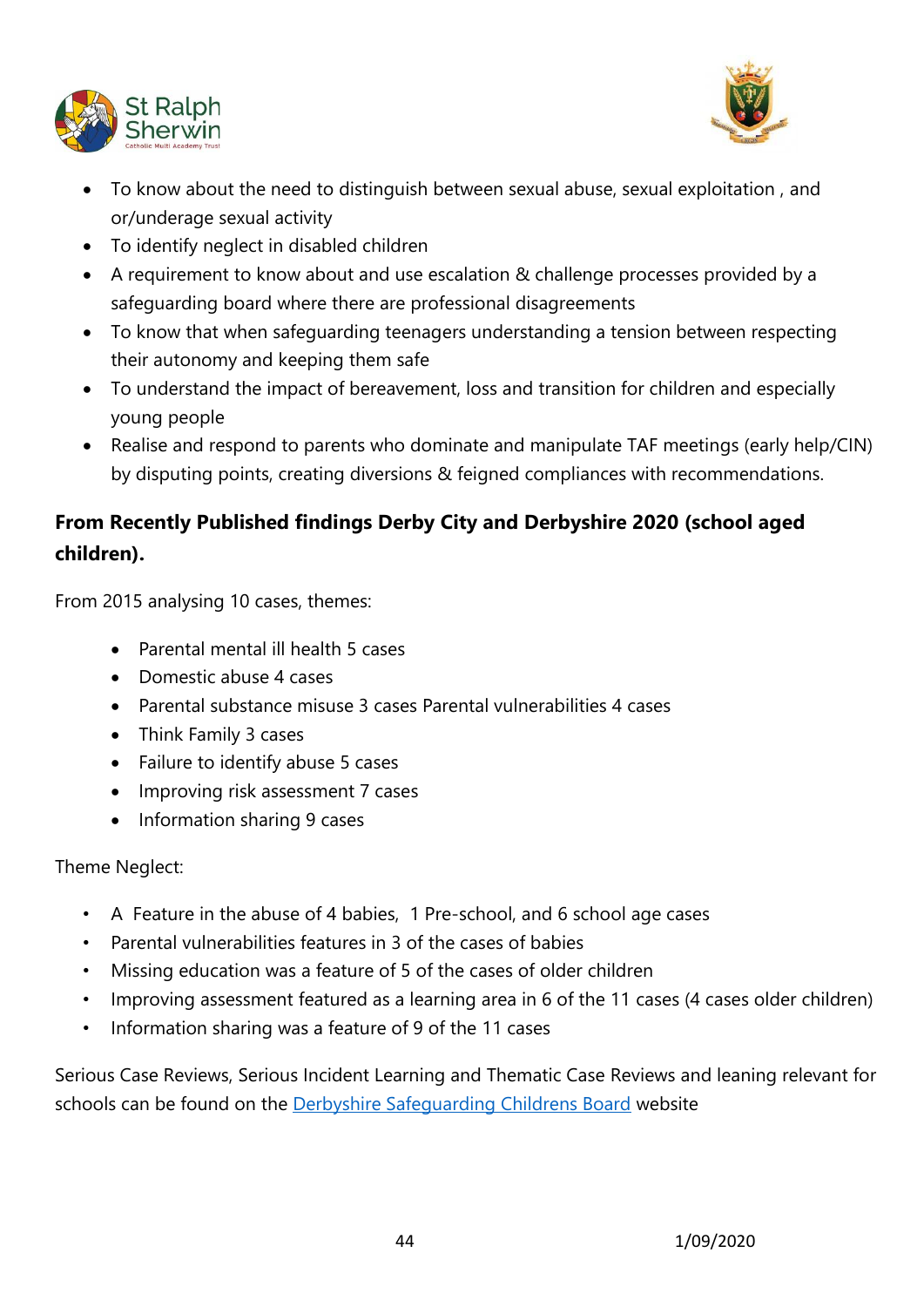



# **Appendices E. Roles and Responsibilities in safeguarding St Elizabeth's CVA**

| The Senior Designated Safeguarding Lead is:                                | <b>Mrs A Clemens</b>         |
|----------------------------------------------------------------------------|------------------------------|
| The Deputy Designated Safequarding Lead is: Mrs R Heath                    |                              |
| The Appointed Teacher for Looked after children/virtual School:            | <b>Mrs K Acton</b>           |
| The Appointed Teacher for SEND:                                            | <b>Mrs R Heath</b>           |
| The Designated Lead(s) is/are for Anti- Bullying:                          | <b>Mrs L Turner</b>          |
| The Designated Link Governor for Safeguarding is:                          | <b>Mrs E Brogan</b>          |
| The Designated Link Governor for Anti- Bullying is:                        | <b>Mrs MJ Booth</b>          |
| The Designated link Governor for Looked after Children (Child in Care) is: | <b>Mrs E Brogan</b>          |
| Other Pastoral Members who take responsibility for safeguarding are:       | <b>Sr Dorothy Paul Black</b> |

# **Appendices F. Making a referral:**

### *Essential information to include when making a referral:*

- Full names and dates of birth for the child and other members of the family.
- Address and daytime phone numbers for the parents, including mobile.
- The child's address and phone number.
- Whereabouts of the child (and siblings).
- Child and family's ethnic origin.
- Child and family's main language.
- Actions taken and people contacted.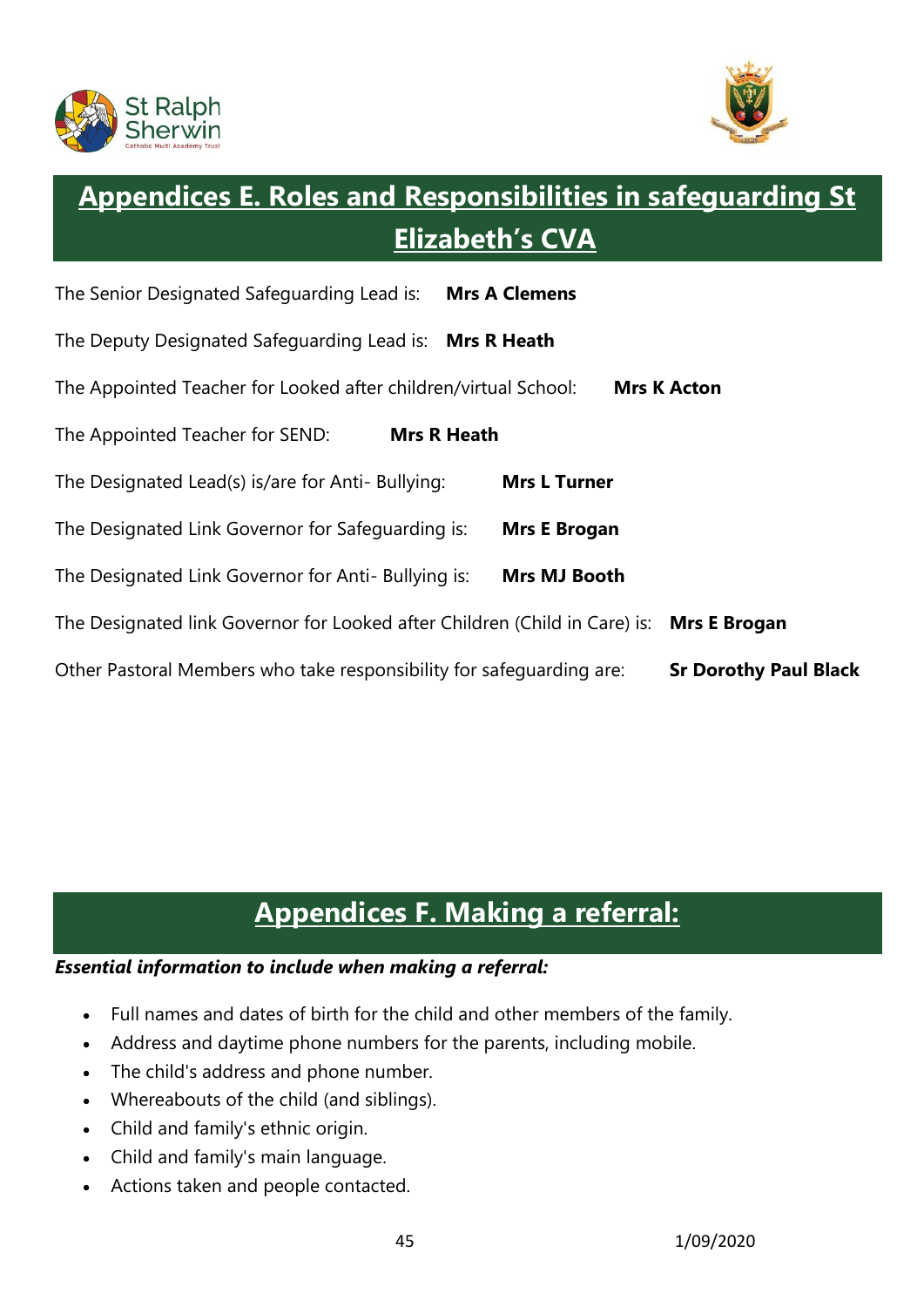



- Special needs of the child, including need for an accredited interpreter, accredited sign language interpreter or other language support.
- A clear indication of the family's knowledge of the referral and whether they have consented to the sharing of confidential information;
- The details of the person making the referral.

# *Other information that may be essential:*

- Addresses of wider family members;
- Previous addresses of the family;
- Schools and nurseries attended by the child and others in the household;
- Name, address & phone number of GP/Midwife/Health Visitor/School Nurse;
- Hospital ward/consultant/Named nurse and dates of admission/discharge;
- Details of other children who may be in contact with the alleged abuser;
- Details of other practitioners involved with the family;
- Child's legal status and anyone not already mentioned who has parental responsibility;
- History of previous concerns and any previous or current early help assessments completed;
- Any other information that is likely to impact on the undertaking of an assessment or [Section](http://trixresources.proceduresonline.com/nat_key/keywords/sec_47_enq.html)  [47 Enquiry.](http://trixresources.proceduresonline.com/nat_key/keywords/sec_47_enq.html)
- Any other information that may put a worker at risk eg- dogs, weapons.

Where there is a difference of professional opinion around the referral and / or any steps taken by Starting Point, we will escalate our concerns including into Starting Point, asking to speak to a Starting Point manager.

# **Making a Referral**

Before a referral is made into front door services eg- Starting Point Derbyshire, First Contact Derby, if the information is not about immediate concerns for the health, safety and or wellbeing of a child, consideration must be given to:

- Undertaking an early help assessment
- Using and evidencing the current threshold document\* see link in Appendix G

# **\*Practice Examples**

# **Level 1 - Universal Open Access to Provision**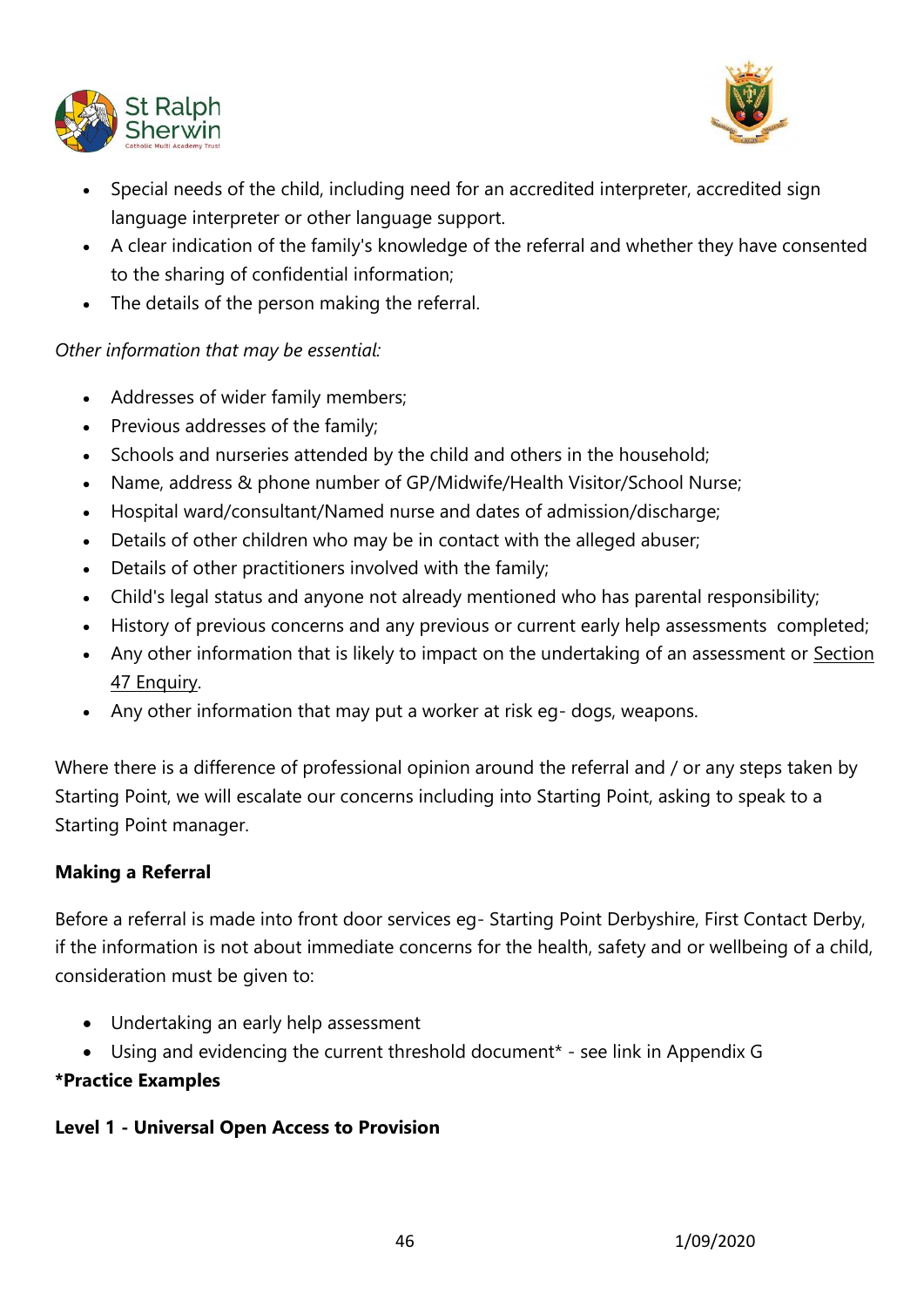



Unborn babies, children and young people who make good overall progress in most areas of development and receive appropriate universal services, such as health care and education. They may also use leisure and play facilities, housing or voluntary services.

#### **Level 2 - Emerging Needs**

Unborn babies, children and young people whose needs require some extra co-ordinated support from more than one agency. These services should work together to agree what extra help may be needed to support a child or young person at an early stage. There is no need for intensive or specialist services.

#### **Level 3 - Intensive**

Vulnerable unborn babies, children and young people and those who have a disability. Children and young people whose needs are more complex. This refers to the range, depth or significance of the needs. A number of these indicators would need to be present to indicate need at a level 3 criteria.

More than one service is likely to become involved. It is expected that the updated early help assessment will provide clear analysis and rationale for both the family and other services that Level 3 Intensive threshold has now been met.

If it was considered that the team around the family (TAF) plan had not met the child or family's emerging needs and that threshold for Level 3 intervention was met, consideration would be given to the role of intensive services being offered through children's services early help team or the completion of a single assessment by a qualified social worker.

# **Level 4 - Specialist**

Unborn babies, babies, children, young people and families whose needs are complex and enduring and cross many domains. More than one service is normally involved, with all professionals involved on a statutory basis with qualified social workers as the professional leads. It is usually local authority children's social care who act as the lead agency.

#### **Confidentiality**

The safety and welfare of the child overrides all other considerations, including the following:

- Confidentiality;
- The gathering of evidence;
- Commitment or loyalty to relatives, friends or colleagues.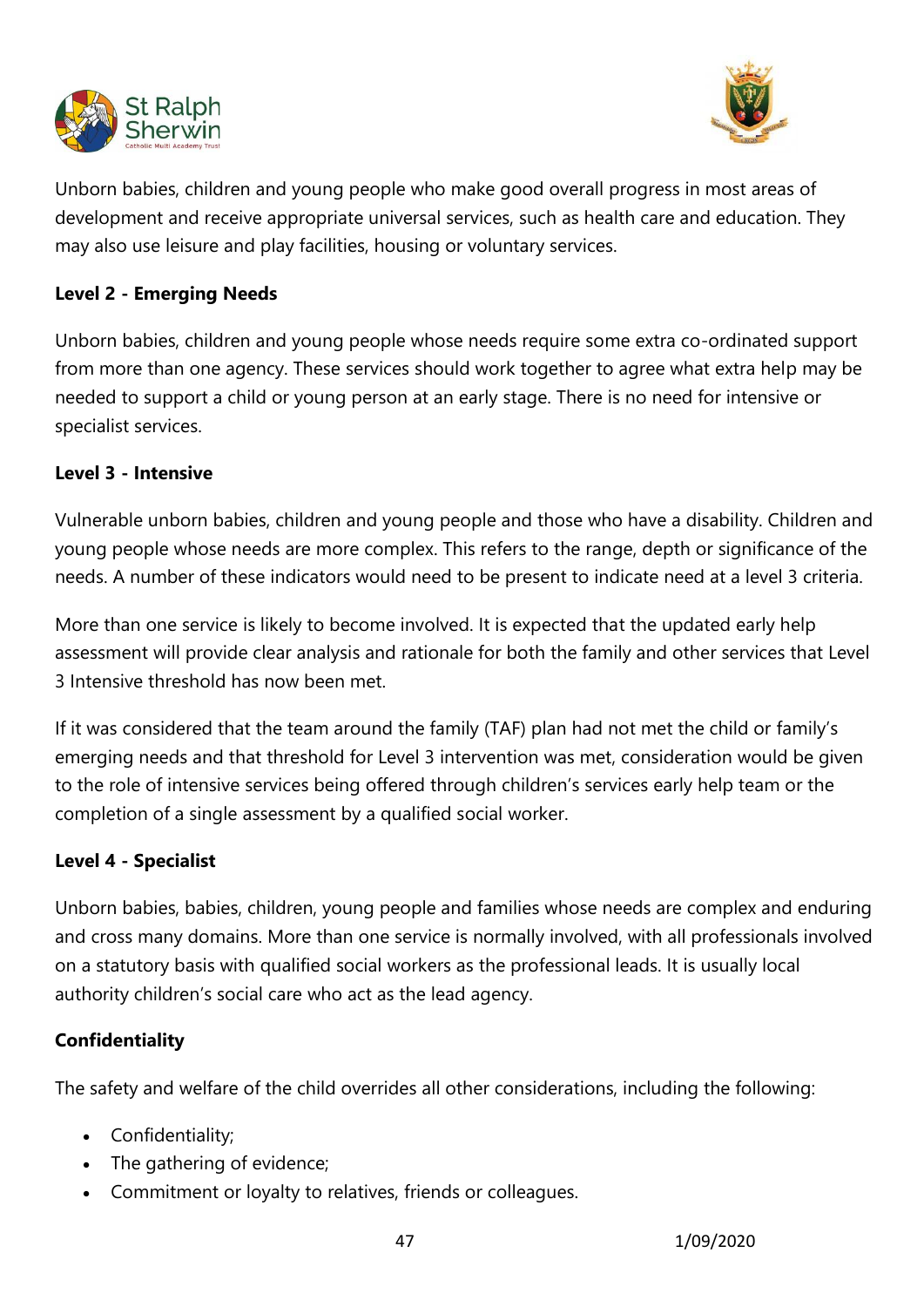



The overriding consideration must be the protection of the child - for this reason, absolute confidentiality cannot and should not be promised to anyone.

### **Listening to the Child**

If the child makes an allegation or discloses information which raises concern about Significant Harm, the initial response should be limited to listening carefully to what the child says so as to:

- Clarify the concerns;
- Offer reassurance about how s/he will be kept safe;
- Explain that the information will be passed to Children's Social Care and/or the Police.

If a child is freely recalling events, the response should be to listen, rather than stop the child; however, it is important that the child should not be asked to repeat the information to a colleague or asked to write the information down.

If the child has an injury but no explanation is volunteered, it is acceptable to enquire how the injury was sustained. A body map diagram may be used but it is not acceptable to take photographs.

However, the child must not be pressed for information, led or cross-examined or given false assurances of absolute confidentiality. Such well-intentioned actions could prejudice police investigations, especially in cases of Sexual Abuse.

A record of all conversations, (including the timings, the setting, those present, as well as what was said by all parties) and actions must be kept.

No enquiries or investigations may be initiated without the authority of the Children's Social Care or the Police.

If the child can understand the significance and consequences of making a referral, he/she should be asked her/his views by the referring practitioner.

Whilst the child's views should be considered, it remains the responsibility of the practitioner to take whatever action is required to ensure the safety of that child and any other children.

# **Parental Consultation**

Practitioners should, in general, discuss concerns with the family and, where possible inform them that they are making a referral unless this may, either by delay or the behavioural response it prompts or for any other reason, place the child at increased risk of Significant Harm.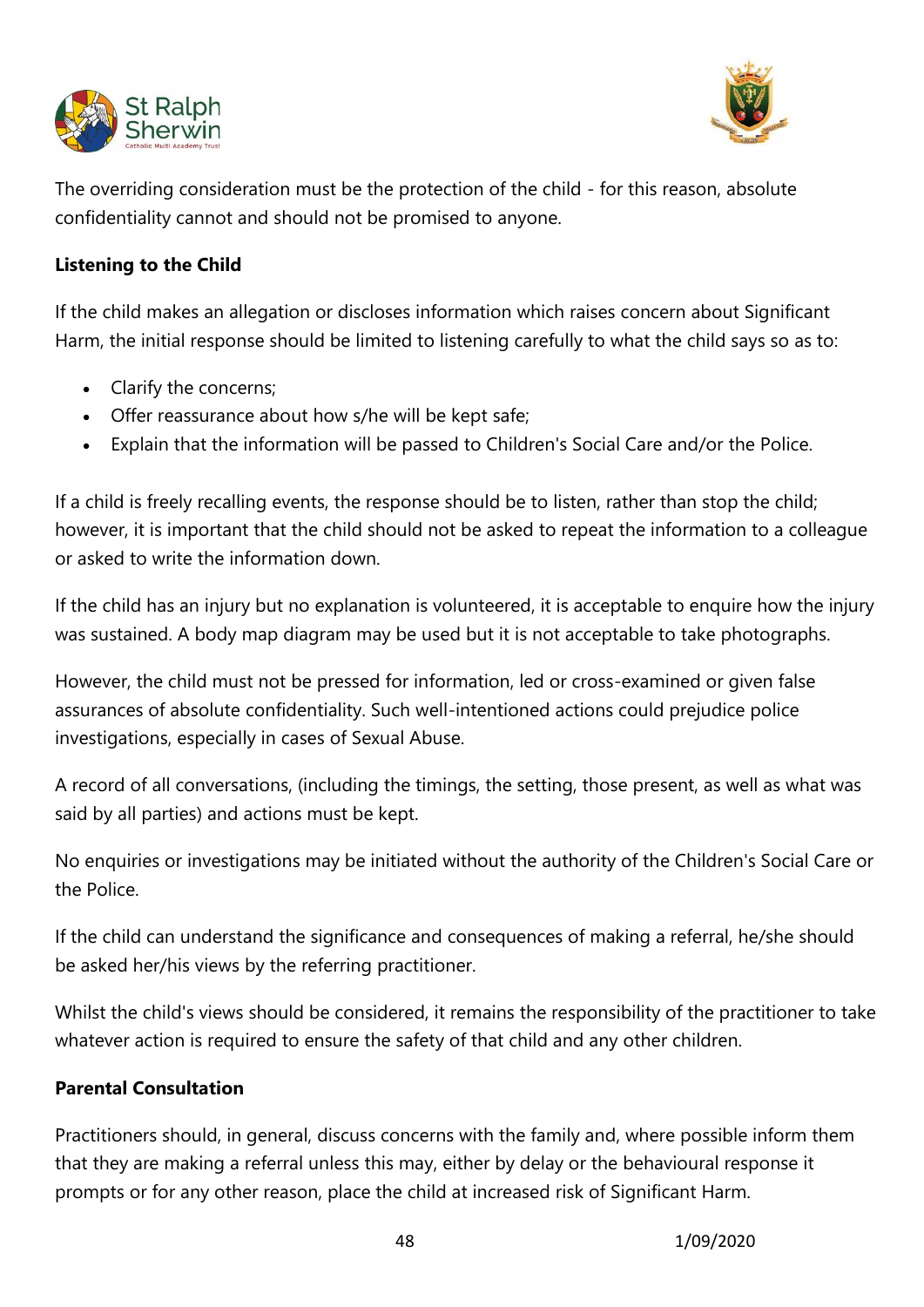



Situations where it **would not** be appropriate to inform family members prior to referral include where:

- Discussion would put a child at risk of Significant Harm;
- There is evidence to suggest that involving the parents / caregivers would impede the police investigation and / or Children and Families Services enquiry;
- Where there are concerns that a child may have been conceived as a result of an incestuous relationship or intra-familial sexual abuse;
- Complex (multiple or organised) abuse is suspected;
- Fabricated or induced illness is suspected;
- To contact parents / caregivers would place you or others at risk;
- Discussion would place one parent at risk of harm, for example. in cases of domestic abuse;
- It is not possible to contact parents / caregivers without causing undue delay in making the referral;
- Where there are concerns about a possible forced marriage or honour based abuse;
- An allegation is made that a child under 13 has been involved in penetrative sex or other intimate sexual activity;

Given the responsibility that parents have for the conduct and welfare of their children, professionals should encourage the young person, at all points, to share information with their parents where ever safe to do so.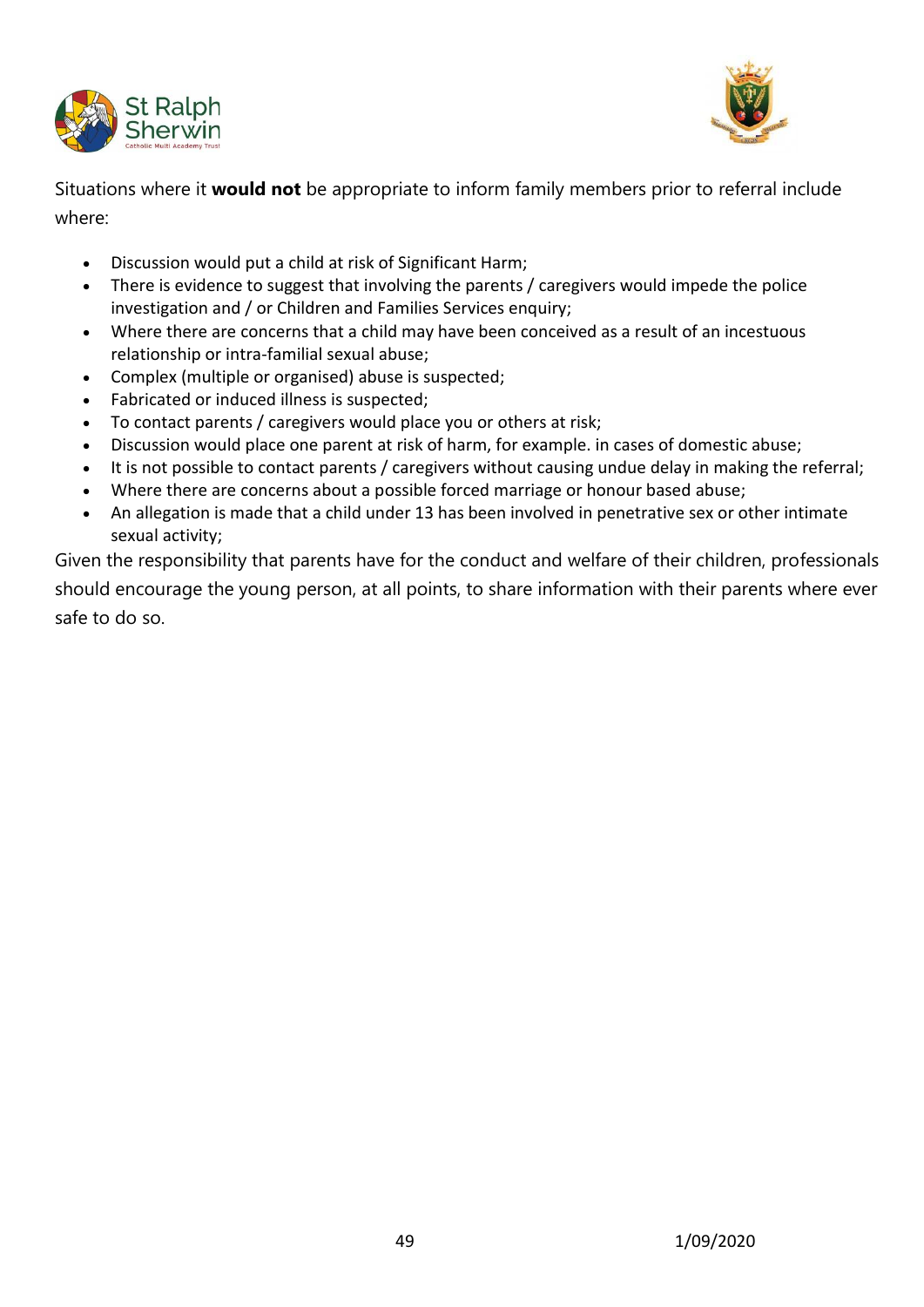



# **Appendices G. Important Contact Details**

# **Derbyshire/ Derby City**

Derbyshire Call Derbyshire (Starting Point): **Tel: 01629 533190** 24/7, 365 days per week Derbyshire contact and referral service for concerns that a child/adult over 18 is suffering or at risk of significant harm.

All other requests for support for children and their families use an online referral form

#### **[www.derbyshire.gov.uk/startingpoint](http://www.derbyshire.gov.uk/startingpoint)**

Starting Point Professionals Advice line Childrens : **Tel: 01629 535353**

Derby City First Contact Team : **Tel: 01332 641172**

LADO Derby & Derbyshire (Local Authority Designated Officer- allegations against staff, volunteers, carers)

#### **[Professional.Allegations@derbyshire.gov.uk](mailto:Professional.Allegations@derbyshire.gov.uk)**

When to contact the Police:

# **[https://schoolsnet.derbyshire.gov.uk/keeping-children-safe-in-education/safeguarding](https://schoolsnet.derbyshire.gov.uk/keeping-children-safe-in-education/safeguarding-policies-guidance-and-protocols/when-to-contact-the-police.aspx)[policies-guidance-and-protocols/when-to-contact-the-police.aspx](https://schoolsnet.derbyshire.gov.uk/keeping-children-safe-in-education/safeguarding-policies-guidance-and-protocols/when-to-contact-the-police.aspx)**

Police Non Emergencies: 101

**DfE**- one single access web link to access all local authority's reporting webpage or phone numbers of national helplines for any concerns/worries about a child, young person and vulnerable adults **[Report Child Abuse](https://www.gov.uk/report-child-abuse)**

#### **Cyber Crime**

#### www.saferderbyshire.gov.uk/cyberchoices

#### **Prevent:**

Making a Prevent referral Derby & Derbyshire

#### **www.saferderbyshire.gov.uk/preventreferral**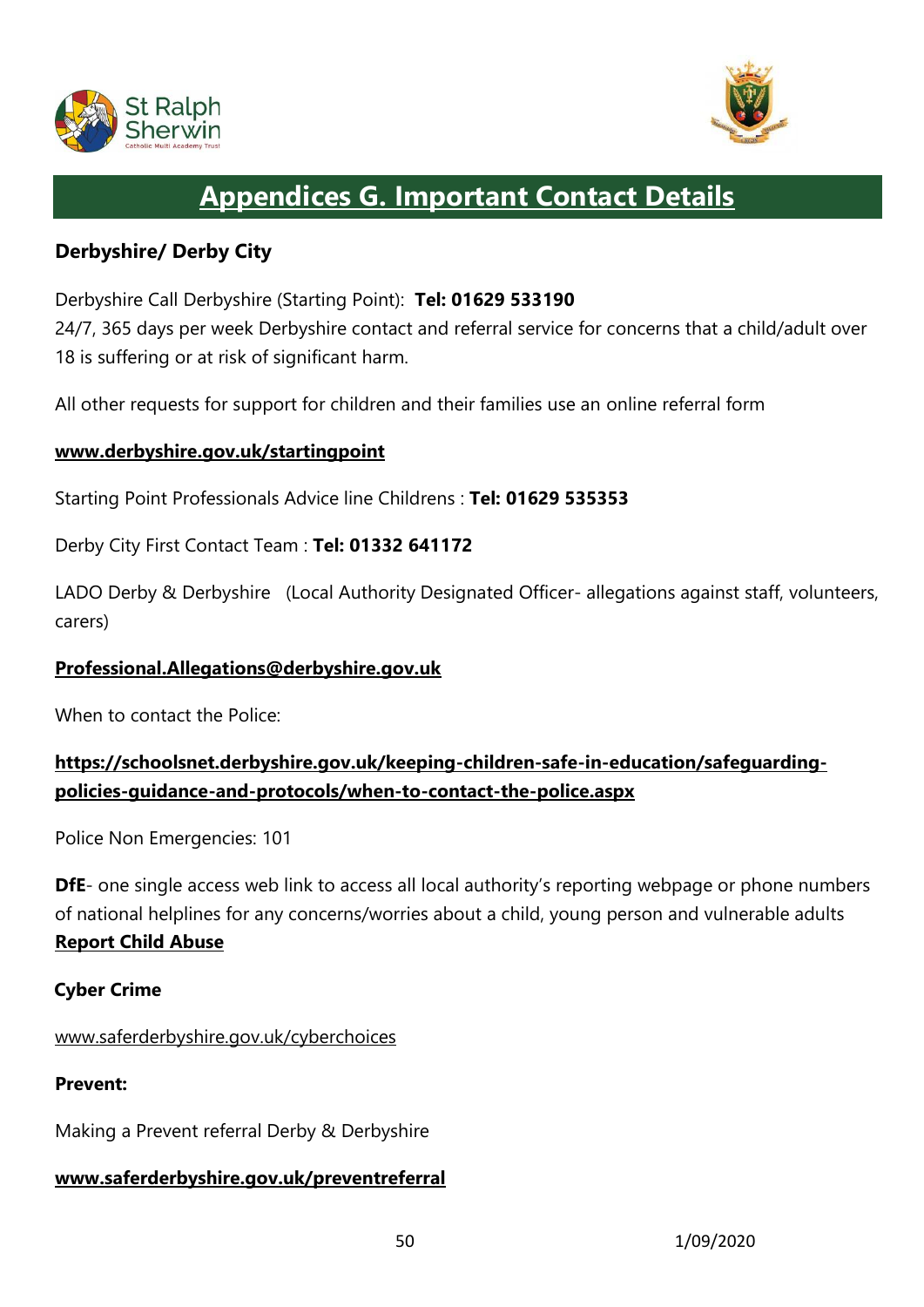



Contact the lead officer for Prevent at Derbyshire County Council

DCC Prevent Lead **: Tel: 01629 538473**

# **Appendices H. SRSCMAT Safeguarding Statement**

# **ST RALPH SHERWIN CMAT SAFEGUARDING STATEMENT**

St Ralph Sherwin Catholic Multi Academy Trust's first priority is the welfare of our children. We are committed to the highest standards in protecting and safeguarding the children entrusted to our care at all times.

In September 2020, the DfE published the revised *Keeping Children Safe in Education – statutory guidance for schools and colleges*. This guidance contains information on what schools, including academies, should do and sets out the legal duties with which they must comply. (This was updated in January 2021 following the EU exit).

In law, individual academies are deemed to be 'relevant partners' of their local authority and as such are under a duty to co-operate in that local authority's Local Safeguarding Partnership arrangements. St Ralph Sherwin Catholic Multi Academy Trust ensures not only compliance at the local level but also assumes a strategic responsibility to ensure that safeguarding practice is of high quality.

The Trust has established a Leader of Safeguarding within the Executive team and a Safeguarding Lead Trust Board Director from the Trust Board to share good practice and to develop the strategic Safeguarding policies and procedures of the Trust.

We have comprehensive Safeguarding Procedures in place at each of our Academies which are available to download from the websites and from the individual academies on request.

We know that some children may be the victims of neglect or physical, sexual or emotional abuse, and all our staff receive regular training on how to recognise the signs of abuse and, by virtue of their day-to-day contact and knowledge of the children, are well placed to identify such abuse and offer support to those children.

In order to protect our children, we:

- Create an atmosphere where all our children can feel secure, valued and listened to
- Are able to recognise signs and symptoms of abuse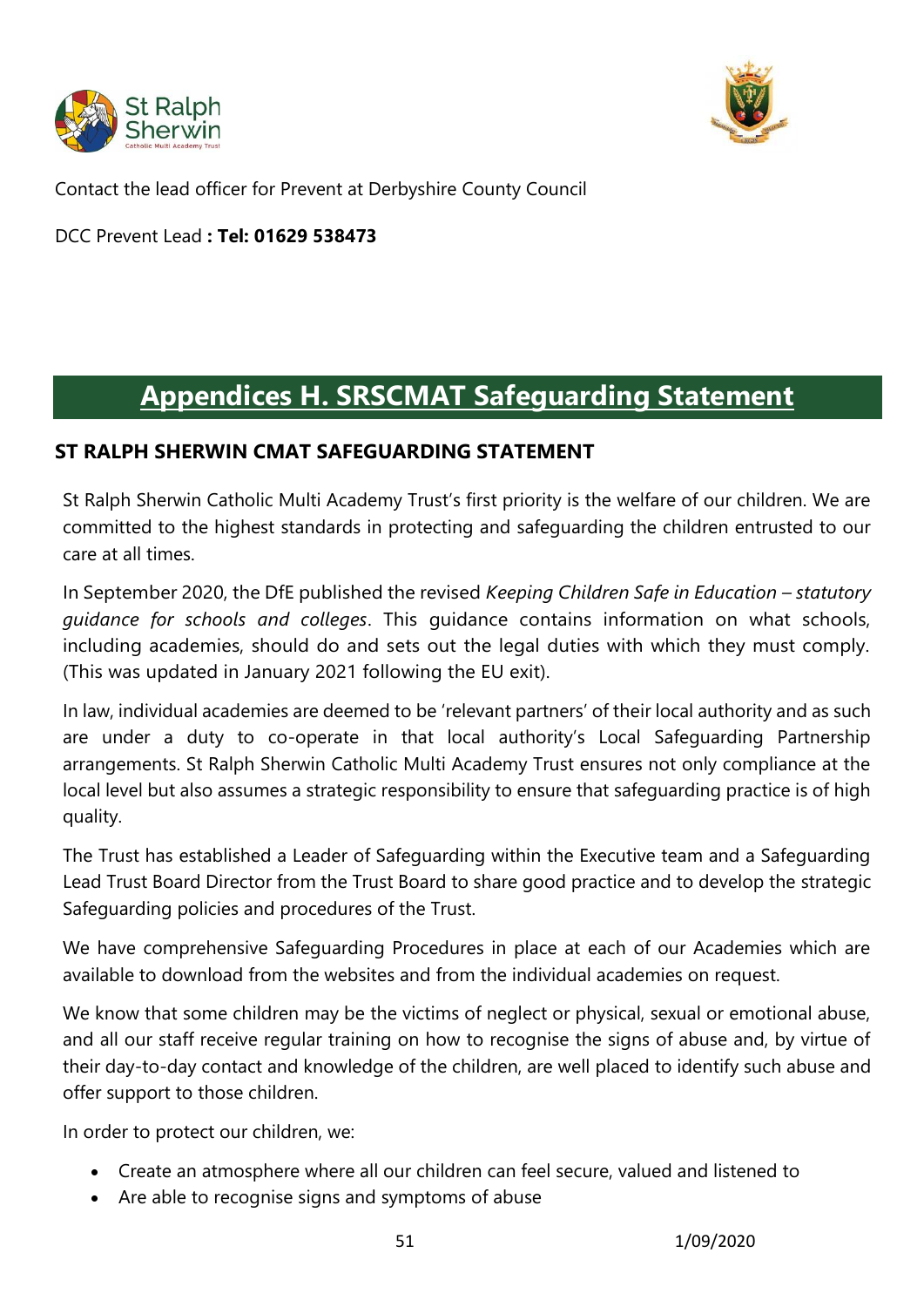



- Are able to respond quickly and effectively to cases of suspected abuse
- Monitor and support children at risk
- Use the curriculum to raise children's awareness, build confidence and skills
- Work closely with parent/carers and support external agencies
- Ensure that all adults within our schools who have access to children have been checked as to their suitability via an Enhanced DBS check and other pre-employment vetting checks
- Provide regular training and updates to our staff on a range of safeguarding issues

We will endeavour to support each child by:

- Encouraging self-esteem and self-assertiveness whilst not condoning aggression or bullying
- Promoting a caring, safe and positive environment within our schools
- Liaising and working together with all other support services and those agencies involved in the safeguarding of children
- Notifying Children's Services via the approved mechanisms as soon as there is a significant concern
- Providing continuing support to a child about whom there have been concerns and who leaves a school by ensuring that appropriate information is forwarded under confidential cover to the child's new school.

Anyone who is concerned about the safety or well-being of any child within the St Ralph Sherwin Catholic Multi Academy Trust should in the first instance contact the relevant Academy and ask to speak to the Designated Senior Person for Safeguarding.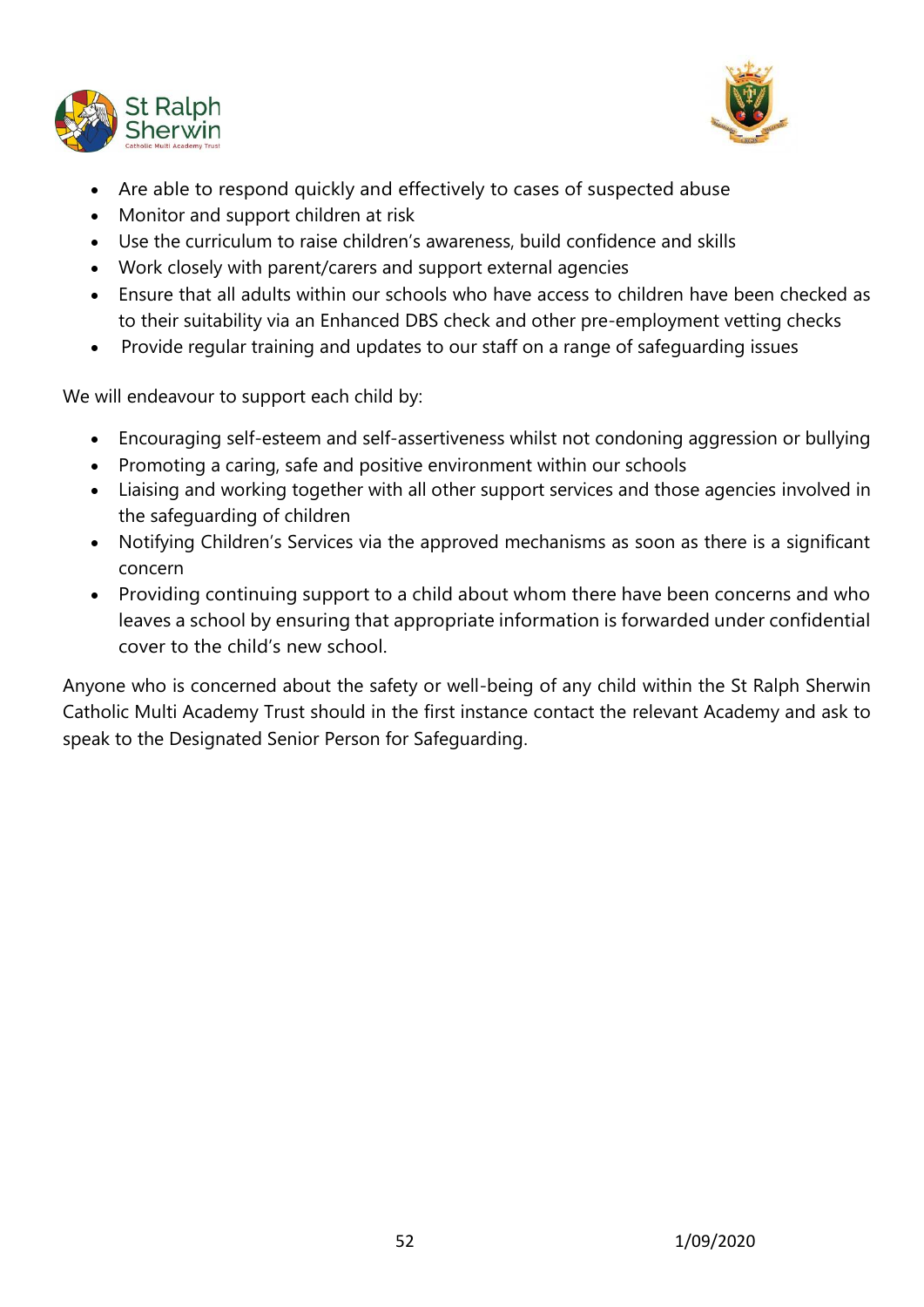



# **Annex**

#### **This section is included as we have Reception aged children in school.**

Please note that the requirements on the following pages **only** relate to the Welfare and Safeguarding requirements of the EYFS (0-5 years). The learning and development requirements must also be met in full.

- **Schools are not required to have separate policies to cover EYFS requirements provided the requirements are already met through an existing policy.**
- These policies and procedures should be recorded in writing.

# **EYFS Safeguarding and Welfare Requirements - Policies and Procedures:**

Source: **Early Years Foundation Stage Statutory Framework** (revised 2017) and Ofsted's **Inspecting Safeguarding in Early Years, Education and Skills Settings** (2019)

|                                   |                                 | The Safeguarding Policy and procedures must include:                                                                                                                                                                                                                                                                                                                                                      |
|-----------------------------------|---------------------------------|-----------------------------------------------------------------------------------------------------------------------------------------------------------------------------------------------------------------------------------------------------------------------------------------------------------------------------------------------------------------------------------------------------------|
| <b>Child</b><br><b>Protection</b> | $3.4 -$<br>$3-8$ (see<br>above) | an Allegation being made against a member of staff (This is included<br>in this schools overarching model child protection & safeguarding<br>policy)<br>the use of mobile phones and cameras in the setting (refer here to<br>$\bullet$<br>the guidance where this is clear and explained in your school and<br>additional guidelines expected in nurseries around use of cameras on<br><i>premises</i> ) |
| <b>Suitable</b>                   | $3.9 - 3.13$                    | Providers <b>must tell Staff that they are expected to disclose any</b>                                                                                                                                                                                                                                                                                                                                   |
| <b>Person</b>                     |                                 | convictions, cautions, court orders, reprimands and warnings that may<br>affect their suitability to work with children (whether received before or<br>during their employment at the setting). This is explained in more detail<br>in our overarching model child protection & safeguarding policy.                                                                                                      |
|                                   |                                 | Providers must also meet their responsibilities under the Safeguarding<br>Vulnerable Groups Act 2006, which includes a duty to make a referral to<br>the Disclosure and Barring Service where a member of staff is dismissed<br>(or would have been, had the person not left the setting first) because<br>they have harmed a child or put a child at risk of harm.                                       |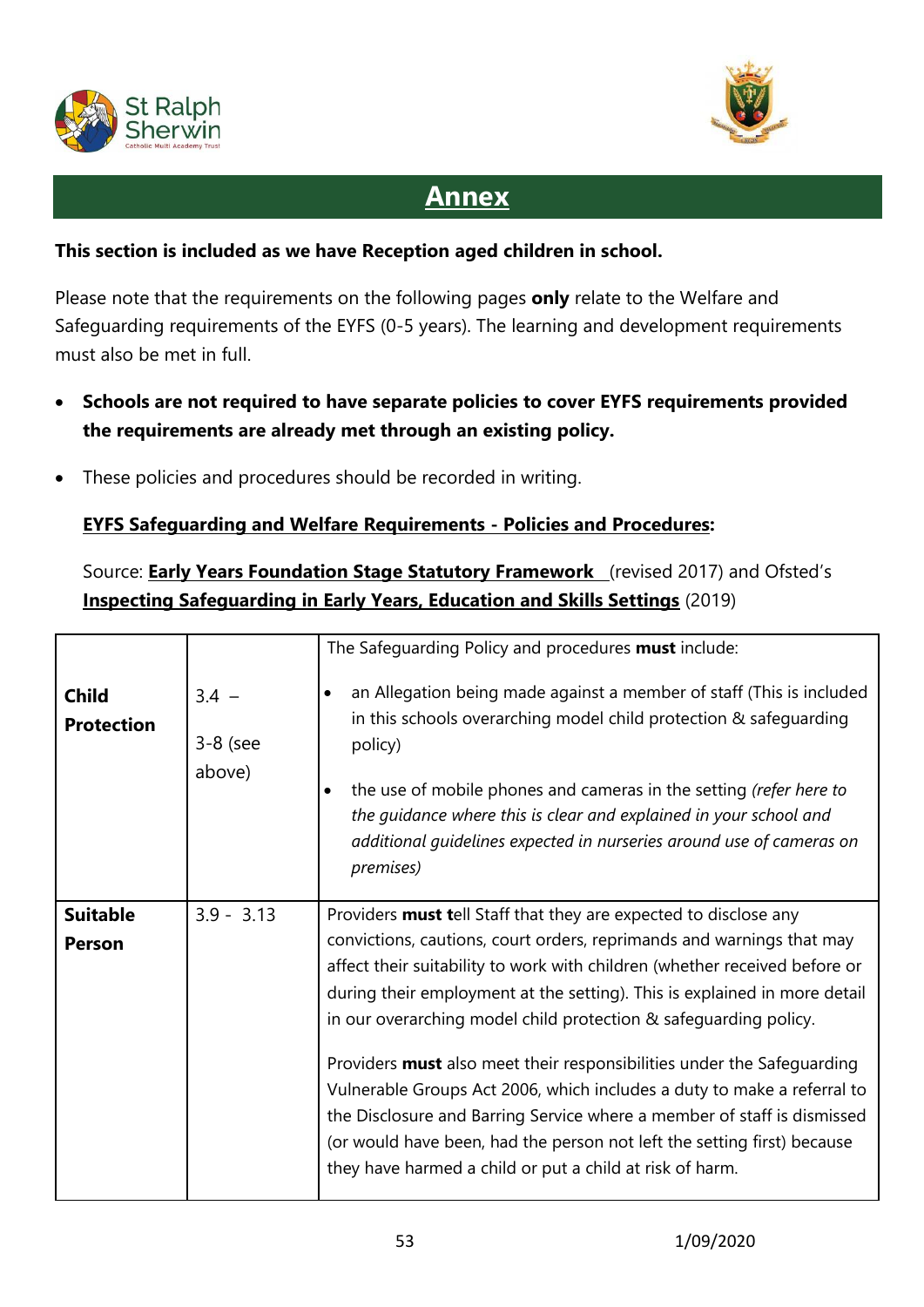



|                                                                               |               | This is explained in more detail in our overarching model child<br>protection & safeguarding policy.                                                                                                                                                                                                                                                                                                                                                                                                                                                                                                                                     |
|-------------------------------------------------------------------------------|---------------|------------------------------------------------------------------------------------------------------------------------------------------------------------------------------------------------------------------------------------------------------------------------------------------------------------------------------------------------------------------------------------------------------------------------------------------------------------------------------------------------------------------------------------------------------------------------------------------------------------------------------------------|
| <b>Disqualification</b>                                                       | $3.14 - 3.18$ | A provider or a childcare worker may be disqualified from registration.<br>Where a person is disqualified, the provider must not employ that<br>person in connection with early years provision. Where an employer<br>becomes aware of relevant information that may lead to disqualification<br>of an employee, the provider must take appropriate action to ensure<br>the safety of children.<br>A provider or a childcare worker may also be disqualified because they<br>live in the same household as another person who is disqualified, or<br>because they live in the same household where a disqualified person is<br>employed. |
|                                                                               |               | The information <b>must</b> be provided to Ofsted as soon as reasonably<br>practicable, but at the latest within 14 days of the date the provider<br>became aware of the information or ought reasonably to have become<br>aware of it if they had made reasonable enquiries.                                                                                                                                                                                                                                                                                                                                                            |
| <b>Staff taking</b><br>medication/<br>other<br>substances                     | 3.19          | If practitioners are taking medication which may affect their ability to<br>care for children, those practitioners should seek medical advice.<br>Providers must ensure that those practitioners only work directly with<br>children if medical advice confirms that the medication is unlikely to<br>impair that staff member's ability to look after children properly. Staff<br>medication on the premises must be securely stored, and out of reach<br>of children, at all times.                                                                                                                                                    |
| <b>Staff</b><br>qualification<br>s, training,<br>support and<br><b>skills</b> | $3.20 - 3.26$ | Induction training must include information about emergency<br>evacuation procedures, safeguarding, child protection, and health and<br>safety.                                                                                                                                                                                                                                                                                                                                                                                                                                                                                          |
| <b>Key</b><br><b>Person</b>                                                   | $3.27 -$      | Each child <b>must</b> be assigned a key person. Their role is to help ensure<br>that every child's care is tailored to meet their individual needs to help<br>the child become familiar with the setting, offer a settled relationship<br>for the child and build a relationship with their parents. In schools this<br>will often be the teacher.                                                                                                                                                                                                                                                                                      |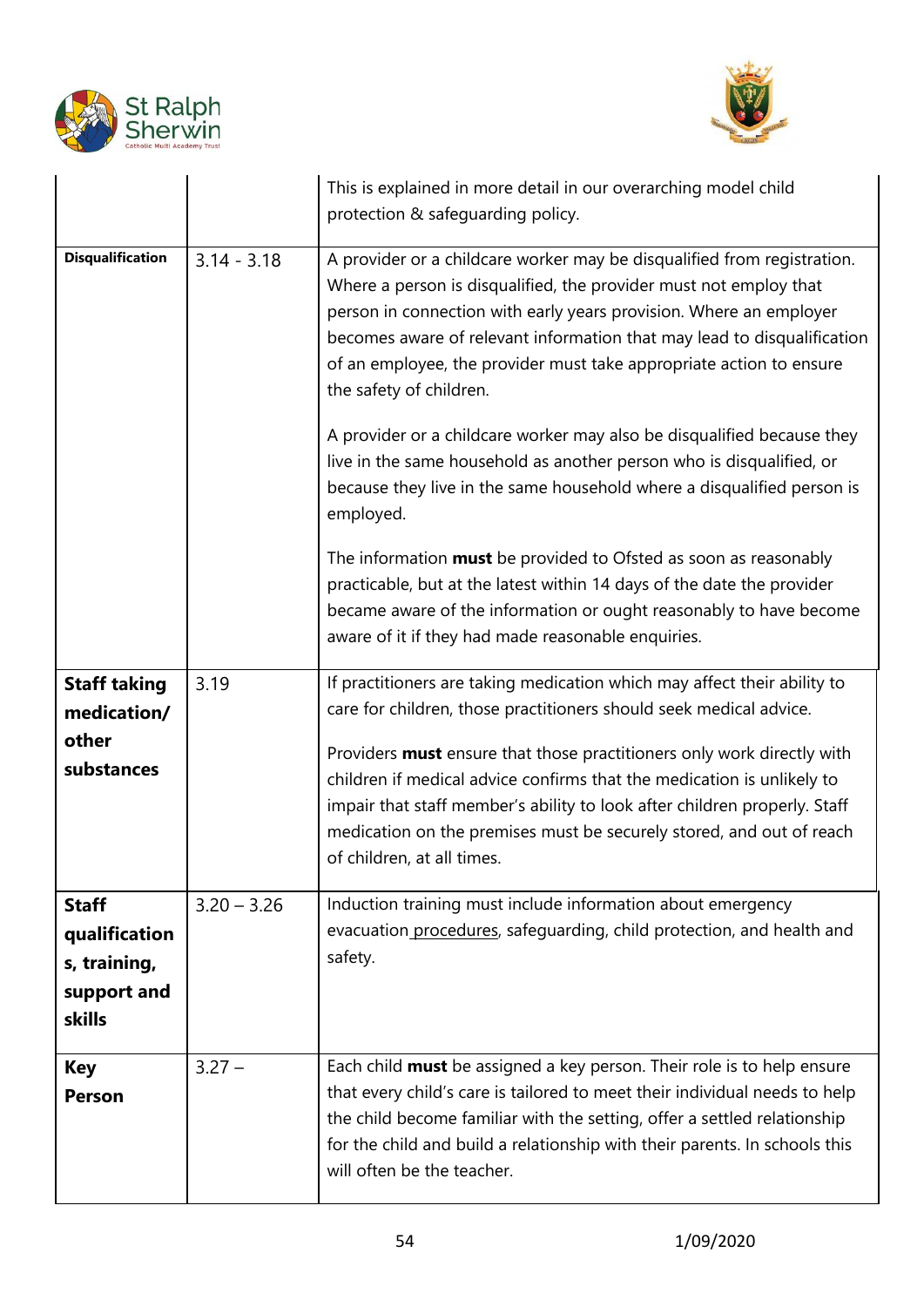



| <b>Staff: child</b><br>ratios- | $3.28 - 3.43$ | Providers <b>must</b> inform parents and/or carers about staff deployment,<br>and, when relevant and practical, aim to involve them in these decisions.<br>Children must usually be within sight and hearing of staff and always<br>within sight or hearing.                                                                                                                                                                                                                                           |
|--------------------------------|---------------|--------------------------------------------------------------------------------------------------------------------------------------------------------------------------------------------------------------------------------------------------------------------------------------------------------------------------------------------------------------------------------------------------------------------------------------------------------------------------------------------------------|
|                                |               | Only those aged 17 or over may be included in ratios (and staff under<br>17 should be supervised at all times). Students on long term placements<br>and volunteers (aged 17 or over) and staff working as apprentices in<br>early education (aged 16 or over) may be included in the ratios if the<br>provider is satisfied that they are competent and responsible. The ratio<br>and qualification requirements below apply to the total number of staff<br>available to work directly with children. |
|                                |               | For children aged two:                                                                                                                                                                                                                                                                                                                                                                                                                                                                                 |
|                                |               | • there must be at least one member of Staff for every four children                                                                                                                                                                                                                                                                                                                                                                                                                                   |
|                                |               | • at least one member of Staff must hold a full and relevant level 3<br>qualification                                                                                                                                                                                                                                                                                                                                                                                                                  |
|                                |               | • at least half of all other Staff must hold a full and relevant level 2<br>qualification                                                                                                                                                                                                                                                                                                                                                                                                              |
|                                |               | For children aged three and over in maintained nursery schools and<br>nursery classes in maintained schools:                                                                                                                                                                                                                                                                                                                                                                                           |
|                                |               | • there must be at least one member of Staff for every 13 children                                                                                                                                                                                                                                                                                                                                                                                                                                     |
|                                |               | • at least one member of staff must be a School Teacher as defined by<br>section 122 of the Education Act 2002                                                                                                                                                                                                                                                                                                                                                                                         |
|                                |               | • at least one other member of Staff must hold a full and relevant level 3<br>qualification                                                                                                                                                                                                                                                                                                                                                                                                            |
|                                |               | <b>Reception classes</b> in maintained schools and academies are subject to<br>infant class size legislation. The School Admissions (Infant Class Size)<br>Regulations 2012 limit the size of infant classes to 30 pupils per school<br>teacher (subject to permitted exceptions) while an ordinary teaching<br>session is conducted. 'School teachers' do not include teaching<br>assistants, higher level teaching assistants or other support staff.                                                |
|                                |               | Where schools have provision run by the governing body (under<br>section 27 of the Education Act 2002) for three- and four-year-olds                                                                                                                                                                                                                                                                                                                                                                   |
|                                |               |                                                                                                                                                                                                                                                                                                                                                                                                                                                                                                        |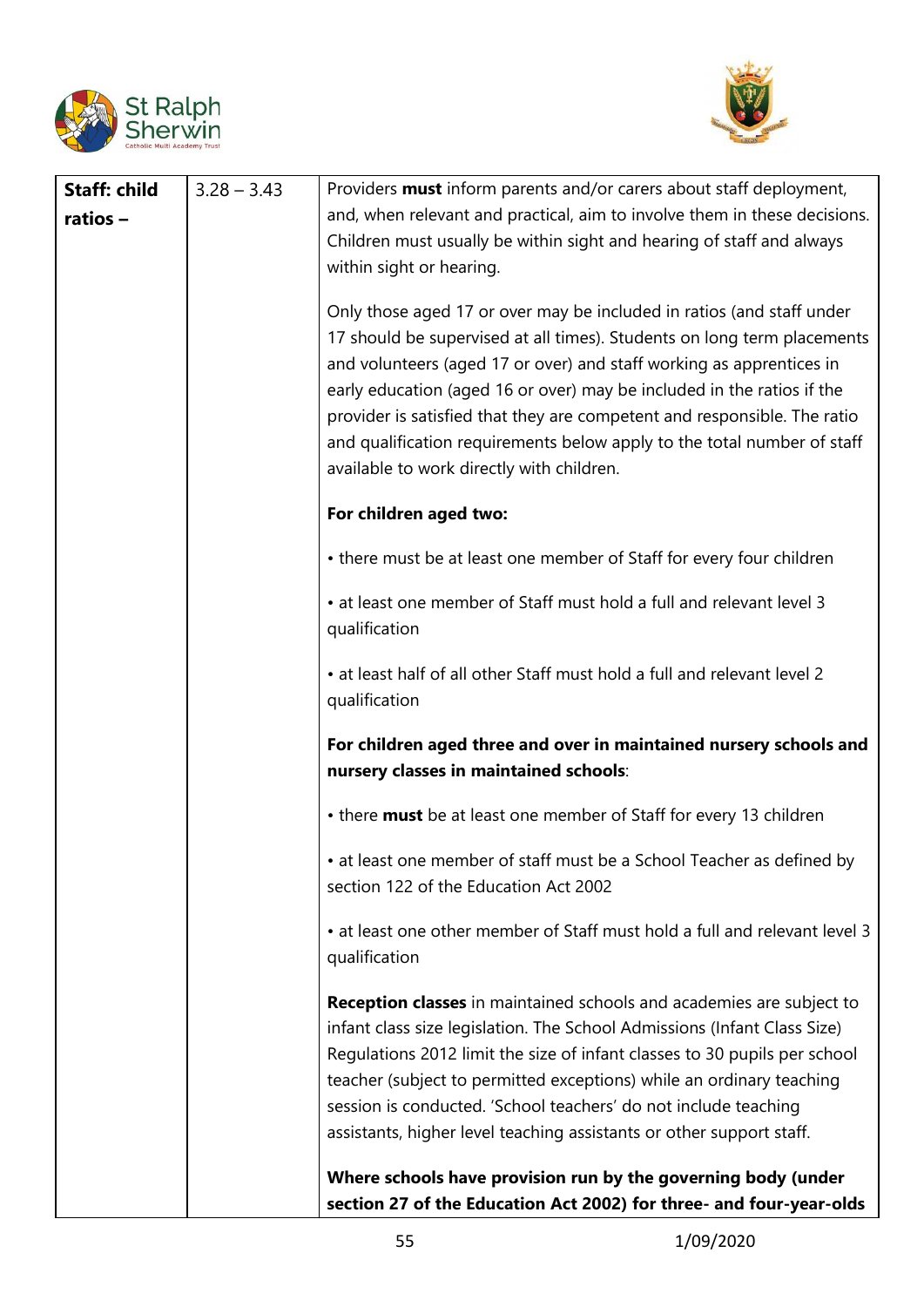



| <b>Staff: child</b><br>ratios- |               | who are not pupils of the school, they can apply: a 1:13 ratio where a<br>person with a suitable level 6 qualification is working directly with the<br>children; or a 1:8 ratio where a person with a suitable level 6<br>qualification is not working directly with children but at least one<br>member of staff present holds a level 3 qualification.<br>Where children in nursery classes attend school for longer than the<br>school day or in the school holidays, in provision run directly by the<br>governing body or the proprietor, with no teacher present, a ratio of<br>one ember of staff to every eight children can be applied if at least one<br>member of staff holds a full and relevant level 3 qualification, and at<br>least half of all other staff hold a full and relevant level 2 qualification.<br>Some schools may choose to mix their reception classes with groups<br>of younger children (nursery pupils, none pupils or younger children<br>from a registered provider), in which case they must determine ratios<br>within mixed groups, guided by all relevant ratio requirements and by<br>the needs of individual children within the group. In exercising this<br>discretion, the school must comply with the statutory requirements<br>relating to the education of children of compulsory school age and<br>infant class sizes. Schools' partner providers must meet the relevant<br>ratio requirements for their provision.<br>Where the provision is solely before/after school care or holiday<br>provision for children who normally attend Reception class (or older)<br>during the school day, there must be sufficient staff as for a class of 30<br>children. It is for providers to determine how many staff are needed to<br>ensure the safety and welfare of children, bearing in mind the type(s) of<br>activity and the age and needs of the children. It is also for providers to<br>determine what qualifications, if any, the manager and/or staff should<br>have. |
|--------------------------------|---------------|----------------------------------------------------------------------------------------------------------------------------------------------------------------------------------------------------------------------------------------------------------------------------------------------------------------------------------------------------------------------------------------------------------------------------------------------------------------------------------------------------------------------------------------------------------------------------------------------------------------------------------------------------------------------------------------------------------------------------------------------------------------------------------------------------------------------------------------------------------------------------------------------------------------------------------------------------------------------------------------------------------------------------------------------------------------------------------------------------------------------------------------------------------------------------------------------------------------------------------------------------------------------------------------------------------------------------------------------------------------------------------------------------------------------------------------------------------------------------------------------------------------------------------------------------------------------------------------------------------------------------------------------------------------------------------------------------------------------------------------------------------------------------------------------------------------------------------------------------------------------------------------------------------------------------------------------------------------------------------------------------------------------------|
| <b>Health</b>                  | $3.44 - 3.46$ | Schools must have a procedure, discussed with parents and/or carers,<br>for responding to children who are ill or infectious, take necessary steps<br>to prevent the spread of infection, and take appropriate action if<br>children are ill. Providers must have and implement a policy and                                                                                                                                                                                                                                                                                                                                                                                                                                                                                                                                                                                                                                                                                                                                                                                                                                                                                                                                                                                                                                                                                                                                                                                                                                                                                                                                                                                                                                                                                                                                                                                                                                                                                                                               |
|                                |               | procedures, for administering medicines.                                                                                                                                                                                                                                                                                                                                                                                                                                                                                                                                                                                                                                                                                                                                                                                                                                                                                                                                                                                                                                                                                                                                                                                                                                                                                                                                                                                                                                                                                                                                                                                                                                                                                                                                                                                                                                                                                                                                                                                   |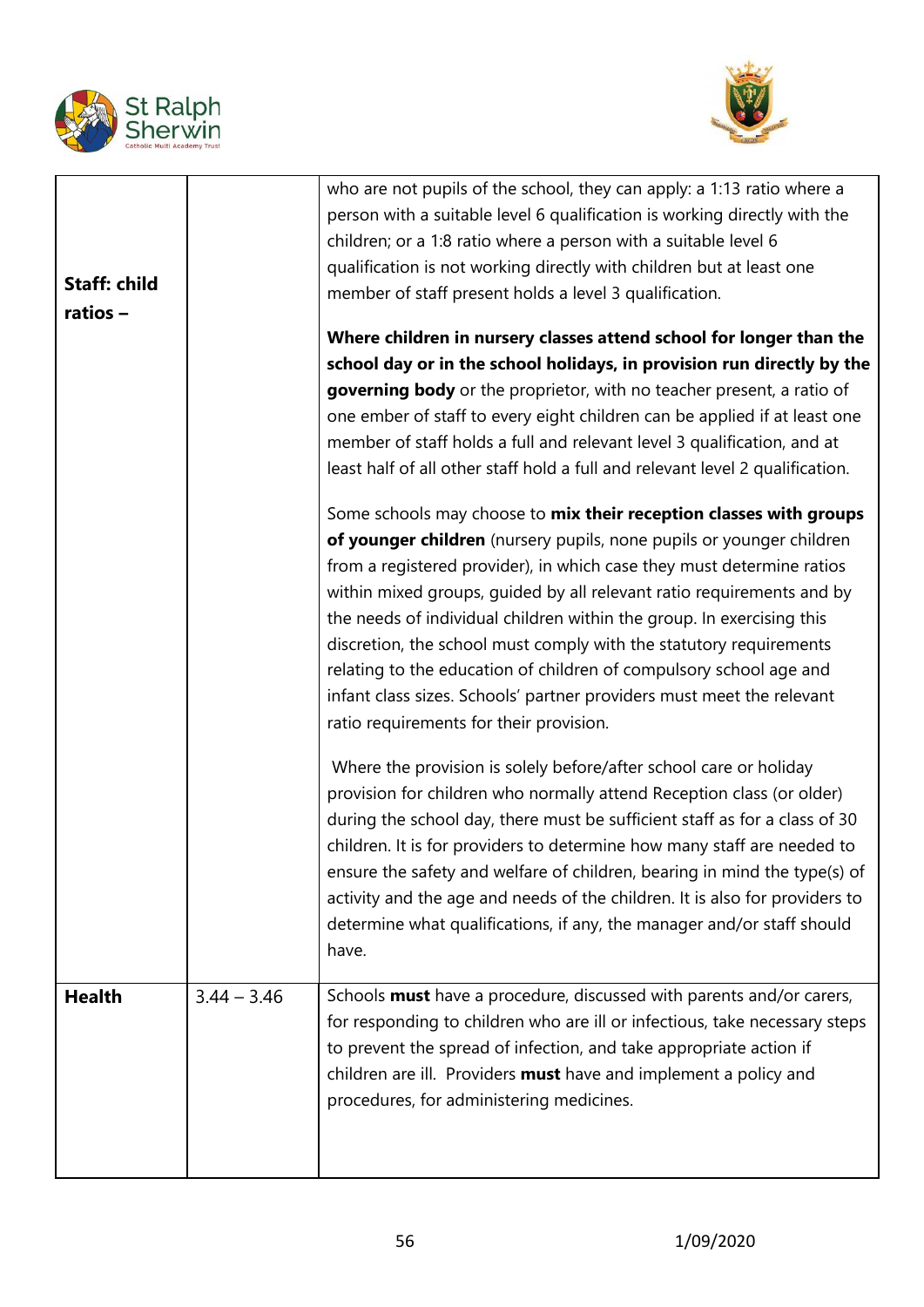



| <b>Food and</b><br>drink            | $3.37 - 3.49$ | Where children are provided with meals, snacks and drinks, they must<br>be healthy, balanced and nutritious. Before a child is admitted to the<br>setting the provider must also obtain information about any special<br>dietary requirements, preferences and food allergies that the child has,<br>and any special health requirements. Fresh drinking water must be<br>available and accessible at all times. Providers must record and act on<br>information from parents and carers about a child's dietary needs.<br>There <b>must</b> be an area which is adequately equipped to provide healthy<br>meals, snacks and drinks for children as necessary. There must be<br>suitable facilities for the hygienic preparation of food for children.<br>Providers must be confident that those responsible for preparing and<br>handling food are competent to do so. In group provision, all staff<br>involved in preparing and handling food must receive training in food<br>hygiene.<br>Registered providers must notify Ofsted of any food poisoning affecting<br>two or more children cared for on the premises. |
|-------------------------------------|---------------|--------------------------------------------------------------------------------------------------------------------------------------------------------------------------------------------------------------------------------------------------------------------------------------------------------------------------------------------------------------------------------------------------------------------------------------------------------------------------------------------------------------------------------------------------------------------------------------------------------------------------------------------------------------------------------------------------------------------------------------------------------------------------------------------------------------------------------------------------------------------------------------------------------------------------------------------------------------------------------------------------------------------------------------------------------------------------------------------------------------------------|
| <b>Accident or</b><br><b>Injury</b> | $3.50 - 3.51$ | Registered providers must notify Ofsted of any serious accident, illness<br>or injury to, or death of, any child while in their care, and of the action<br>taken. Notification must be made as soon as is reasonably practicable,<br>but in any event within 14 days of the incident occurring. A registered<br>provider, who, without reasonable excuse, fails to comply with this<br>requirement, commits an offence. Providers must notify local child<br>protection agencies of any serious accident or injury to, or the death of,<br>any child while in their care, and must act on any advice from those<br>agencies.                                                                                                                                                                                                                                                                                                                                                                                                                                                                                             |
| <b>Smoking</b>                      | 3.56          | Wider legislation <b>must</b> be met (i.e. signage and no smoking in cars with<br>children)                                                                                                                                                                                                                                                                                                                                                                                                                                                                                                                                                                                                                                                                                                                                                                                                                                                                                                                                                                                                                              |
| <b>Premises</b>                     |               |                                                                                                                                                                                                                                                                                                                                                                                                                                                                                                                                                                                                                                                                                                                                                                                                                                                                                                                                                                                                                                                                                                                          |
| <b>Risk</b><br>Assessment           | 3.64          | Risk assessments should identify aspects of the environment that need<br>to be checked on a regular basis, when and by whom those aspects will<br>be checked, and how the risk will be removed or minimised.                                                                                                                                                                                                                                                                                                                                                                                                                                                                                                                                                                                                                                                                                                                                                                                                                                                                                                             |
| Outings                             | $3.65 - 3.66$ | A trained paediatric first aider must be available on all trips.                                                                                                                                                                                                                                                                                                                                                                                                                                                                                                                                                                                                                                                                                                                                                                                                                                                                                                                                                                                                                                                         |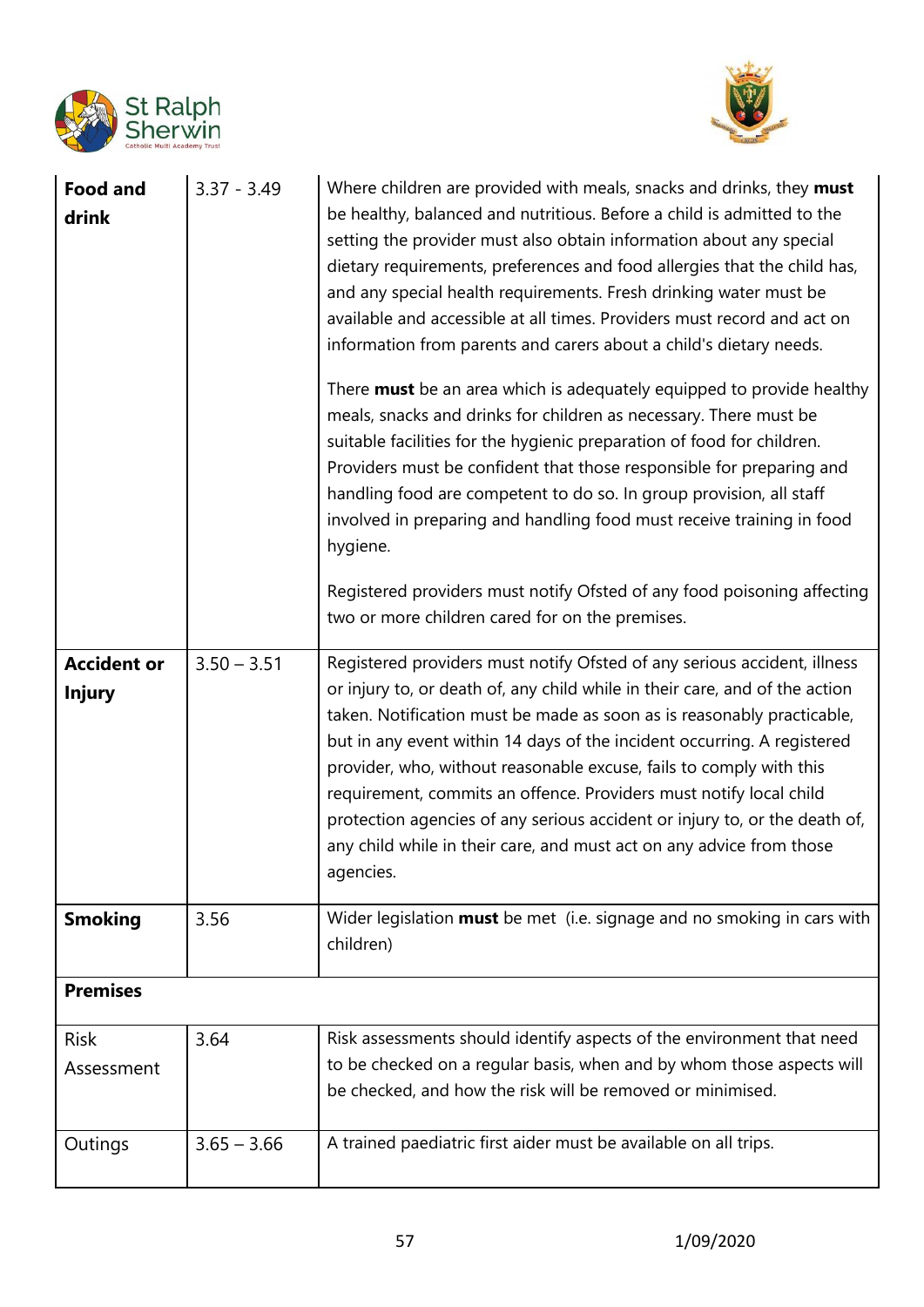



| Special<br>educational<br>need                                 | $3.67 - 3.68$ | No policy requirement stated – however in 'Inspecting safeguarding in<br>early years, education and skills settings' document this must be in the<br>child protection policy - see bottom of page.                                                                                                                                                                                                                                                                                                                                                                                                                                                                                                                                                                                                                                                                                   |
|----------------------------------------------------------------|---------------|--------------------------------------------------------------------------------------------------------------------------------------------------------------------------------------------------------------------------------------------------------------------------------------------------------------------------------------------------------------------------------------------------------------------------------------------------------------------------------------------------------------------------------------------------------------------------------------------------------------------------------------------------------------------------------------------------------------------------------------------------------------------------------------------------------------------------------------------------------------------------------------|
| Information<br>and Records                                     | $3.68 - 3.71$ | Providers must enable a regular two-way flow of information with<br>parents and/or carers, and between providers, if a child is attending<br>more than one setting. If requested, providers should incorporate<br>parents' and/or carers' comments into children's records.                                                                                                                                                                                                                                                                                                                                                                                                                                                                                                                                                                                                          |
| Information<br>about the<br>child                              | 3.72          | No policy requirement stated                                                                                                                                                                                                                                                                                                                                                                                                                                                                                                                                                                                                                                                                                                                                                                                                                                                         |
| <b>Information</b><br>for parents<br>and carers                | 3.73          | Details of the provider's policies and procedures should be published<br>and they must make copies available on request, including the<br>procedure to be followed in the event of a parent and/or carer failing to<br>collect a child at the appointed time, or in the event of a child going<br>missing at, or away from, the setting.                                                                                                                                                                                                                                                                                                                                                                                                                                                                                                                                             |
| <b>Complaints</b>                                              | $3.74 - 3.75$ | Providers must put in place a written procedure for dealing with<br>concerns and complaints from parents and/or carers, and must keep a<br>written record of any complaints, and their outcome.                                                                                                                                                                                                                                                                                                                                                                                                                                                                                                                                                                                                                                                                                      |
| <b>Changes</b><br>that must be<br>notified to<br><b>Ofsted</b> | $3.77 - 3.78$ | All registered early years providers must notify Ofsted of any change:<br>• in the address of the premises (and seek approval to operate from<br>those premises where appropriate); to the premises which may affect<br>the space available to children and the quality of childcare available to<br>them<br>• any proposal to change the hours during which childcare is provided;<br>• any significant event which is likely to affect the suitability of the early<br>years provider or any person who cares for, or is in regular contact with,<br>children on the premises to look after children<br>• where the early years provision is provided by a company, any change<br>in the name or registered number of the company<br>• where the childcare is provided by a partnership, body corporate or<br>unincorporated association, any change to the 'nominated individual' |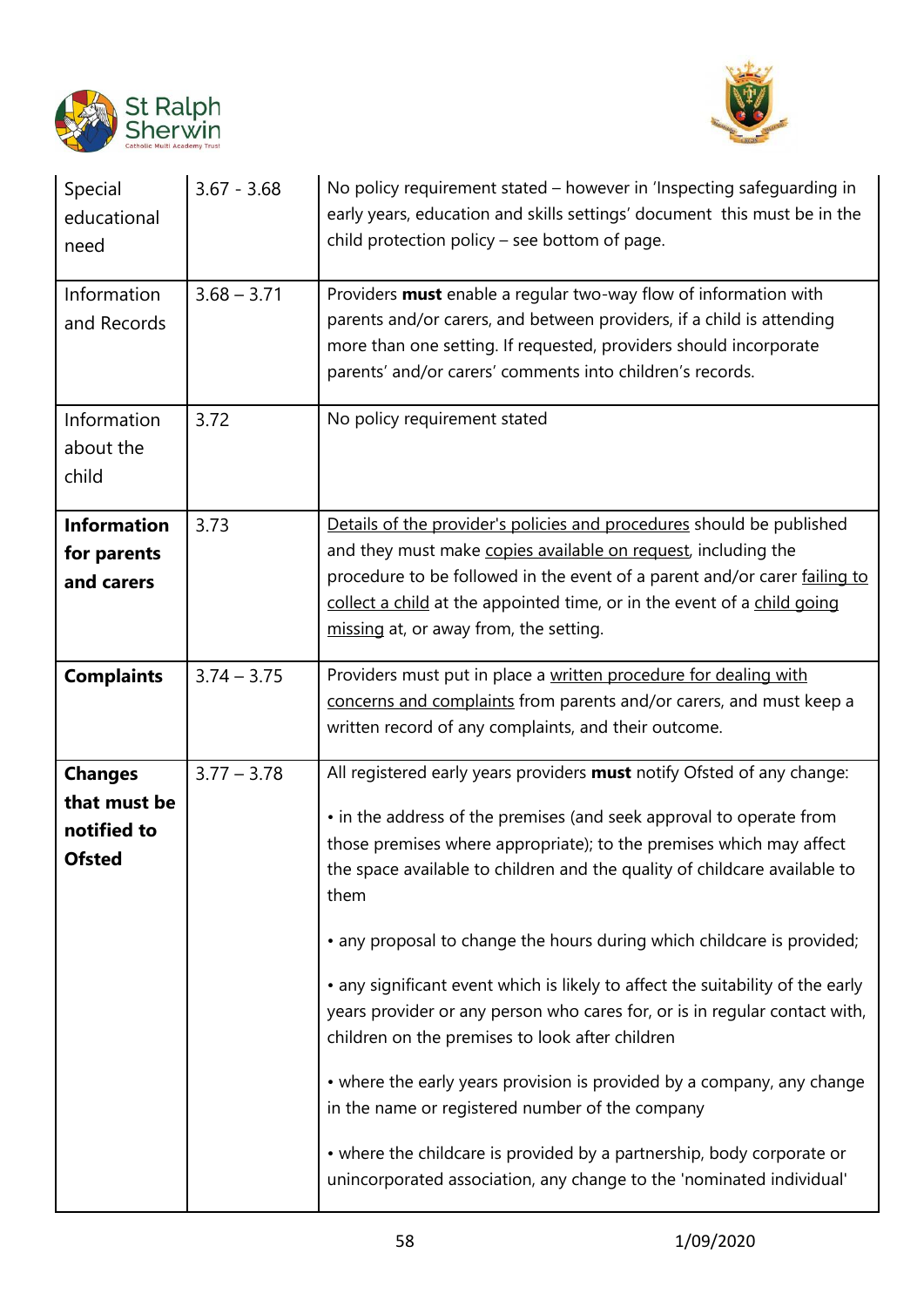



|  | • where the childcare is provided by a partnership, body corporate or  |
|--|------------------------------------------------------------------------|
|  | unincorporated association whose sole or main purpose is the provision |
|  | of childcare, any change to the individuals who are partners in, or a  |
|  | director, secretary or other officer or members of its governing body  |
|  |                                                                        |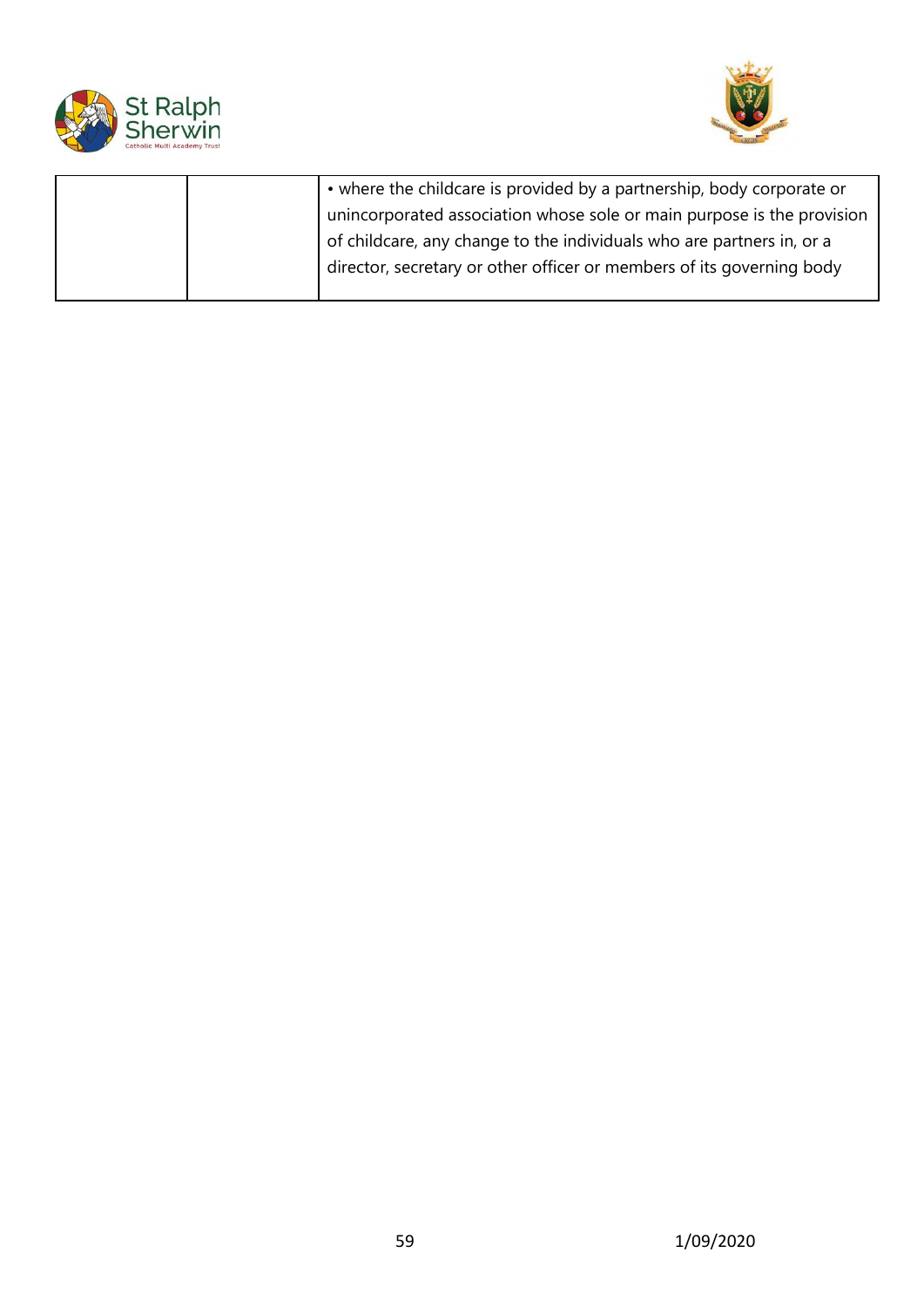



# **Inspecting safeguarding in early years, education and skills settings – Ofsted 2019**

| Page 7  | Leaders and managers have put in place effective Child Protection and staff<br>behaviour policies that are well understood by everyone.                                                                                                                                                                                                                                                                                                                                      |
|---------|------------------------------------------------------------------------------------------------------------------------------------------------------------------------------------------------------------------------------------------------------------------------------------------------------------------------------------------------------------------------------------------------------------------------------------------------------------------------------|
|         | All staff and other adults are clear about procedures where they are concerned<br>$\bullet$<br>about the safety of a child or learner.                                                                                                                                                                                                                                                                                                                                       |
| Page 10 | All staff and carers have a copy of and understand the written procedures for<br>$\bullet$<br>managing allegations of harm to a child or learner. They know how to make a<br>complaint and understand policies on whistleblowing and how to manage other<br>concerns about the practice of adults in respect of the safety and protection of<br>children and learners. This is explained in more detail in our school overarching<br>child protection & safeguarding policy. |
| Page 11 | Consider the content, application and effectiveness of safeguarding policies and<br>$\bullet$<br>procedures and the quality of safeguarding practice, including evidence that staff<br>are aware of the signs that children or learners may be at risk of harm either within<br>the school or in the family or wider community.                                                                                                                                              |
| Page 12 | child protection/safeguarding and staff behaviour policies and procedures are in<br>$\bullet$<br>place, consistent with government guidance, refer to locally agreed multi-agency<br>safeguarding arrangements and are regularly reviewed<br>staff, leaders and managers recognise that children and young people are capable<br>$\bullet$<br>of abusing their peers and this risk is covered adequately in the child protection or<br>safeguarding policy                   |
|         | the child protection or safeguarding policy reflects the additional barriers that exist<br>$\bullet$<br>when recognising the signs of abuse and neglect of children who have special<br>educational needs and/or disabilities                                                                                                                                                                                                                                                |